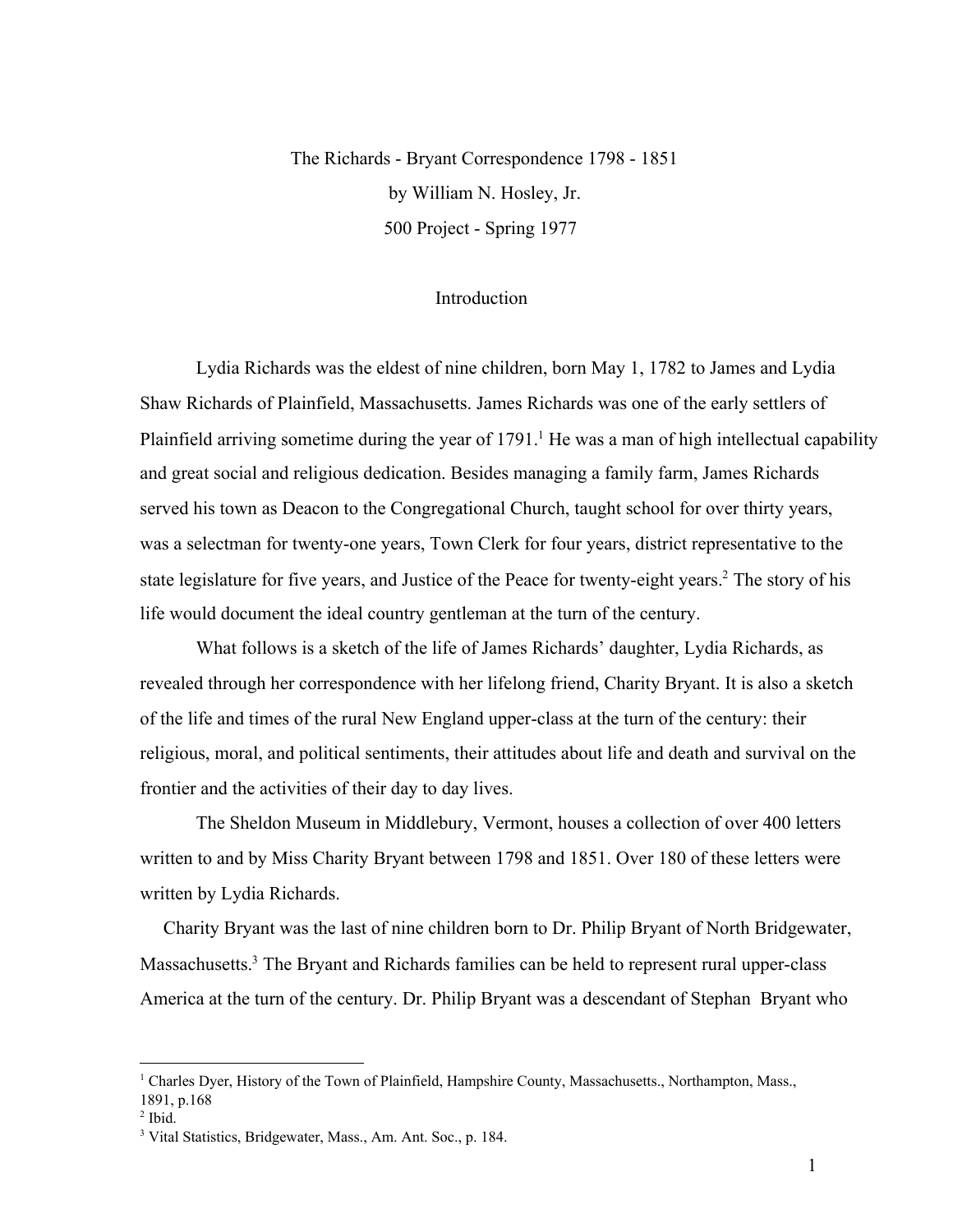settled in the Plymouth Colony in 1632.<sup>4</sup> Thus the Bryants would seem, in some measure, to represent a defined sensibility. Dr. Bryant's grandson, William Cullen Bryant, achieved international recognition as one of Americas first great poets and as editor of the Evening Post. Members of both the Richards and Bryant families achieved national recognition during Charity Bryant's lifetime. James Richards, Jr., Lydia Richards' brother, an early graduate of Williams College, achieved fame through his role in promoting the interest which led to the formation of the American Board of Commissioners for Foreign Missions. He was also the first American Missionary to the Far East.<sup>5</sup>

By introducing the family as the medium through which to study the history of early nineteenth century America, I have run into some problems that compromise the coherent structure that it is History's duty to impose on past events. Rather than document any specific social or political movement, I have chosen to concentrate on the letters themselves. Countless questions must go unanswered. What the letters fail to discuss seems as important as what they do discuss. Relations between characters remain imprecise. It is not even clear how Charity Bryant and Lydia Richards came to know one another. Rather than focus on the particulars of their relationship I have chosen to look at a few outstanding subjects that were of interest to them. The bonds of family, the nature of travel and communication, the sources of livelihood, intellectual and religious attitudes, politics and the eventual rejection of home and family during the period of Western Migration; these make up the bulk of the following information. Though the details remain imprecise and the relations between subjects unclear, I feel that this study is warranted as it yields a personal perspective on the events of History as they affected a woman bright enough to pass judgment on what she saw.

The village of Plainfield, Massachusetts was settled during the 1770's by families emigrating from the coastal communities of Abington, Bridgewater and Weymouth, Massachusetts.<sup>6</sup> The

<sup>4</sup> Dictionary of American Biography, Vol. III, p. 200.

<sup>&</sup>lt;sup>5</sup> Elsbree, Oliver W., The Rise of the Missionary Spirit in America 1790-1815, Williamsport, Penn., 1928, p. 103.

<sup>6</sup> Dyer, Plainfield, p. 19.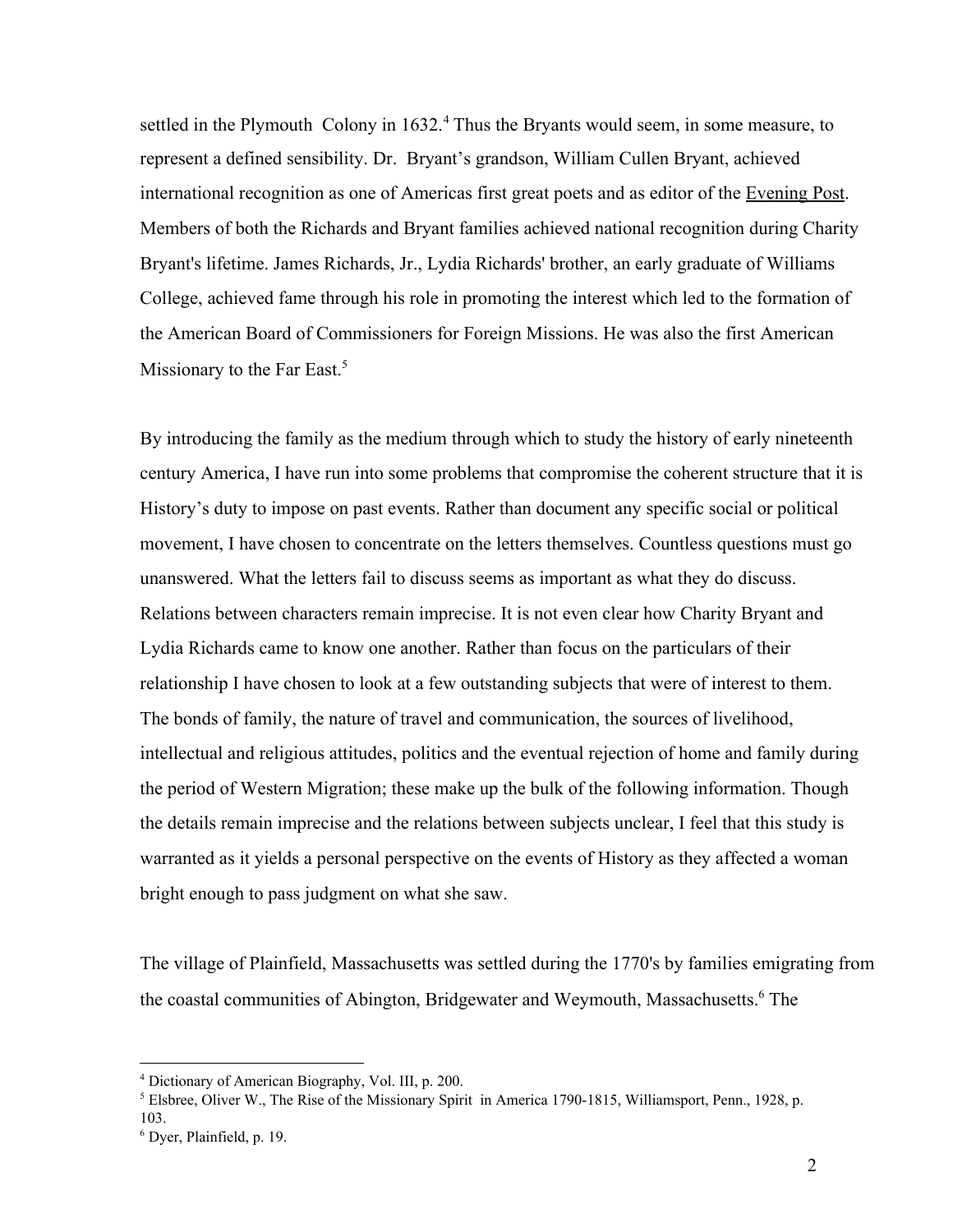neighboring village of Cummington, where Charity Bryant spent time before moving to Vermont, was settled during the 1760's.<sup>7</sup> Both villages stand in the northwestern part of Massachusetts. The reasons for settling in this remote part of New England were much the same as the reasons that led to the settlement of Vermont. Lands located in the north, off the main waterways, were subject to the French and Indian invasions until the middle of the eighteenth century. But the conclusion of the French and Indian Wars in 1763 changed the situation that had prevented settlement. A tremendous demand for new lands had developed and Massachusetts was in heavy debt. Thus the decision to sell charter grants at auction along the western border of the state became highly expedient.

The Bryants were among the early settlers of Cummington; and the Richards of Plainfield. Both families emigrated from the Abington-Bridgewater area, southeast of Boston. It would seem that the two families were familiar friends even there. The town histories of Plainfield and Cummington show that the two families were closely tied through the bonds of marriage and their mutual involvement with community affairs. It is interesting that the position of Representative to the General Court of Massachusetts, from the Plainfield-Cummington District, was held almost continuously between 1784 and 1813 by members of the Richards-Bryant clan.<sup>8</sup> The first Representative was Ebenezer Snell. Snell was Lydia Richards' father-in-law and Charity Bryant's brother, Dr. Peter Bryant's father-in-law.<sup>9</sup> The second Representative from the Richards-Bryant clan was Lydia's father James Richards, and the third was Charity's brother Dr. Peter Bryant, (father to William Cullen Bryant).<sup>10</sup> Charity and Peter's father, Dr. Philip Bryant had been the Snell family physician when the Snell's lived in Bridgewater.<sup>11</sup> So the families had a long and close relationship.

The network of friends and families in rural New England at the turn of the nineteenth century was hindered by the difficult means of communication. Excluding the few domestic dwellings that

- <sup>9</sup> Ipid.
- $10$  Ipid.

<sup>7</sup> Foster, Helen H. & Streeter, William W., Only One Cummington, Cummington, Mass., 1974, p. 14.

<sup>8</sup> Ipid., p. 393

 $11$  Ipid., p.36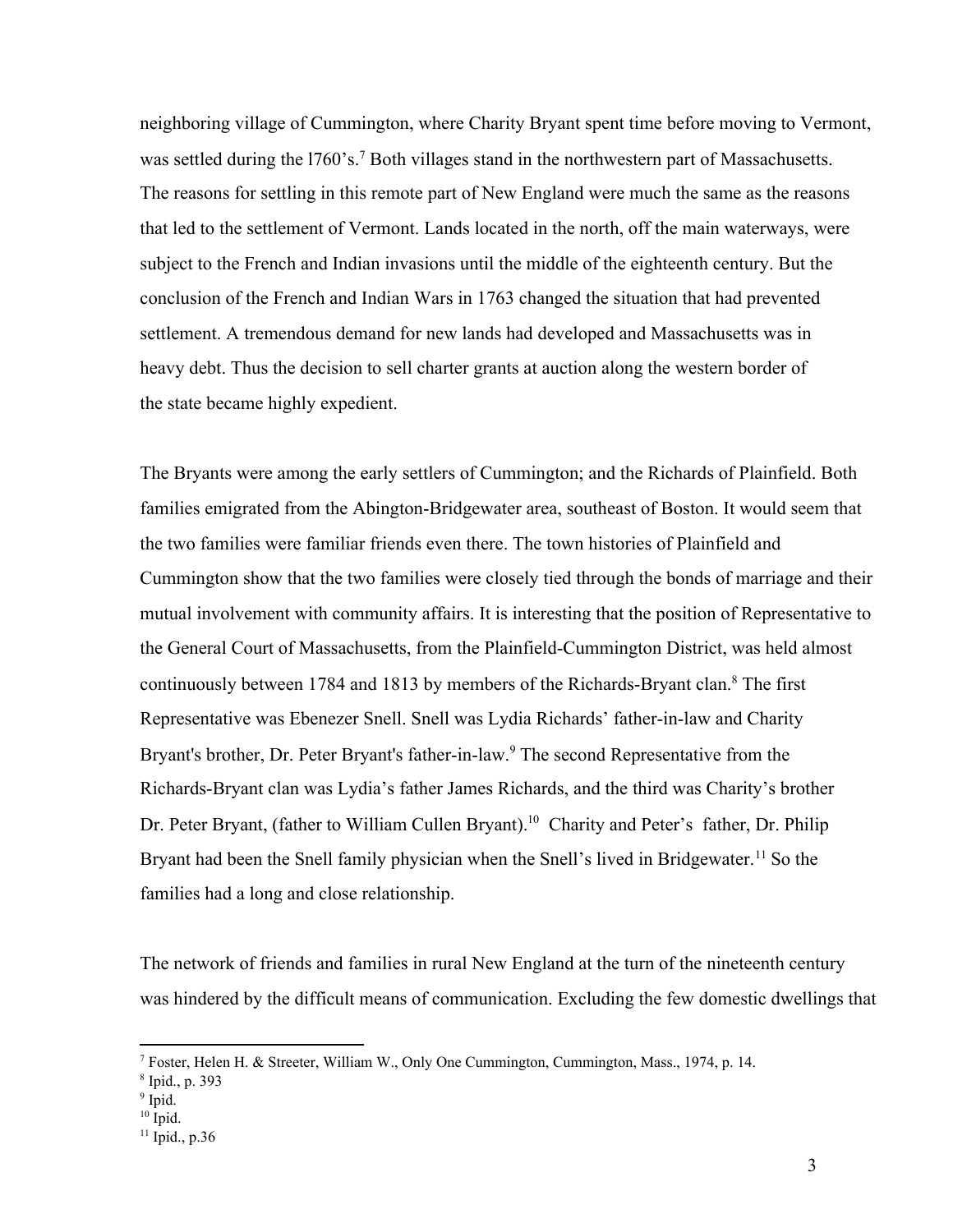lay about the village green, rural families lived at a distance of many miles from one another. Farm life was tedious and continually active. Those who might wonder how the early farmer occupied himself during the idle' months of winter needs to consider the nature of the early farm. Through the early; years of settlement the family farm stood as the major productive unit of the community. It was often a dozen years before the transportation and sale of surplus produce could provide sufficient revenue to induce an isolated farmer or two to allot his time more entirely to one of the variety of skills that were necessary to early farm life. The farm family functioned in the roles of a husbandman, merchant and manufacturer of their' own produce. Wheat was ground to flour. Flax was spun into linen. Linen was sewn into garments. Garments were traded for supplies and supplies used to finish other produce which saw a similar end. When a member of the family took ill a doctor was a luxury that, if available at all, could only supplement the nursing efforts of the family. Laws were enforced more through expedient compromise than judicial order. Thus everyone took it upon himself to become acquainted with a wide variety of productive and intellectual skills necessary to get by. Getting by was not to be taken for granted and even a mere subsistence was a perpetual source of insecurity.

Entertainment was found through the various social activities which would highlight the work week. The foremost among these was provided through the society of religious life. The Richards-Bryant letters do not convince me that it was only a fearful, pious devotion to Christ that brought men and women together on Sundays. More space was devoted to relating local gossip exchanged during the Sunday meetings than to the contents of the day's sermon. Mealtime and the kitchen also provided the means for social intercourse. The tavern, as a social institution, was a specialization of a function provided by the household, in much the same way as the merchant supplemented the commercial activities of the household. The kitchen was the center of farm life. There was something going on in the kitchen during every waking hour of the day.

The rural farm family frequently entertained out of town guests. The world of eighteenth century New England must have seemed a great deal smaller than it is.today. The accounts of travel revealed in these letters suggest that it was a rare New England town in which one could not find

4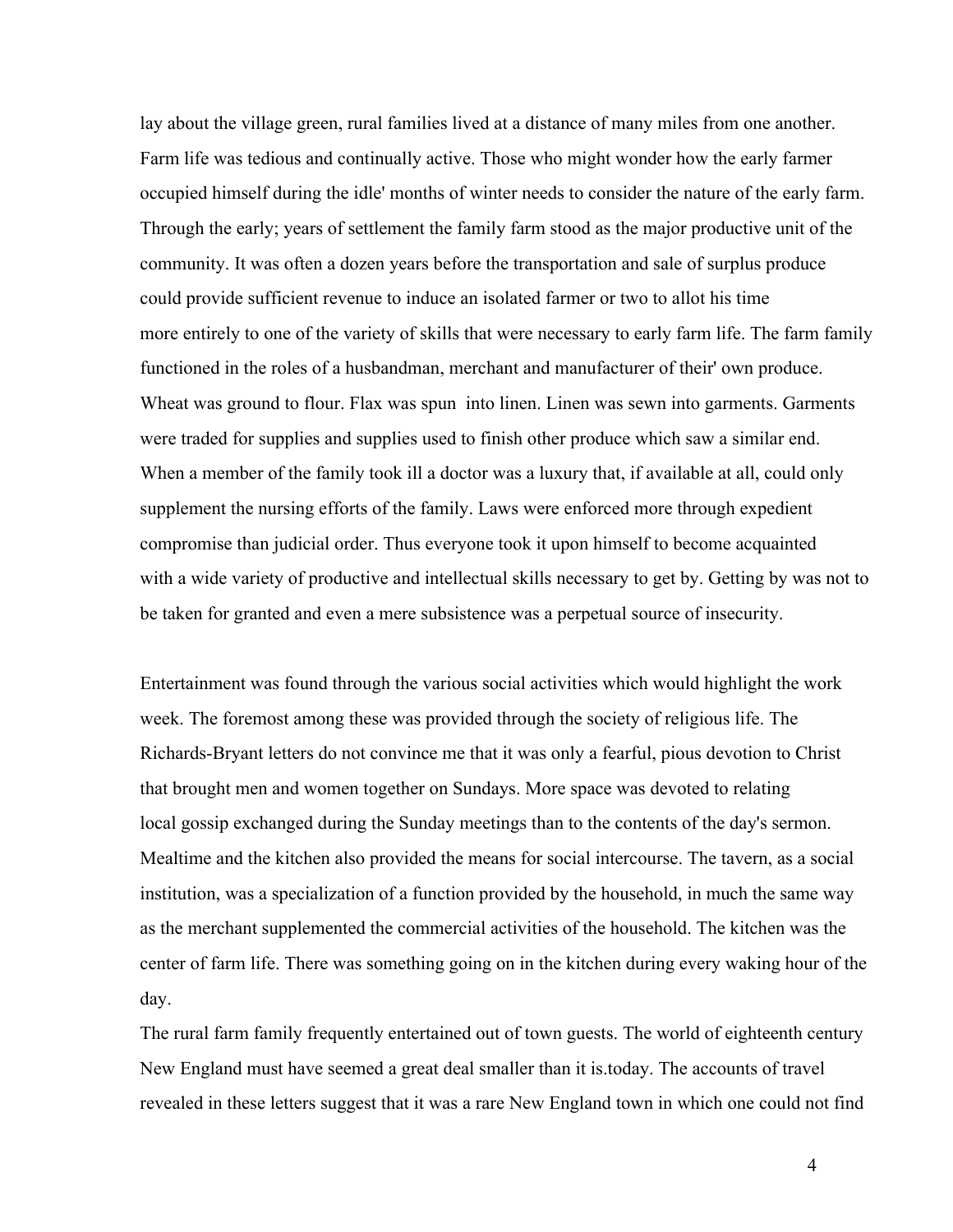a familiar friend. During January of 1815, Lydia Richards was able to make the long hoped for trip to Weybridge, Vermont, to visit her friend Charity. Her accounts of the journey home to Plainfield give an indication of the closeness of New England society;

> After we left Middlebury, we proceeded with tolerable speed to Salisbury, and called at Howards ...on to Pittsford, and called at Winslows... made it to Rutland and put up for the night at Fords. 12

On and on this continued down across the mountains and through the Connecticut River Valley to Plainfield. But such a trip of 130 miles was prohibitively expensive and physically exhausting. It took four days to travel each way and when she got there she would stay for a few weeks. Such time was rarely available as the excuses for Lydia's many aborted attempts to visit Charity indicate.

The sharing of friendship, outside of the family, relied almost entirely on letter writing. The role of letters in the early nineteenth century was significantly more important than it is today. Children in the Richards and Bryant families were trained to write eloquent letters. The handwriting of itself was considerably more refined and it is evident that a majority of Lydia Richards' letters to Charity Bryant took upwards from two hours to complete. Finding this kind of time in a day was not easy and many of the letters bear two and three dates during which they were written. Lydia writes;

> An inclination to write has not been wanting I have many times thought. that I could have no greater pleasure as circumstances are than to write my, dearest, friend - but circumstances would not allow it. 13

The usual time for writing would be after the day's activity was complete and Lydia adds;

I believe every person in the house is asleep, except myself and I suppose if my parents knew that I was writing they would think me imprudent for setting up so late — but if they knew my affection for- the person, to whom I am writing they might excuse me.<sup>14</sup>

The postal service in Plainfield was relatively poor through the early years of the Richards—Bryant correspondence. There was not even a post office in Plainfield until 1816.<sup>15</sup>

<sup>&</sup>lt;sup>12</sup> Collection of the Sheldon Museum, Lydia Richards to Charity Bryant, #8151221, January, 1815

<sup>13</sup> Ibid. #8799528

<sup>14</sup> Ibid. #799528, fall 1799

<sup>&</sup>lt;sup>15</sup> Lydia Richards to Charity Bryant, #816572, October 22, 1816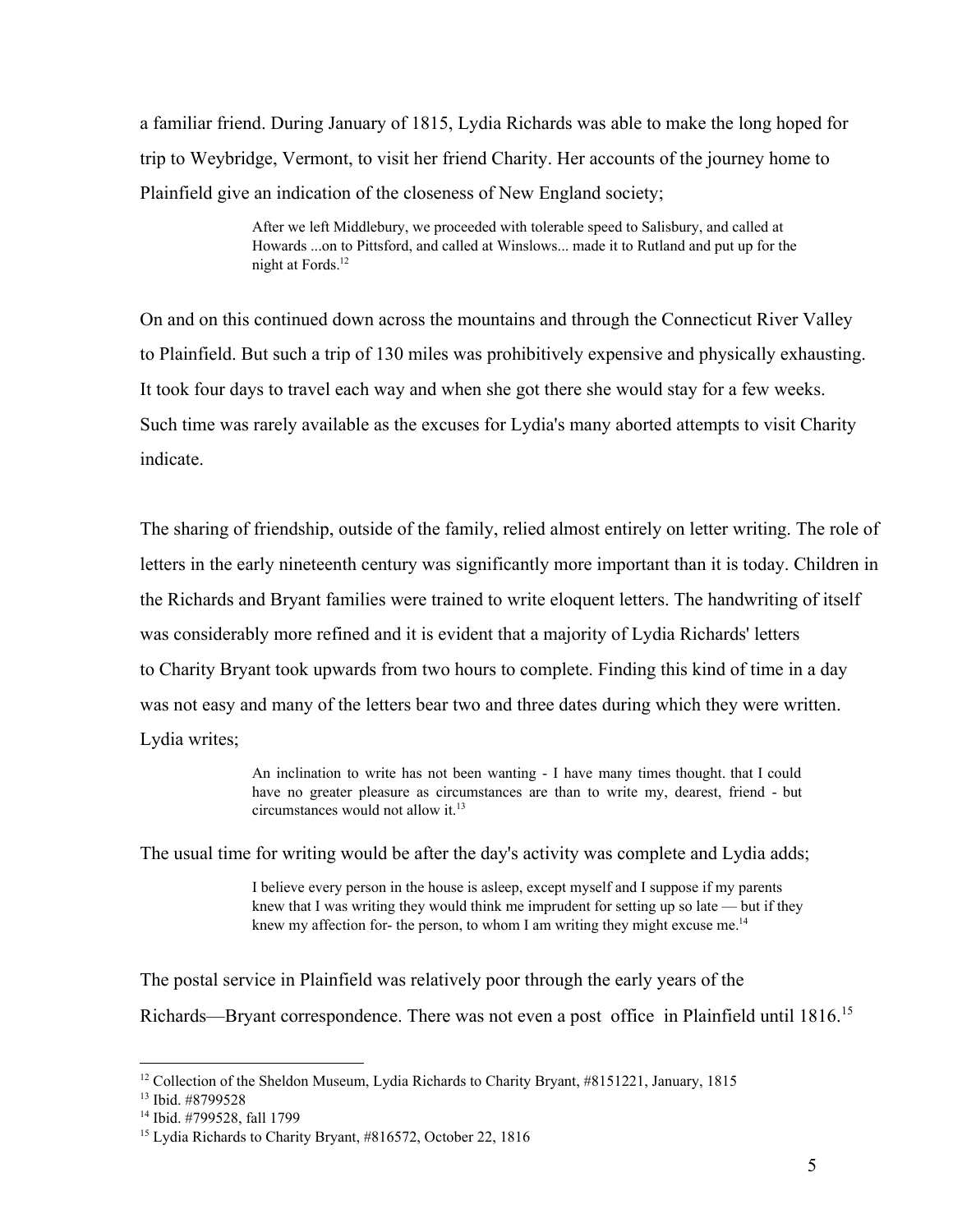Before 1816 many letters were conveyed through a traveling friend. This saved the expense of postage and assured safe delivery. Until 1816 Lydia Richards received most of her letters from Charity Bryant via the post office in Williamstown. The newspapers in the major towns of Williamstown, 'Brattleboro and Northampton published a weekly list of the incoming mail that had not been picked up. The use of this postal service was balanced about equally with conveyance through friends. Whenever anyone from Plainfield intended to travel up through Vermont it was made semi-public knowledge. Trucking goods and correspondence was one way of defraying the cost of such trips. It was to the advantage of the traveler to make his friends and relatives aware of his plans. The complicated logistics of conveying a letter are expressed in Lydia's first letter to Charity after the letters migration to Weybridge, Vermont in 1807.

> I hope that the letters have reached you which were written just after your departure from... Cummington - sent by Mr. Vinny who told me he should: pass thro' Middlebury. It was superscribed to Dr. Shaw or Mr. Hayward as I thought it would be more likely to be safely conveyed to one of them than to you, as you was an entire stranger.<sup>16</sup>

She continues by suggesting the arrangements for their future correspondence.

I have since made diligent enquiry for another opportunity to convey a letter to you (via a friend) but could find none...I had intended to write and send to the Post office in Williamstown...but I shall not pay the postage, as I have been informed that letters are more carefully conveyed when the postage is not paid till they are taken out.<sup>17</sup>

Usually, letters to be conveyed via the postal service were delivered to the post office in the nearest major town via a friend. But there was also a post-rider who would make these deliveries once a week. In one letter written in 1813, Lydia Richards excuses her neglect to respond quickly to one of Charity's letters because, "Two weeks, past our Post-rider has been absent." 18

The cost of mailing letters, previous to the Was of 1812 varied around 12.5 cents and after the war, around 25 cents. But this was between Plainfield and Weybridge. Distance was a factor of cost for letters. After the War of 1812 the postal service in rural New England showed a significant improvement, owing in part to the more sophisticated system of turnpikes and

<sup>16</sup> Lydia Richards to Charity Bryant #807165. February 15, 1807.

<sup>17</sup> Ibid

<sup>18</sup> Lydia Richards to Charity Bryant, #807165. Feb. 15, 1807.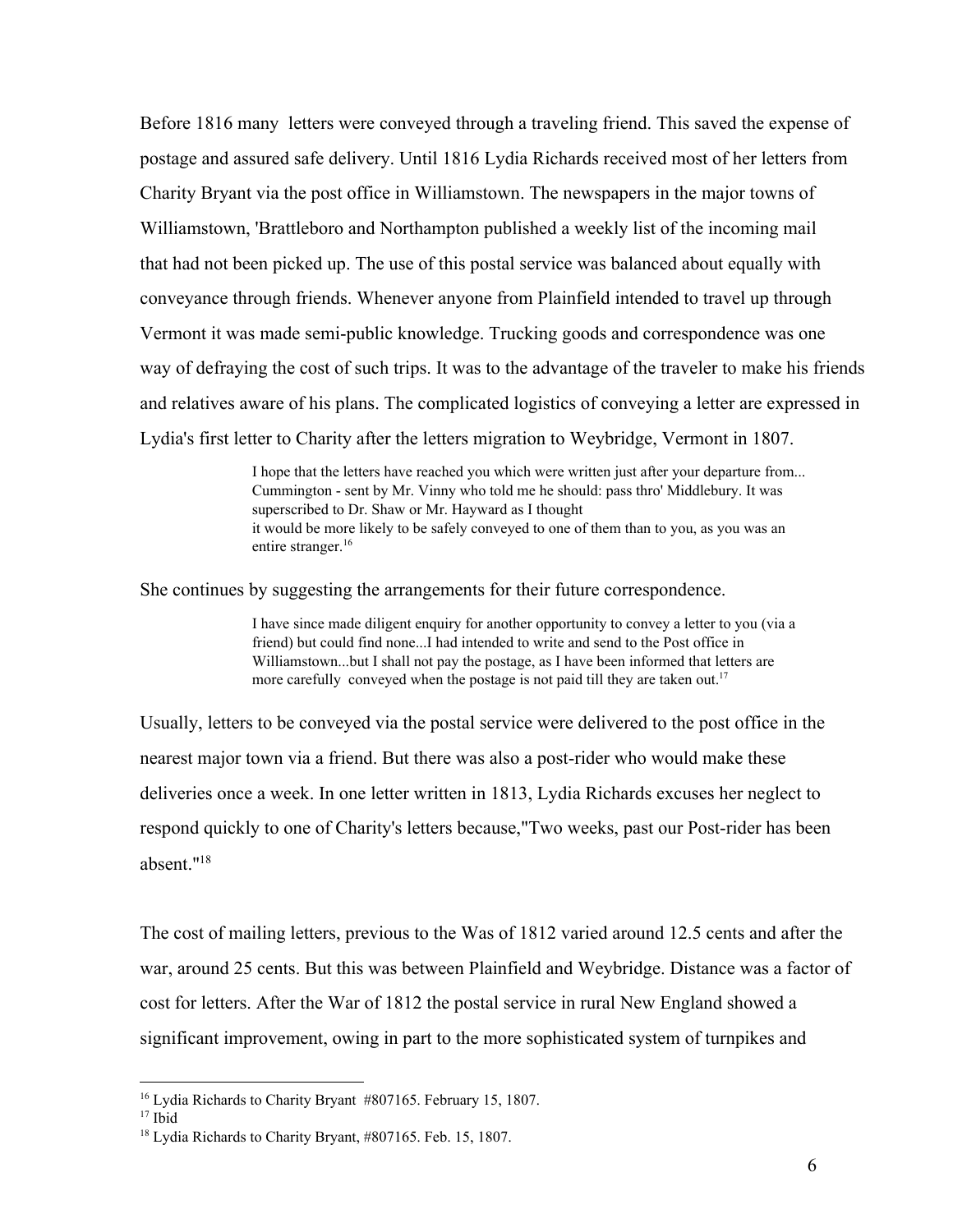waterways. During the earlier years letters from Plainfield took one to three weeks to arrive in Weybridge. By. 1845 Lydia was able to report that, "I received your letter, mailed September 10 on Friday evening September 12. 19

If problems with the mails were bad for Lydia Richards they could only have worse for Charity Bryant. Middlebury was the main post-office of Addison County when she arrived in 1807. Though Middlebury was becoming a sophisticated country town, the availability of supplies remained a problem and even inks and paper were scarce at times

Trying to piece together the particulars of Charity Bryant and Lydia Richards' relationship is not easily done through their own words. They shared an intense devotion to religious inquiry which at times bordered on the philosophical. The predominate theme of this inquiry was the utter futility of the "vanities" of the "sublunar world". Some of the religious themes in their letters will be discussed later in reference to the religious life in Plainfield and of James Richards. It is clear that the.moral values which Bryant and Richards held dear expressed a sublime admiration for the "glory and beauty of the human mind."<sup>20</sup> Undoubtedly such values were largely inculcated through the church. But it would be unfair to divorce the influence of the philosophical movements of their time, which suggested that every man, had the right to subject his private reality to the test of reason. In commenting on the nature of happiness, Lydia Richards proposed that;

> Happiness, my dear, consists in the state of mind and not in the state of things...perhaps outward circumstances, such as health and friends, riches and honors, cares and business, and labor, society, solitude, poverty, disgrace, preferment, degradation, plenty, and want, do not so much effect one's minds and happiness as is generally and naturally supposed...The immortal mind is continually seeking happiness in some way or other it will not rest but in vain does it seek to satisfy itself with earthly toys - riches are vain. worldly honor is vain - and the enjoyments of time are fleeting.<sup>21</sup>

Inevitably such themes would move on to a discussion of religious matters and the eternal nature of the soul.

In discussing their relationship the Richards-Bryant letters are extremely sentimental. Separation

.

<sup>19</sup> Ibid. #845515, Sept. 15, 1845

<sup>20</sup> Ibid. #799568, October 1799.

<sup>21</sup> Lydia Richards to Charity Bryant, #810114. January 2, 1810.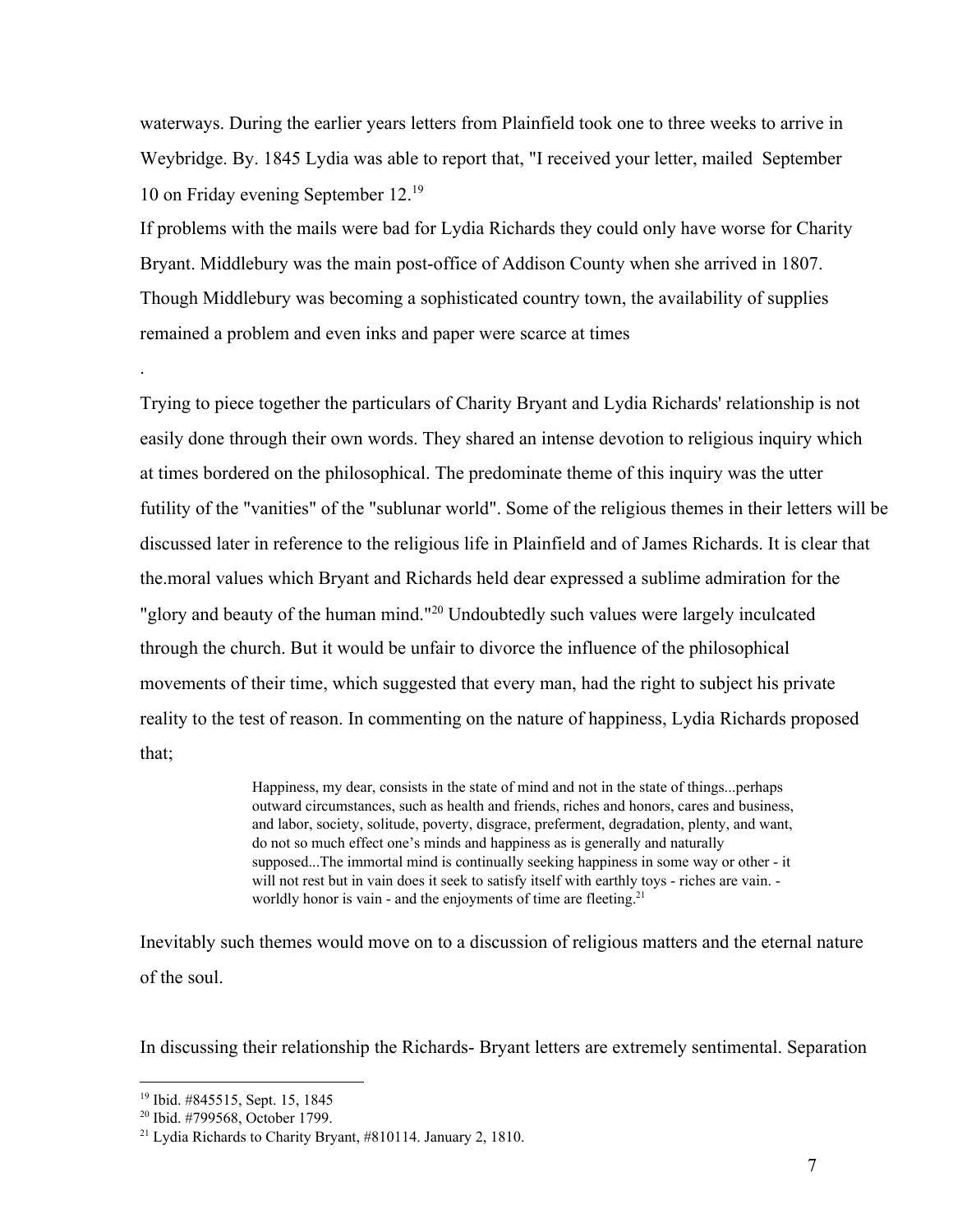from the community of friends was one of the burdens of life. Lydia frequently eluded to the afterlife when she and Charity might be in each others company forever. That was, of course, if she made it to Heaven. She always flattered Charity with confidence of her Heavenly destiny. But on a more secular note, Lydia describes the value of friendship:

> To acquaint each other with our feelings and circumstances, with our joys and sorrows, and with the various scenes which we are called to experience, with a Confidence that those to whom they are communicated will participate in whatever concerns us.<sup>22</sup>

Lydia Richards' friendship with Charity Bryant. remained strong throughout their lives. In 1810 Lydia felt confident to state that "our friendship I trust will last thro' life."<sup>23</sup> In 1827 she remarked that their correspondence had been "frequent, uninterrupted, and unbroken, for 25 years.<sup>24</sup> But there were lean years in the correspondence. Following Lydia's marriage in 1825, it dwindled to an average of one letter per year. Previously Lydia had written as frequently as ten letters per year.

The content of the correspondence changed little following Charity's permanent departure to Vermont in 1807. It is uncertain if they ever spent any prolonged periods of time together. Charity lived with her parents in Bridgewater until 1807. But she traveled around Massachusetts frequently, staying over at her brother's house in Cummington.

Charity's visits were always awaited with great excitement at the Richards household. Lydia made preparations for these visits by doing extra work around the house so she might have some extra free time during her friend's stay. Often it would be the case, however, that a trip planned would necessarily be cancelled at the last minute.Work, weather and a shortage of money variously combined prevented many of the trips that were planned.

Lydia Richards visited Weybridge only twice while Charity Bryant lived there. Charity visited Massachusetts more frequently. It is uncertain how Charity was able to clear the cost of the trips

<sup>22</sup> Ibid., #813212.1, March 12, 1813

<sup>23</sup> Ibid. #810625, Nov. 25, 1810.

<sup>24</sup> Ibid. #827255, April 5, 1827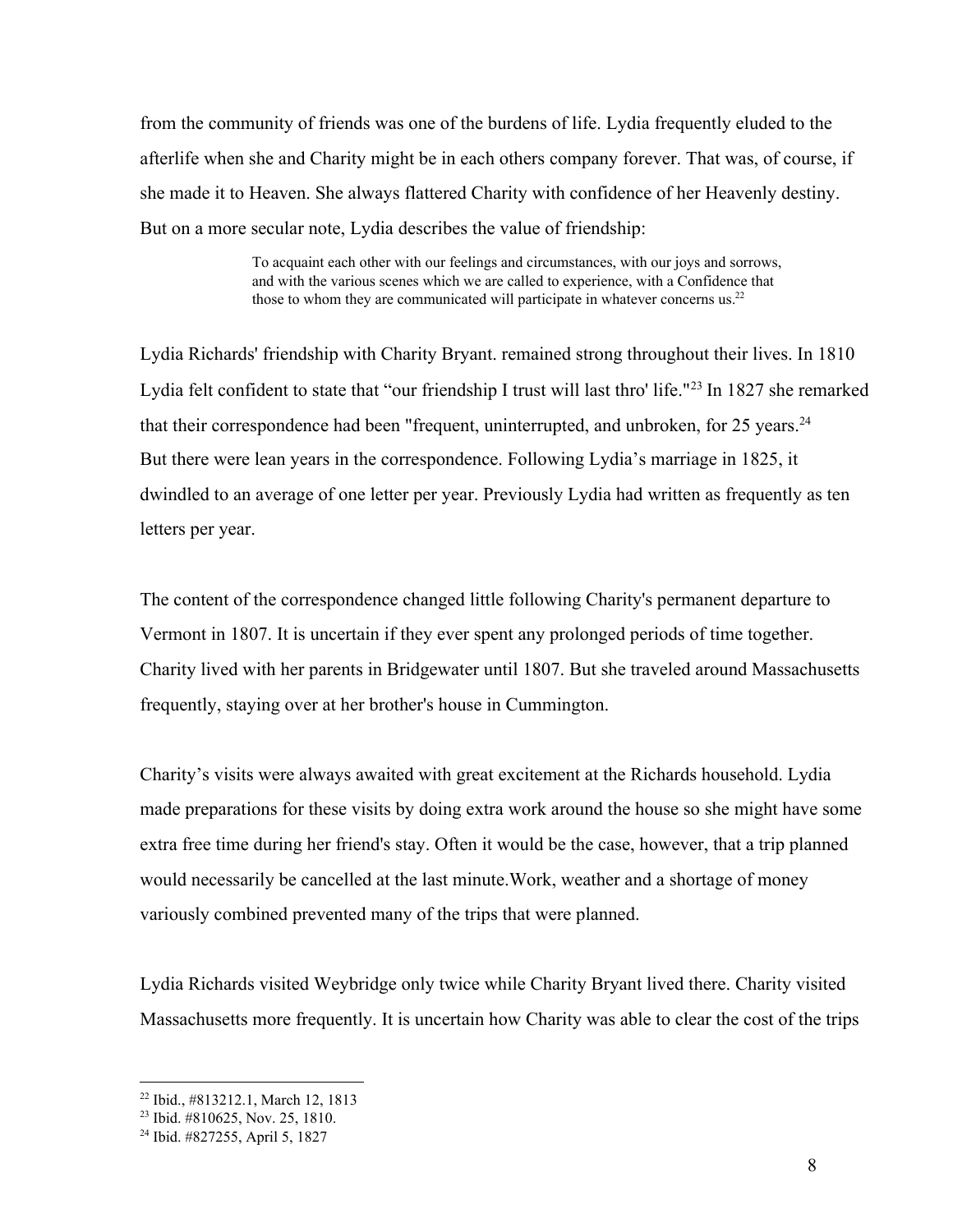and escape her work. There is some indication that she brought her work with her. Charity seems to have been a woman of some means.

Parting from their short visits was always an occasion of great sorrow for Charity and Lydia. With each departure one could never be certain if it was the last they would see of each other. Lydia writes after one such visit, "O my dear, how long has been your departure seven days seem almost as long as seven years which are gone."<sup>25</sup>

Charity Bryant was a few months short of her thirtieth birthday when she left the family homestead in North Bridgewater for Weybridge, Vermont. The reasons for the move are never mentioned. It is clear that she knew of home friends who had made the move. She had acquaintances in a number of Vermont towns. How she chose Weybridge over another town is uncertain. Presumably she was aware of the opportunity provided through a close proximity to neighboring Middlebury. Middlebury was fast on its way to becoming one of the wealthiest towns in Vermont and this provided Charity a clear route to economic independence. Another consideration is that, at age thirty, Charity must have sensed that her chances of finding a husband were narrowing. Her status as an "old maid" was a source of anxiety in that she always felt that she might be a burden on the family. She may have felt that if she was not going to marry she should achieve some degree of self-sufficiency. But the incidence of single women migrating to Vermont was quite low.

Most women in the early nineteenth century had secured a husband by the time of their twenty-first birthday. There had been attempts made by the family to set Charity up with a suitable mate. Her brother Dr. Peter Bryant wrote in 1804 that he had selected a perfect man for Charity to meet if she had not already done so herself.<sup>26</sup> But the right man never came.

Charity Bryant left her family home in Bridgewater during the first days of February, 1807.

 $25$  Lydia Richards to Charity Bryant,  $\#806504$ , Sept. 4, 1806

<sup>26</sup> Dr. Peter Bryant to Charity Bryant, #804613, Nov. 13, 1804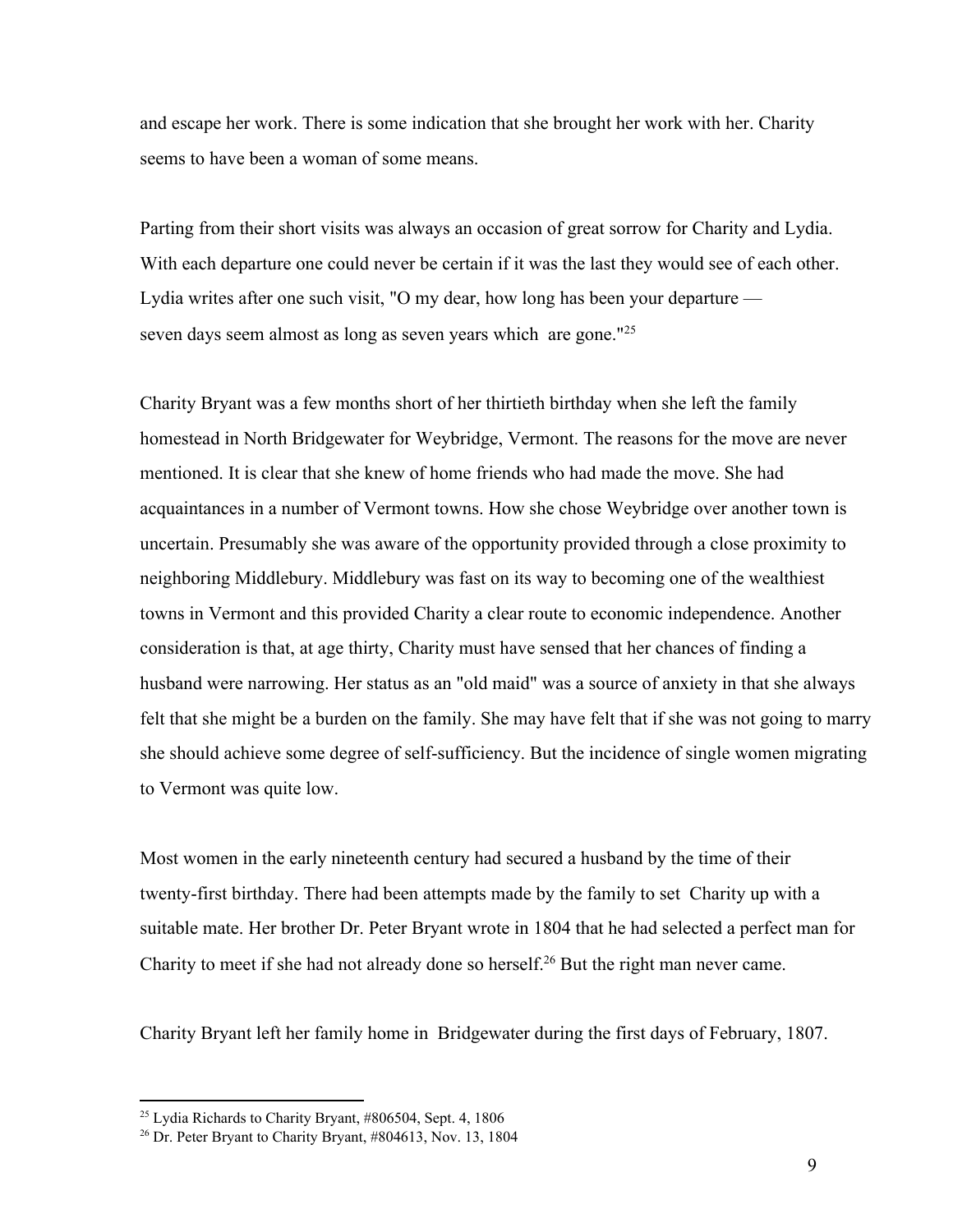Winter was the best time of year for moving. She traveled the many miles up through. Boston and the northwestern part of Massachusetts towards Cummington and Plainfield to pay old. friends her respects before continuing north to Weybridge. She spent a few days at the Richards' house and then around February 12, departed for Vermont.

Travel through Vermont in 1807 was a tedious ordeal. By 1800 five major turnpikes had been established in the southern and eastern parts of the state. But there were always problems in crossing the mountains and inclement weather could make these roads as impassible as cow paths. Charity left for Vermont amidst such storms. Lydia writes;

> How pleasing it was, to find that not withstanding the tedious storms, the boisterous winds and extreme cold, you had at the expected time, arrived at the habitation of your valued friends...I know you must have suffered exceedingly on account of the very disagreeable and tedious weather, the badness of the passing and the fatigue which must attend such a journey.<sup>27</sup>

Through other letters many of the particulars regarding early travel are revealed. It was most convenient to travel in winter, when the roads were as poor as the early Vermont roads seem to have been. Usually there would be a horse or two and a large sleigh. But sleighing depended on good snow and this caused problems throughout the winter. Some years there might be no good sleighing all winter. Finding good snow often dictated the course of travel.

> The sleighing we found to be very poor - the roads in many places entirely bare - but the most of the way we found snow and ice by the side of the roads and in the ditches... we rose as soon as it was light and pursued our journey among the mountains, turning in almost every direction and winding about to shun some of the heights and depths. 28

Travel was as educational as it was exhausting. At the taverns one was liable to meet the most interesting people who could foretell dangers ahead or recount stories of their journeys. Another of Charity's visitors writes that, "'at Whites Tavern at Mount Holly we were agreeably entertained with a wedding...we had to wait some time for our teas.<sup>29</sup>

Following Lydia's last visit to Weybridge in 1825 she wrote of the interesting people she had met

 $27$  Lydia Richards to Charity Bryant,  $\#807165.2$ , Feb. 15, 1807

<sup>&</sup>lt;sup>28</sup> Lydia Richards to Charity Bryant, #815122.1, January 22, 1815

<sup>29</sup> Vesta Howard Guild to Charity Bryant, #815551.2 October.15, `815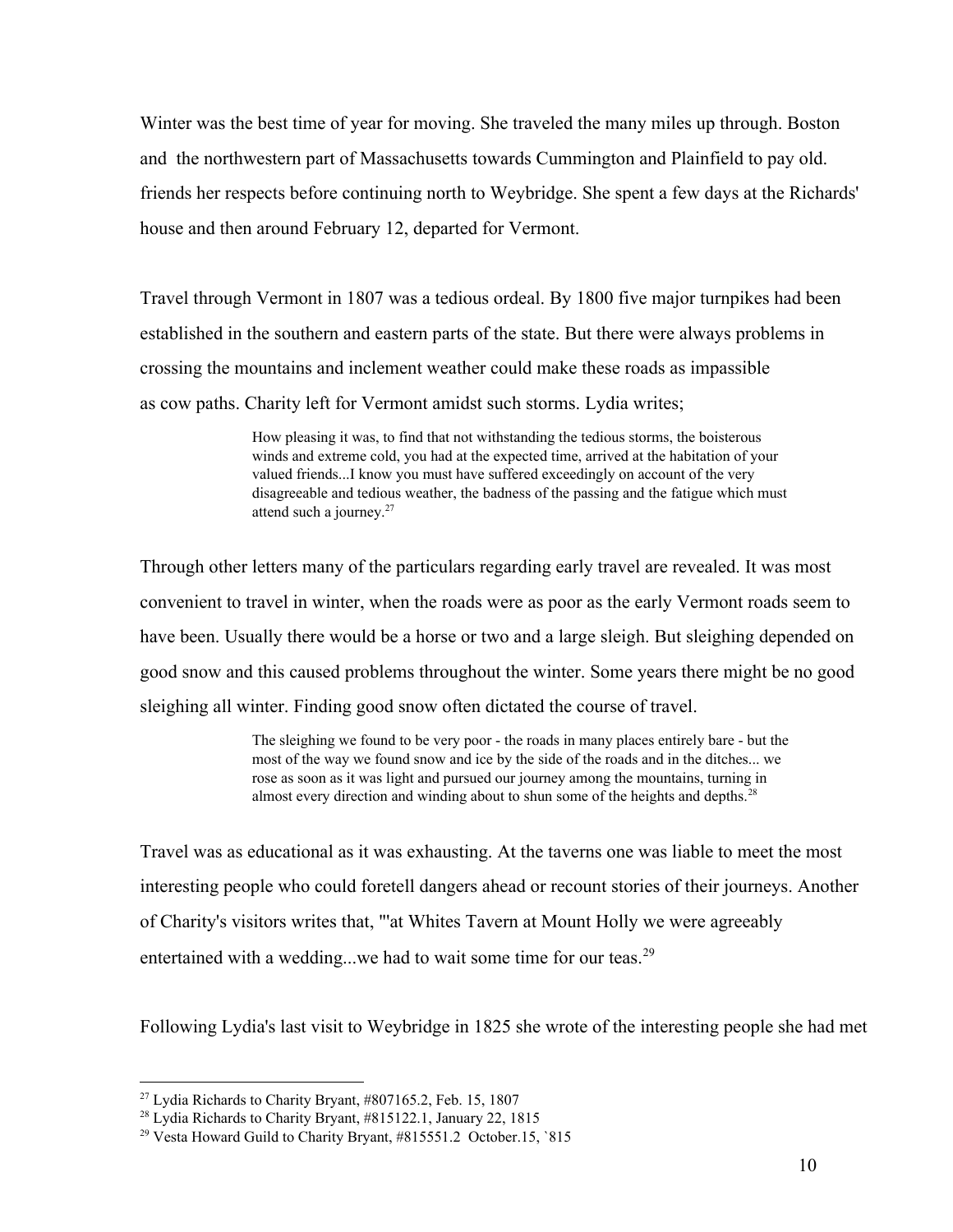along the way. She remarked with greet enthusiasm about her visit to Deerfield, Massachusetts, where she stopped to visit a local landmark, a house "which was standing 121 years ago last winter when Deerfield was destroyed by Indians. $30$  The house she describes is known today as the Indian House. The original Indian House which Lydia visited was demolished in 1845. A reproduction of this landmark has been built.

If the weather was good one could travel forty or fifty miles in one day. The day's travel would begin at sunrise and would last until an hour or so after sunset. Lydia mentions that such journeys provided time for reading and writing and there is one letter that was clearly written during a bumpy ride.

During the later years of Charity's residence in Weybridge the transportation revolution brought a tremendous change in travel and society in New England. Charity's nephew William Cullen Bryant stopped to visit her on his way from New York City to Montreal in 1833 but she:was not home. He dropped off a volume of poetry and a note describing his journey;

> We left New York...in the steamboat. At Hudson we took a stage coach for Great Barrington... from Great Barrington we went by stage to Pittsfield; from Rutland to Middlebury a very slow and tedious and consequently somewhat expensive journey on account of the very bad arrangement of the stages. The scenery however is uncommonly beautiful and picturesque.<sup>31</sup>

Weybridge, Vermont was first settled during the years before the Revolutionary War. Like most Vermont towns, Weybridge was abandoned during the Revolutionary War. Resettlement began during the middle. of the 1780's. By 1807 Weybridge was a prospering village with milling and manufacturing industries.

Charity's early living arrangements are unclear. It was mentioned that she moved in with a Mr. & Mrs. Hayward. Mrs. Hayward was the sister of Sylvia Drake who became Charity's living companion through life. Whether the connection between Drake and Bryant was made before

<sup>30</sup> Lydia Richards to Charity Bryant, #825523, September 1825

<sup>&</sup>lt;sup>31</sup> William Cullen Bryant to Charity Bryant, from The Letters of William Cullen Bryant by W. C. Bryant III, 1973, p. 376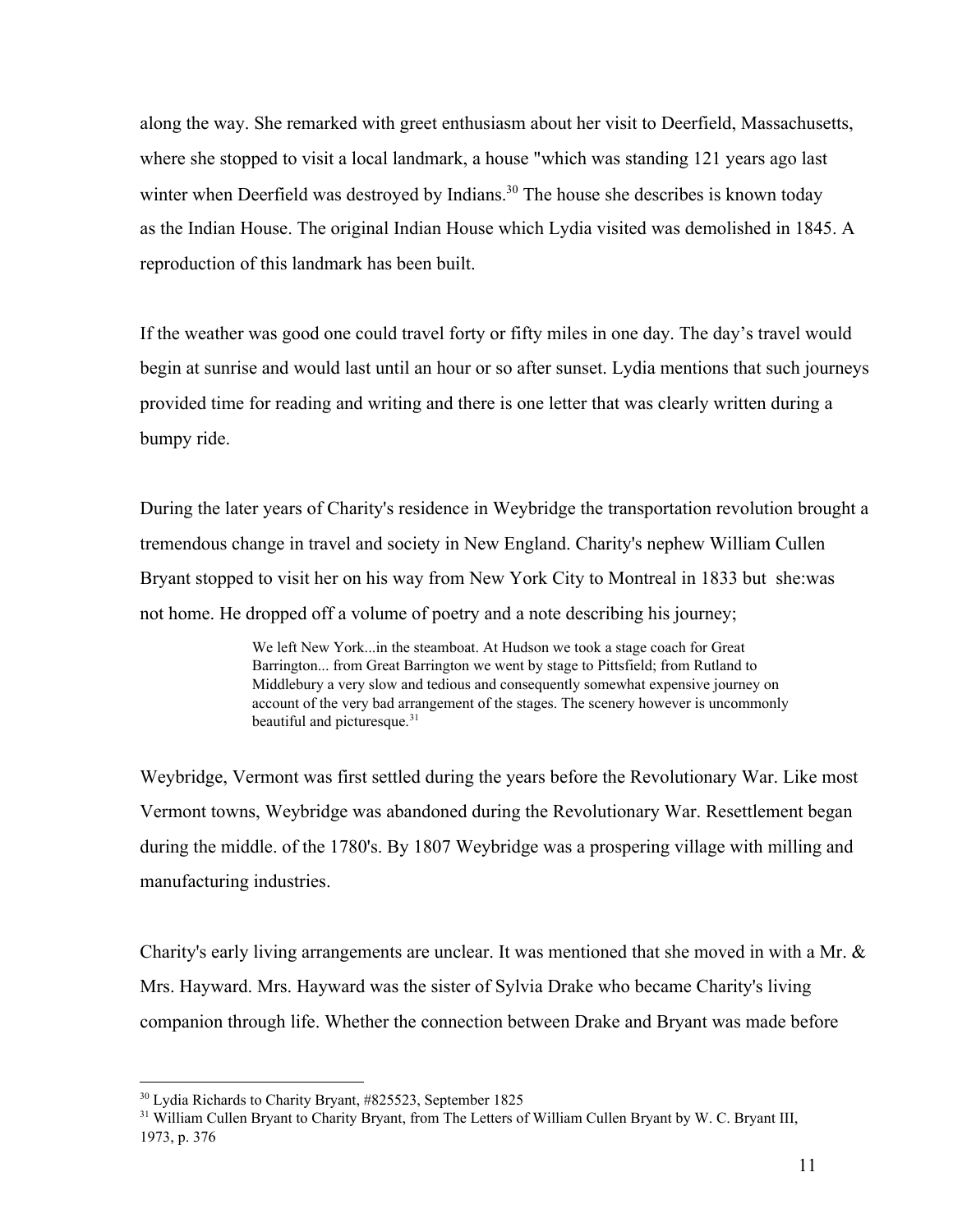Charity's migration or during her initial weeks in Weybridge is uncertain.

Sylvia Drake was the sixth of nine children born to Asaph and Louisa Drake of Bristol, Vermont in  $1784$ <sup>32</sup> In 1808, at age twenty-four, Sylvia Drake moved in with Charity Bryant and the two spent the rest of their lives together running a prosperous seamstress shop. Charity had taught school in Pelham (near Bridgewater) before her move to Weybridge. Like most women of her time she had been trained in the art of sewing since she was a child. Charity seems to have developed her art to a fine skill because there are frequent references to the clothes she made for family members as being of excellent quality. She was successful enough with her work so that she was able to put away some savings from her profits. People who knew Charity described her as a tireless worker. One account runs, "Mr. Shaw and Mr. Packard saw you — they say, however, that you work constantly, and have an apprentice.<sup>133</sup> The apprentice, no doubt, was Sylvia Drake.

Over the years Charity and Sylvia took on other apprentices and their business prospered so that by 1829 she was able to supply Sylvia's brother Cyrus with "necessary books and pay his tuition...and make all his clothes...and furnish him with twenty—four dollars yearly after he shall enter college."<sup>34</sup> Charity had named Sylvia's brother and she always regarded the child as "one in whom I had a particular interest." She had great hopes that Cyrus Bryant Drake might take up the ministry.

Whenever Charity traveled to Massachusetts there was always work for her to do. It even seems that the availability of work had some influence on her decisions to travel. In 1806, while still living in Bridgewater, she made a trip to Cummington and Plainfield. The Richards had some sewing work that needed doing and contracted with Charity to do it. Lydia writes, "it is indeed my dear the visit which I am most anxious about and not the sewing — tho indeed we wish to

 $32$  H. P. Smith, History of Addison County, Vermont, D. Mason & Co., Syracuse, New York, 1882, p. 715.

<sup>33</sup> Lydia Richards to Charity Bryant, #807562.2, October 12, 1807.

<sup>34</sup> Charity Bryant to Asaph Drake, #829363, July 1829/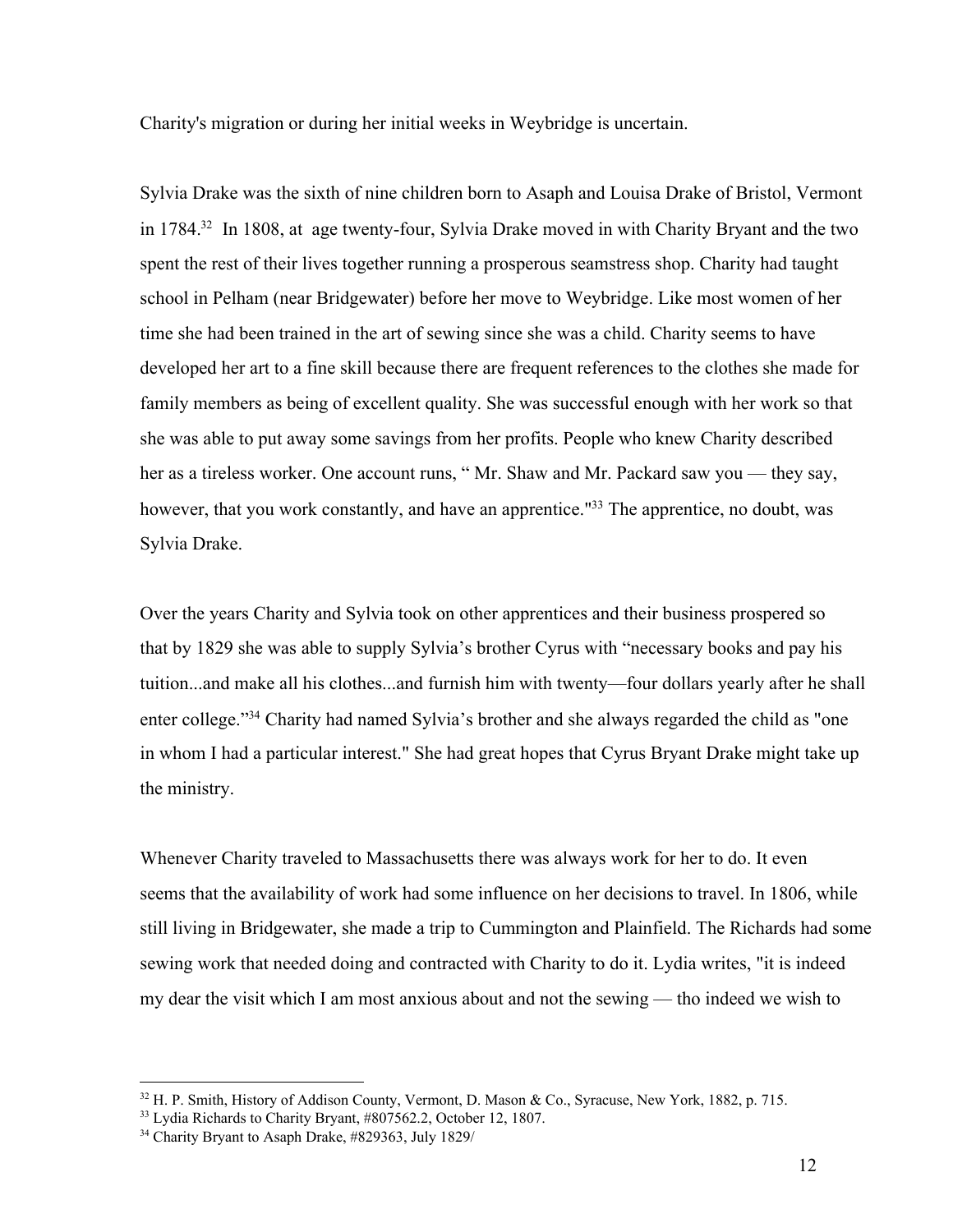have the sewing done."<sup>35</sup>

In Weybridge Charity did work for the upperclass citizens of the town and of Middlebury. Business in the nineteenth century was a very personal affair and Charity made some important social contacts that helped her business. Charity worked for such influential families as the Storrs and the Hagars.

Troy and Montreal were the two most important centers through which Middlebury and Weybridge artisans and merchants could obtain supplies. Charity and Sylvia obtained some of their supplies through Luther Hagar, who until the War of 1812 worked as a retail merchant in Montreal. There was frequent correspondence between them, mostly pertaining to matters of friendship. But in one correspondence Hagar mentions his business with Charity stating;

> You must excuse me for not sending that vest pattern sooner but...I had not the time to write...if you have any use for it you can use it and the price is at. your pleasure and you can pay me in your work. 36

The economy of trade during Bryant's time in Weybridge was influenced to a large extent by the lack of currency available. Most goods that one bought were paid for in work. Labor itself constituted the main element, of value. Charity would make a coat for one of the Hagar children and receive goods from the Hagars' store. Everyone who traded their services kept detailed account books where they record debts owed to and by them. This is the only way an artisan or merchant could keep track of the sizable number of transactions he made, which often went months and even years before they were paid.

Charity, during her years in Weybridge, continued to do work for her family in Bridgewater. Sometimes her work was presented as gifts. But in one instance her father wrote, "we received the box you sent...the great coat suits me very well and so does the breeches...I shall want a coat in the summer of fall if you can get me cloth for one, you shall be paid for it when you come

<sup>35</sup> Lydia Richards to Charity Bryant, #806580, October 30, 1806.

<sup>36</sup> Luther Hagar to Charity Bryant, #811364.1, June 1811.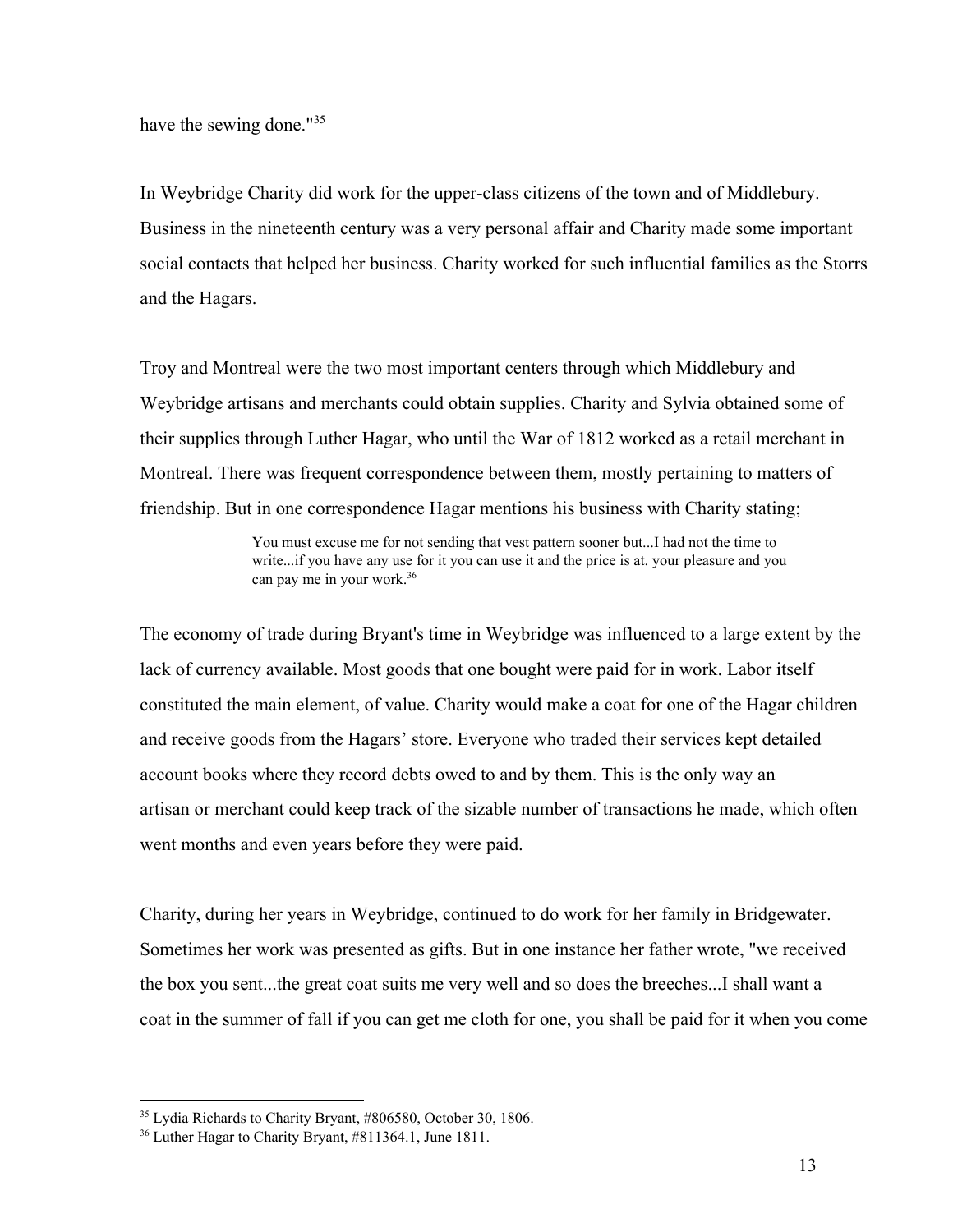down." 37

Lydia Richards was not an artisan, but by her own accounts she was perpetually working. Most of her work was done within the context of the family farm. As mentioned, wherever labor remained relatively unspecialized there was sure to be a large variety of goods that could be produced at least cost right in the home. An educated woman like Lydia Richards was a Jill of all Trades. Her most inclusive comment regarding the nature of her day to day work was written to Charity saying;

> My employments are chiefly domestic sometimes assisting mamma in the cares and business of the family, sometimes spinning, sometimes weaving, sometimes sewing, sometimes knitting, sometimes visiting and sometimes receiving visits, with now and then an interval for reading and writing tho both are much neglected for the want of opportunity. 38

This tableau of daily work comprises only a part of the activities that Lydia mentioned in further correspondence. Other duties included those relating to the farm animals and "washing clothes, floors and boiling out yarn.<sup>39</sup>

Late in the summer of 1824 Lydia Richards began mentioning a "new friend" in her letters.<sup>40</sup> The nature of this new friend was kept deliberately ambiguous and his name was not mentioned until 1825 when she writes;

> With respect to the important subject which we conversed upon, I had heard nothing more respecting it, and thought of it only with indifference, till today, when Esq. Snell call'd and spent some time and proposed the subjects; What the decision or result will be, I cannot now say.<sup>41</sup>

The subject proposed was marriage. The man was Ebenezer- Snell, Jr., son of one of Cummington's most influential citizens, Ebenezer Snell, Esq. Snell had lost his first wife and had four children to raise. Snell was a neighbor of the Bryant' in Cummington. Charity's brother Dr. Peter Bryant h.ad married Ebenezer Snell, Jr.'s sister Sarah.<sup>42</sup> Thus Lydia would have known'

<sup>37</sup> Dr. Philip Bryant to Charity Bryant, #812117.4, Jan.17. 1812.

<sup>38</sup> Lydia Richardas to Charity Bryant, #804571, Oct. 21, 1804

<sup>39</sup> Ibid., #810321.3, May 21, 1810

<sup>40</sup> Ibid., #825160.1, Feb. 11, 1825.

<sup>41</sup> Ibid.

<sup>42</sup> Ibid.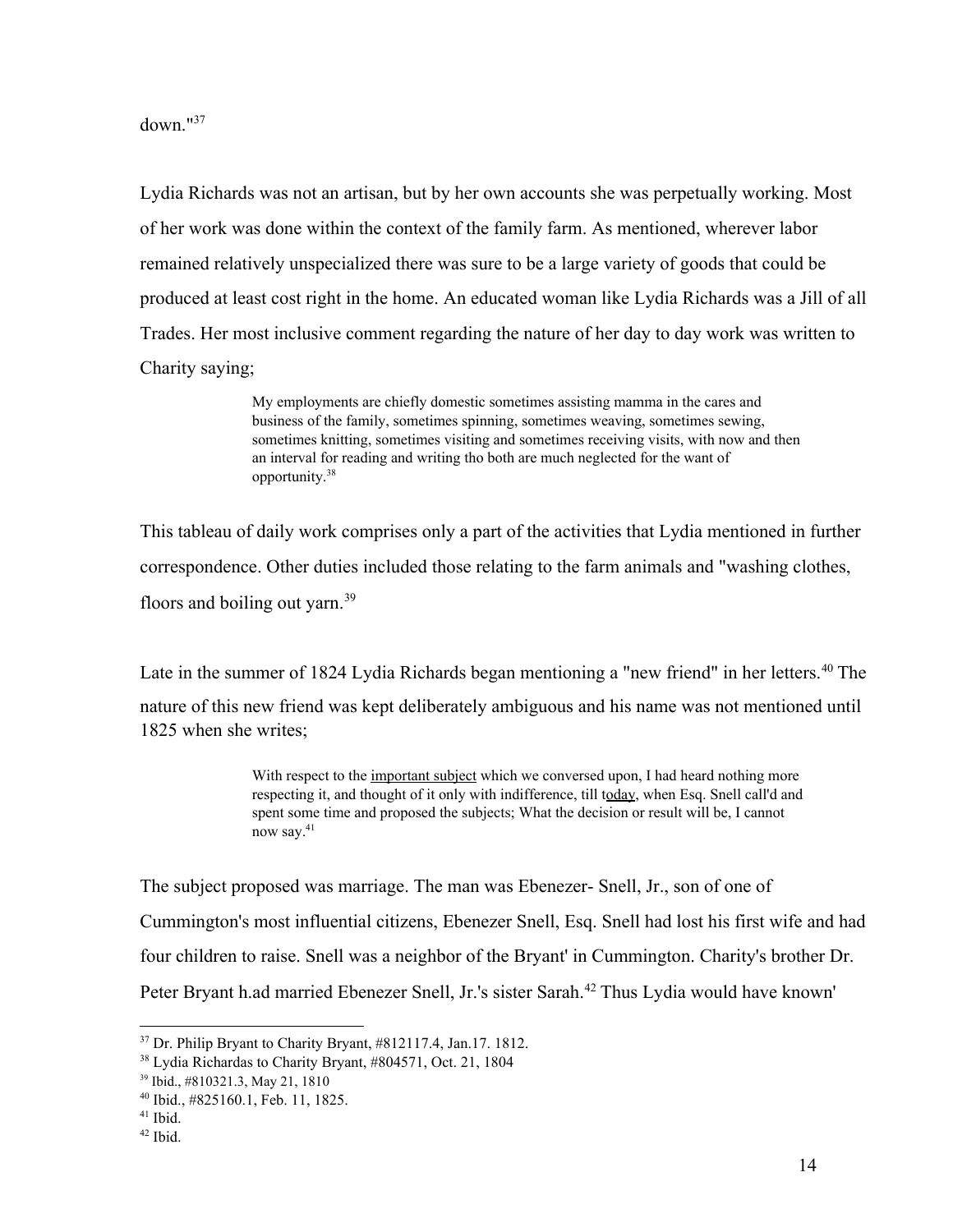the young Snell through most of her days in Plainfield. She was forty-three years old at the time of her marriage.

The marriage ceremony was performed on October 27, 1825 on a wet fall afternoon amidst a grove of colorful maples and elms in the Richards' yard. <sup>43</sup> Lydia entered the state of marriage with some reluctance. But Lydia's letters indicate that she viewed marriage as an eternal and blessed consummation, "which will probably very essentially effect my happiness, not only in this life, but during the whole period of my existence.<sup>44</sup> By three o'clock in the afternoon of the twenty-seventh Ebenezer Snell and his new bride were racing towards Cummington where they were to live in his house.

Lydia's life in Cummington was little changed from the domestic scene she had left behind in Plainfield. Only now, Lydia had two young children, Mary, 11 and Ebenezer, 7 to take care of. The children were just part of her duties. In early nineteenth century rural society there were always artisans and part time laborers who had to board somewhere while they worked in town. This service was divided between the more prosperous land owners and the taverns. Throughout her early Cummington years Lydia makes frequent reference to a "girl living with us; a "boy helping with the chores." The business of the large household would have been overwhelming for a wife to do unassisted. The need for extra help was especially great during times of sickness or when the children were young. It was the daughter's duty to help with domestic duties. It must have caused some degree of anxiety for Lydia as each of her brothers left for college and careers while she remained home and inherited a larger share of the chores. Just a few years before her marriage Lydia mentions;

> ...we have a girl now here, spinning and weaving, whom we have held in suspense respecting the time which we should need her. 45

At one point during her mother's illness in 1819 she wrote Charity in despair wishing she could just escape to the comforts of Weybridge and not be bothered by the toils of family life.

<sup>&</sup>lt;sup>43</sup> Foster-Streeter, Cummington, p. 355.

<sup>44</sup> Lydis R. Snell to Charity Bryant, #825359, October, 1825.

<sup>45</sup> Lydia Richards to Charity Bryant, #823553, Oct. 3, 1823.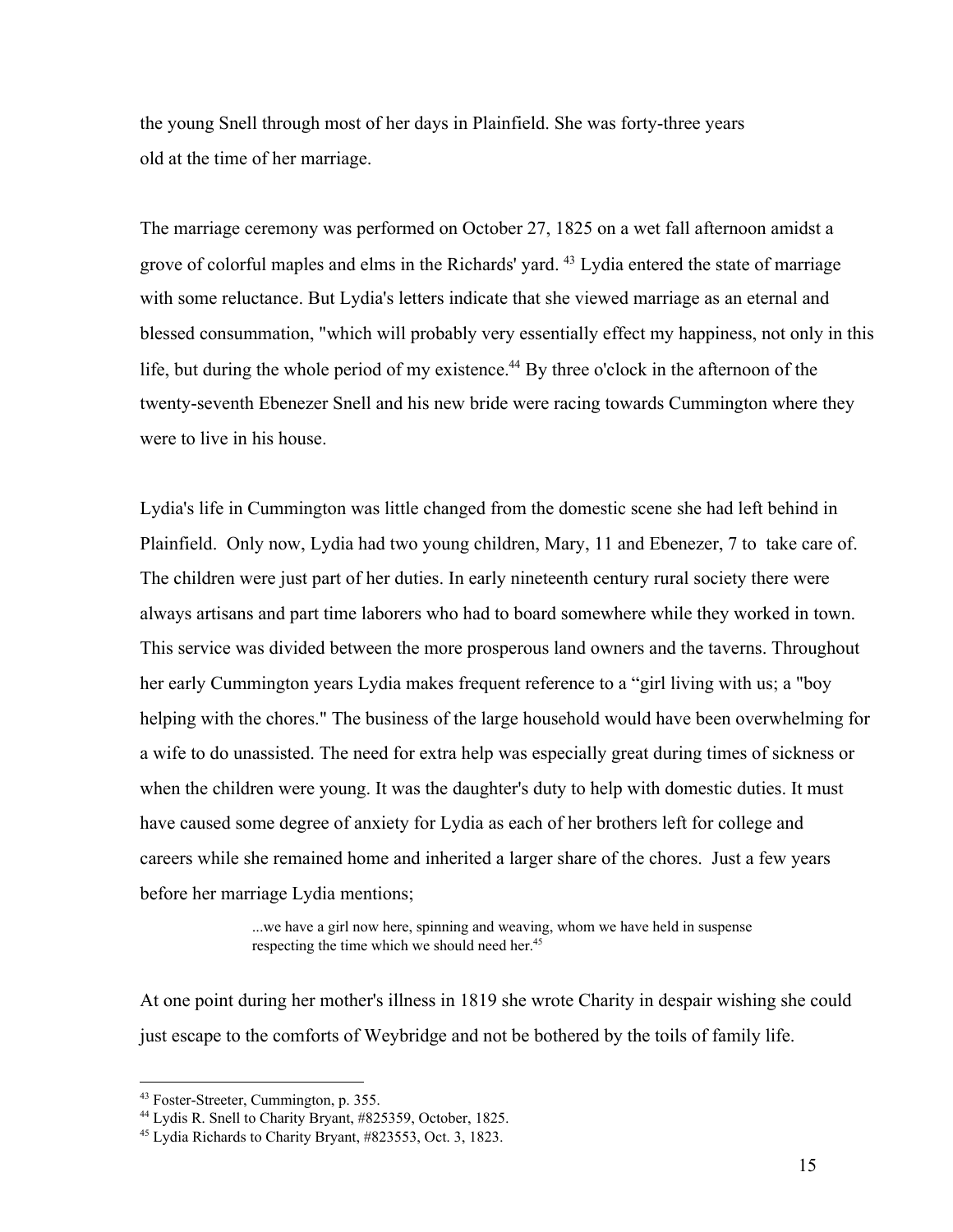....confined with the tumult and bustle and noise...and particularly the noise and confusion of crying, laughing, playing, falling,prating, screaming children, then have my thoughts transported me to your peaceful mansion. 46

The times Lydia was able to escape to Weybridge were not idle vacations. She always begged Charity to be sure there was some work to be done when she arrived. But it was a relaxation compared with home life. Most of the trips Lydia planned to Weybridge were postponed because of an unexpected increase in her work load. Her first trip to Weybridge was in 1815 but she seems to have planned a trip for every year following. In 1808 she commented on the chores that kept her away;

I am fatigued with the care of business - Sally is full of business, and needs assistance - Joseph needs help in preparing for his journey to New Hampshire. James returns from Williamstown and must he attended to and needs much to be done. Mamma is sick and requires much care and attention. 47

The most frustrating period came during the late years of her life. In 1842 at the age of sixty she wrote Charity that "after the death of Mr. Snell's oldest son, Samuel, our prospects were dark and uncertain, respecting the manner in which we should he provided for, and taken care of, in case we should be unable to take care of ourselves."<sup>48</sup> Shortly thereafter Lydia and Ebenezer Snell moved to Plainfield to take up residence with a wealthy local family, the Hallocks.

Leavitt Hallock was the son of Rev. Moses Hallock who had a significant influence on the intellectual life of Plainfield during his time. He was one of a number of Yale graduates that came to Western Massachusetts to preach in the late eighteenth century.<sup>49</sup> In rural, eighteenth century Massachusetts the Congregational parson, :was usually the best educated, wealthiest and most prominent man in his town. Young men with aspirations towards the ministry would often study under such men before entering college. So was the case with Rev. Moses Hallock who, over a period of thirty years, prepared over three hundred students for collegiate studies,

<sup>46</sup> Lydia Richards to Charity Bryant, #812520, September 20, 1812.

<sup>47</sup> Ibid.., 808525, September 25, 1808.

<sup>48</sup> Ibid,. #842220, March 20, 1842.

<sup>49</sup> Dyer, Plainfield, p. 34.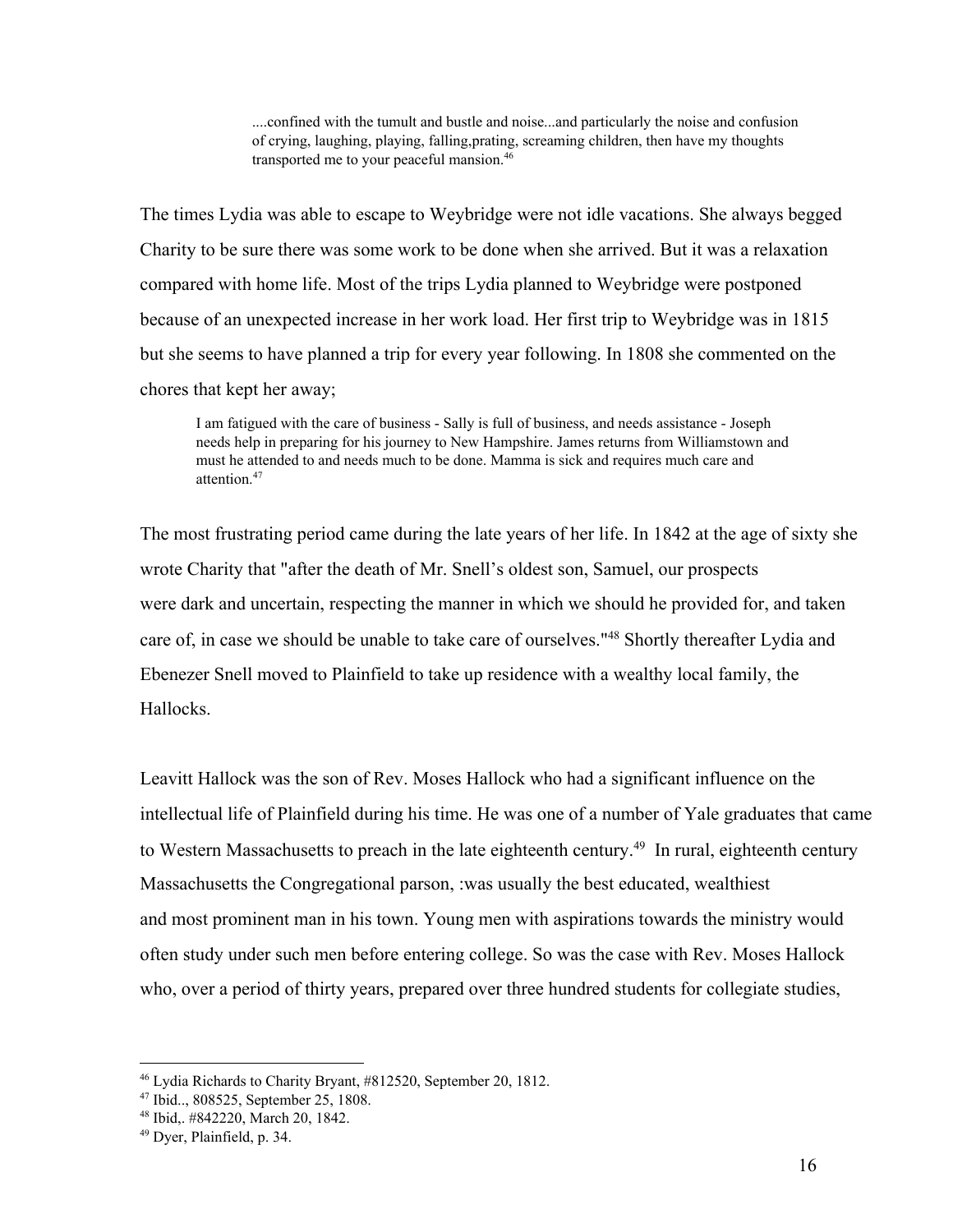fifty of whom became clergymen.<sup>50</sup> They studied the classical languages, religion, natural sciences, philosophy and mathematics. Lydia Richards and her brothers were among his students. She seems to have been one of the few women admitted to his school. Hallock's most illustrious student was William Cullen Bryant. His school was known as a feeding ground for Williams College during its early years. In the records of Williams it is said that the number of students that would enter in a given year depended largely upon the number that Rev. Hallock could supply. 51

Leavitt Hallock's own career in Plainfield merits distinction. He served variously as the Town Clerk, Justice of the Peace, Legislative Representative and Postmaster.<sup>52</sup> His primary sources of liv ihood his mercantile mercantile and manufacturing interests. He owned a store and a boarding-house and a tannery. One of the most traumatic experiences to occur during Lydia and Ebenezer Snell's stay in Plainfield was in the last year of Lydia's life when Hallock's tannery burned to the ground.(Lydia's firsthand account of the fire is reproduced in the appendix)

The connection between the Snells and the Hallocks began in 1829 when Leavitt Hallock took Elizabeth Snell as his bride.<sup>53</sup> This explains how Ebenezer And Lydia came to be living with the Hallocks. But life with the Hallocks was less pleasant for Lydia. She complained bitterly that she felt trapped. As she and Ebenezer were living and eating with the HaIlocks she felt obliged to "afford some assistance about the work."<sup>54</sup> During the four years she spent there until her death in 1846, Lydia complained that she felt like a servant in the Hallock household. It was particularly annoying because there were girls in the house who offered little assistance to relieve their aged step-aunt. She complained;

> Mr. Snell and myself, in some degree at least have become like ciphers, and in a much greater degree than when we lived in Oummington...I must remember that I am but a boarder here- and have no right to dictate, control or claim.<sup>55</sup>

<sup>50</sup> Brown, W.C. Bryant, p. 38.

<sup>51</sup> Ibid., p. 151.

<sup>52</sup> Dyer, Plainfield, p. 152

<sup>53</sup> Ibid., p. 151.

<sup>54</sup> Lydia R. Snell to Charity Bryant, #842311, May 11, 1842.

<sup>55</sup> Lydia R. Snell to Charity Bryant, #845230, March 30, 1845.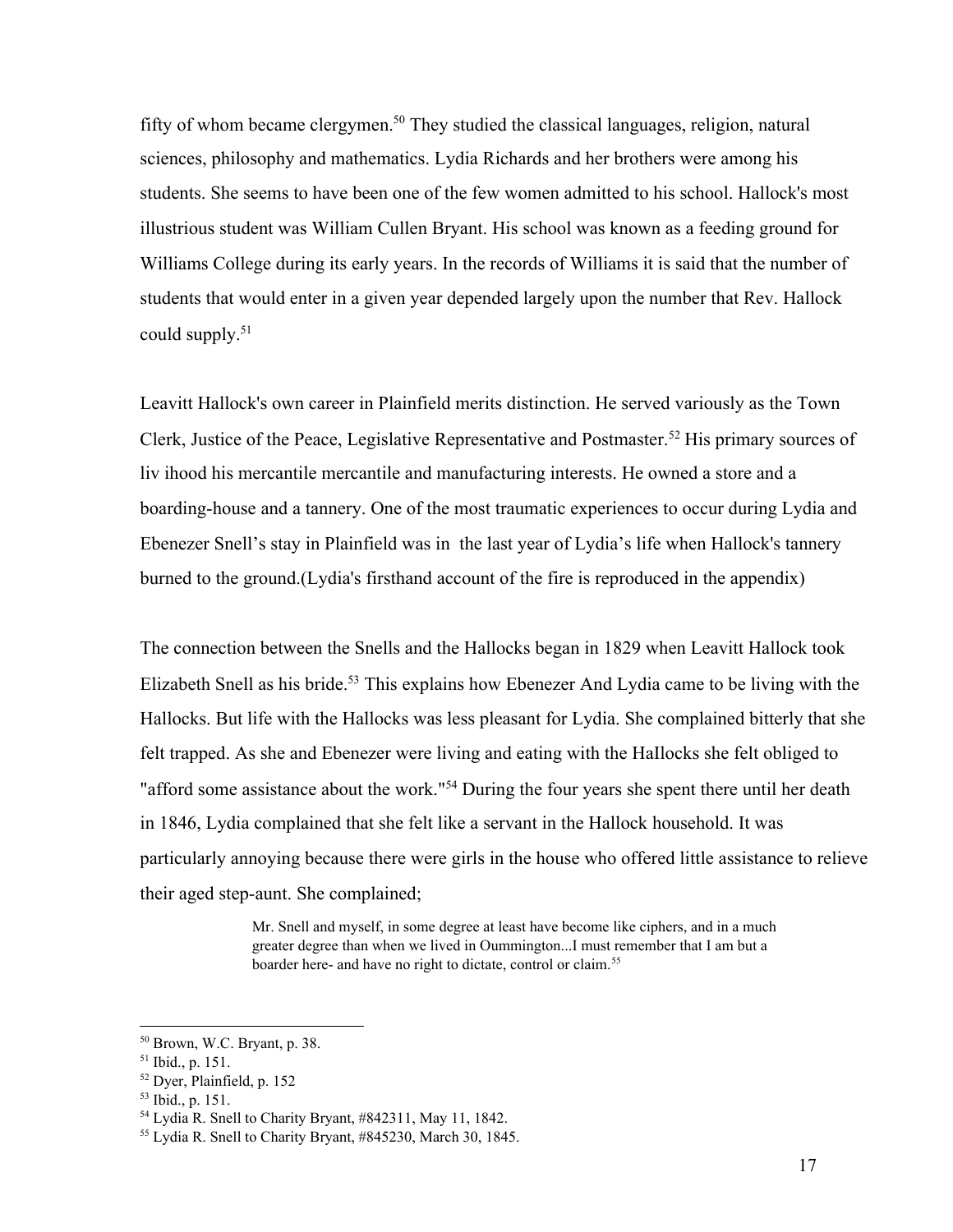The most detailed description of day to day chores found in any of Lydia's letters dates to this period in the Hallock household:

> I have the care and responsibility of keeping the beds and rooms in order both for the hired men and for company - also of washing windows, doors, floors &c...the clothes are principally sent away to be washed - the remainder consisting of aprons... pantaleths...night caps, shirt bosoms, collars, stockings, baby's clothes, pillow beens, towels and many more articles, I wash...I also iron all I wash. I also do all the baking... In one day I bake 12 large loaves of bread, some rye and indian, but mostly wheat and from 6 to 12 pies. Our baking days occur a little oftener than once a week...My time is so much occupied in work for the family that my own work is neglected...I never feel easy to sit down to my own work...-without gong down to ascertain whether my services are needed below. 56

Such complaints were not unfamiliar to Charity. As the middle of the nineteenth century drew near a good substantial living was not to be found for many people in rural \New England. This was the main reason for the Bryant family's migration to Illinois about this time. The family letters which Charity received detail long and sometimes painful accounts of the suffering through the lack of work. Bankruptcy was commonplace amongst merchants and entrepreneurs.

The saddest victim of poverty in the Bryant family was Charity's sister Silence. Her husband, Ich abod Bryant was a journeyman joiner. Silence wrote complaining that the separation of families was one of the greatest evils of poverty. But she acknowledged that their poverty was due in part to their remaining in Pelham, Massachusetts. Work was scarce in Pelham as in all the New England towns that had ceased to grow during the era of Western Migration. Silence Bryant's husband travelled as far south as North Carolina and as far north as Middlebury, looking for work. Silence writes that, "while my husband sacrifices the comfort of living with his family and toils in that burning climate; while my children are obliged to leave their home as fast as they are able to labor to procure a subsistence, I shall refuse to make any sacrifice but gratify myself at their expense." 57

During the winter of 1813 Silence Bryant received encouragement from Charity regarding the possibility of her husband obtaining employment on the construction of the college in

<sup>56</sup> Ibid.,

<sup>57</sup> Silence Bryant to Charity Bryant, #820367, June 21, 1820.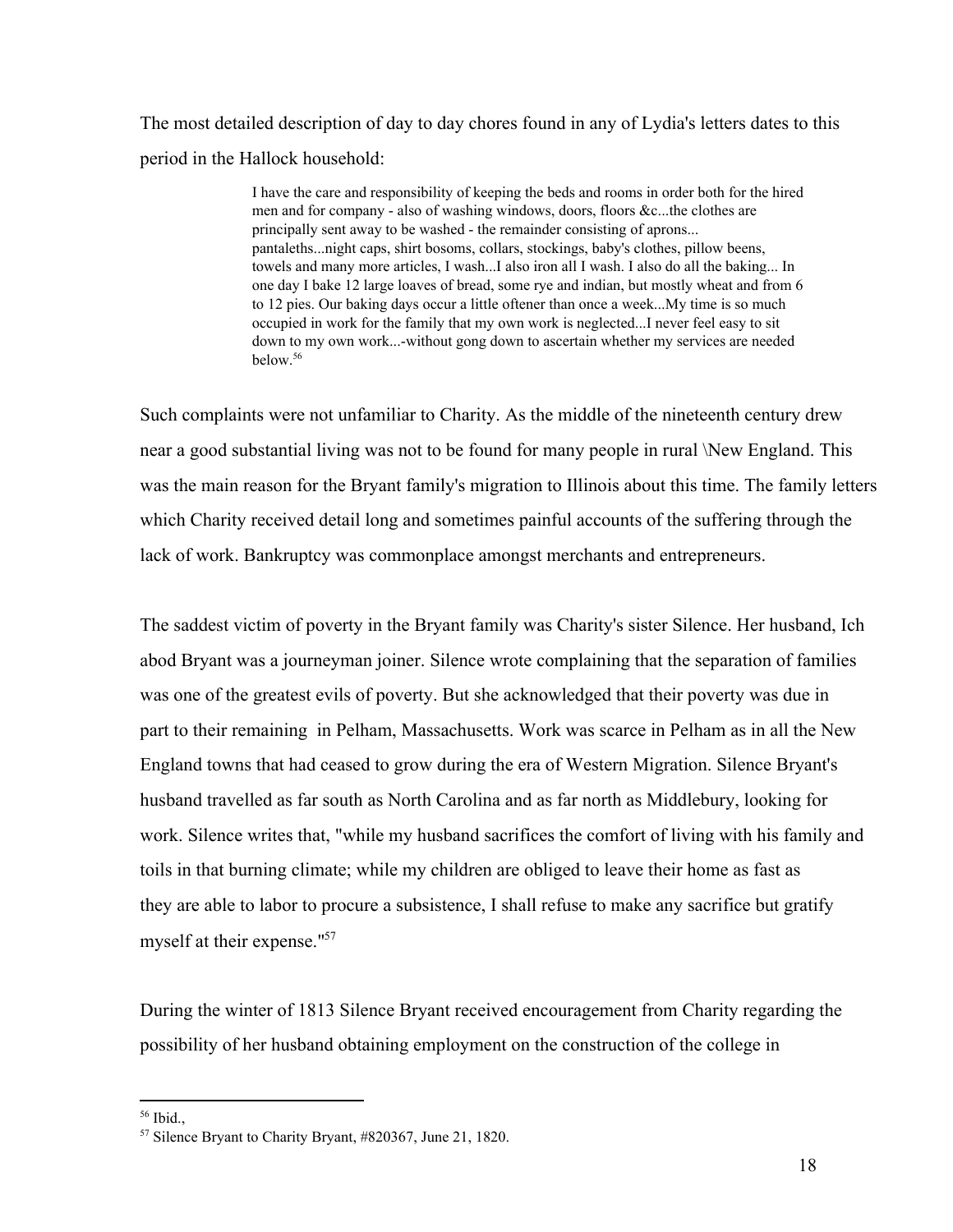Middlebury. The building then under construction is known today as the Old Chapel. It is a limestone construction built in the manner of a mill. Such a project would have required a dozen—odd, full-time workmen for half a year. Ichabod had hopes of obtaining employment on the job. Silence writes expressing her desire to get out of Pelham altogether and move to Middlebury;

> I cannot but flatter myself with the hope that if we are favored of providence that we shall remove from here before another winter commences, I hope somewhere near you if I am disappointed I desire to submit with patience but the people here are all so poor. 58

The sad tale of Silence Bryant never seems to have ended until her death. Her problems were compounded in 1820 when she wrote Charity that her husband, "was sick about a fortnight before he left North Carolina (for Pelham)... and died the 2nd of August.<sup>59</sup>

Sickness and death played a role so important in the lives of Charity Bryant and Lydia Richards that it can be fairly said to have been the dominant theme of their correspondence, mixed with religion. All correspondence began with the hopes that the letter would find he recipient in good health. This was no mere formality because death loomed everywhere.Silence Bryant writes to Charity, regarding the death of a mutual friend. Her comments sum up in simple terms the general attitude on death.

> Besty Conkey's death...Alas: how little did I think when I took my leave of her last June that I should so soon hear of her death. But I am sure I can never take leave of a friend again without remembering that in the midst of life we are in death.<sup>60</sup>

Death was particularly close to Charity Bryant because both her father and brother made careers out of the prevention of it; also, because through most of Charity's life she seems to have been in bad health, or at least complained of it. Death could be slow and painful or it could be fast and sweet. Lydia remarks on the death of her father-in-law;

> A very remarkable death took place lest week in Cummington. It was the death of Esq. Snell.He was so well as to walk to meeting on Sabbath and on Monday morning was found dead in his bed.

Lydia's own accounts of her direct experiences with death would make the modern reader

<sup>58</sup> Ibid., #813103, January 13, 1813.

<sup>59</sup> Ibid., 820470, Aug. 20, 1820.

<sup>60</sup> Ibid, 825205.1, March 1825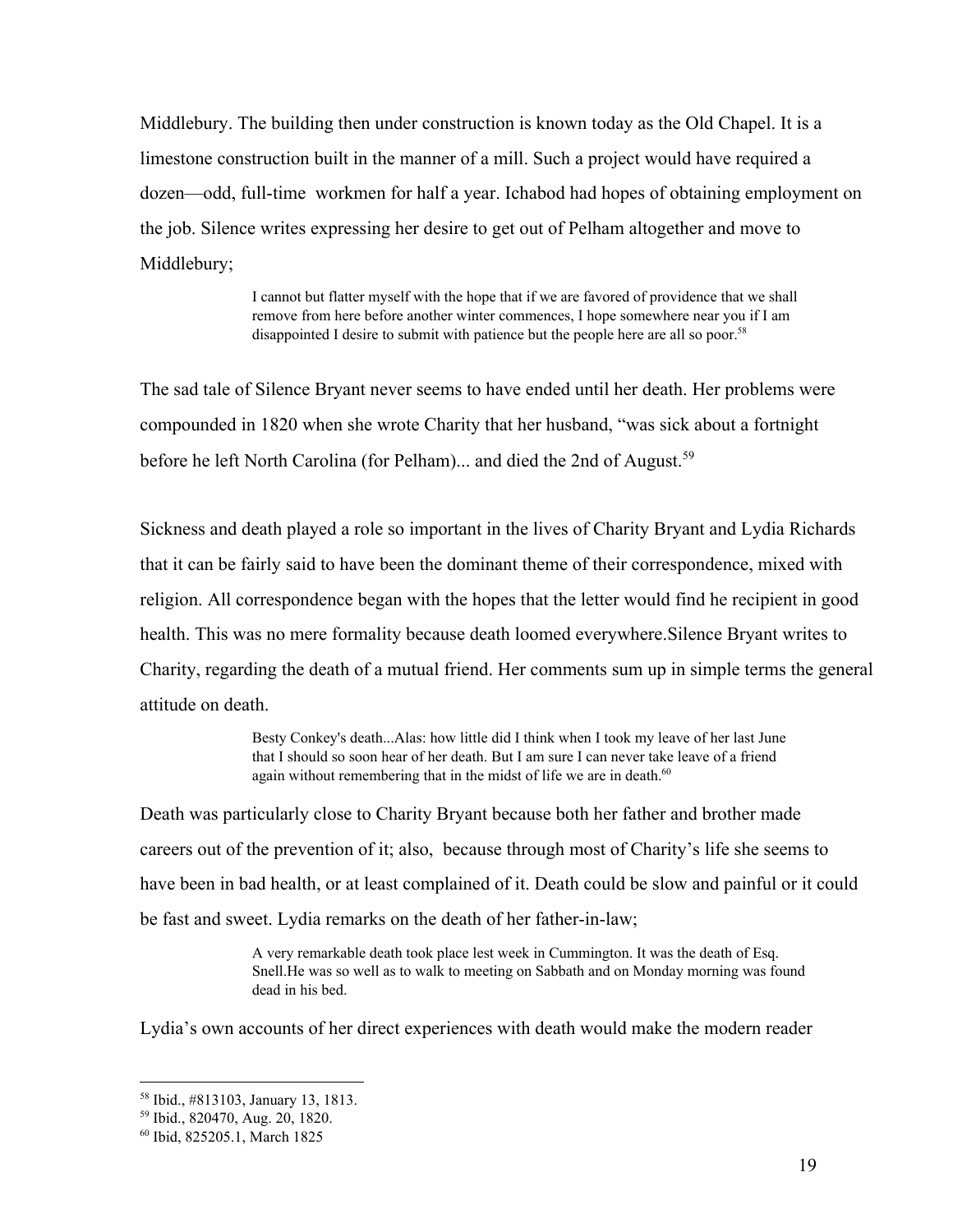shiver. Death was brought surprisingly close to her daily life. One instance occurred during a visit to her Uncle's house in Savoy, Massachusetts. When she arrived there she found that Mr. & Mrs. Robbins'' eleven month old infant was dying. She remarked, "it suddenly ceased to breath without a struggle...I assisted in dressing it for the grave and retired to rest about 12.<sup>61</sup>

The death of children was a constant in rural life. If Lydia seems to have dispensed with the baby's death in a rather perfunctory manner it was because she had seen so many children die. Families in the early nineteenth century were large, averaging over eight per couple. Few families could escape the experience of infant mortality. Neither the Richards nor Bryants did.

The greatest threat to life were the epidemics. Children were most susceptible to death at these times. The haunting specter of the epidemic had a tremendous impact on rural life. Descriptions in the Richards-Bryant letters give a chilling sense of the helplessness of people to preserve life once the epidemic struck.The images are truly horrific. An epidemic would move like the weather, slowly across the map. Whole towns lived in fear as the epidemic approached them. The worst of these epidemics was in 1813. The following are a series of pertinent quotes;

> The shafts of Death are flying thick around us, Many have died many more are sick, But tis of the Lords mercies we are not 211 consumed. 62

> It is very sickly in Petucket and Mansfield with Spotted Fever, some term it, and others the cold plague...how far it will spread and how many of us will fall victim to this pestilence, is known only to him who ruleth all things according to his will.<sup>63</sup>

The Influenza has been very prevalent here - scary one escaped it - and it has occasioned Several deaths. 64

There has been much weeping and wailing through out this part of the country for a month past...we have all had our share of...this wretched disorder. 65

It is said that a very mortal fever has prevailed in Albany and of late Pownal and has made its appearance in Worthington - Death, great proprietor of all.<sup>66</sup>

<sup>61</sup> Lydia Richards to Charity Bryant, #813459, July 1813.

<sup>62</sup> Sylvia Drake to Louisa Drake, #813254, April 1813.

<sup>63</sup> Vesta H. Guild, #816876.4, February 1816.

<sup>64</sup> Lydia Richards to Charity Bryant, #807562.2, October 12, 1807.

<sup>65</sup> Oliver Bryant to Charity Bryant, #826209.2, March 9, 1826.

<sup>66</sup> Lydia Richards to Charity Bryant, #813154, February 4, 1813.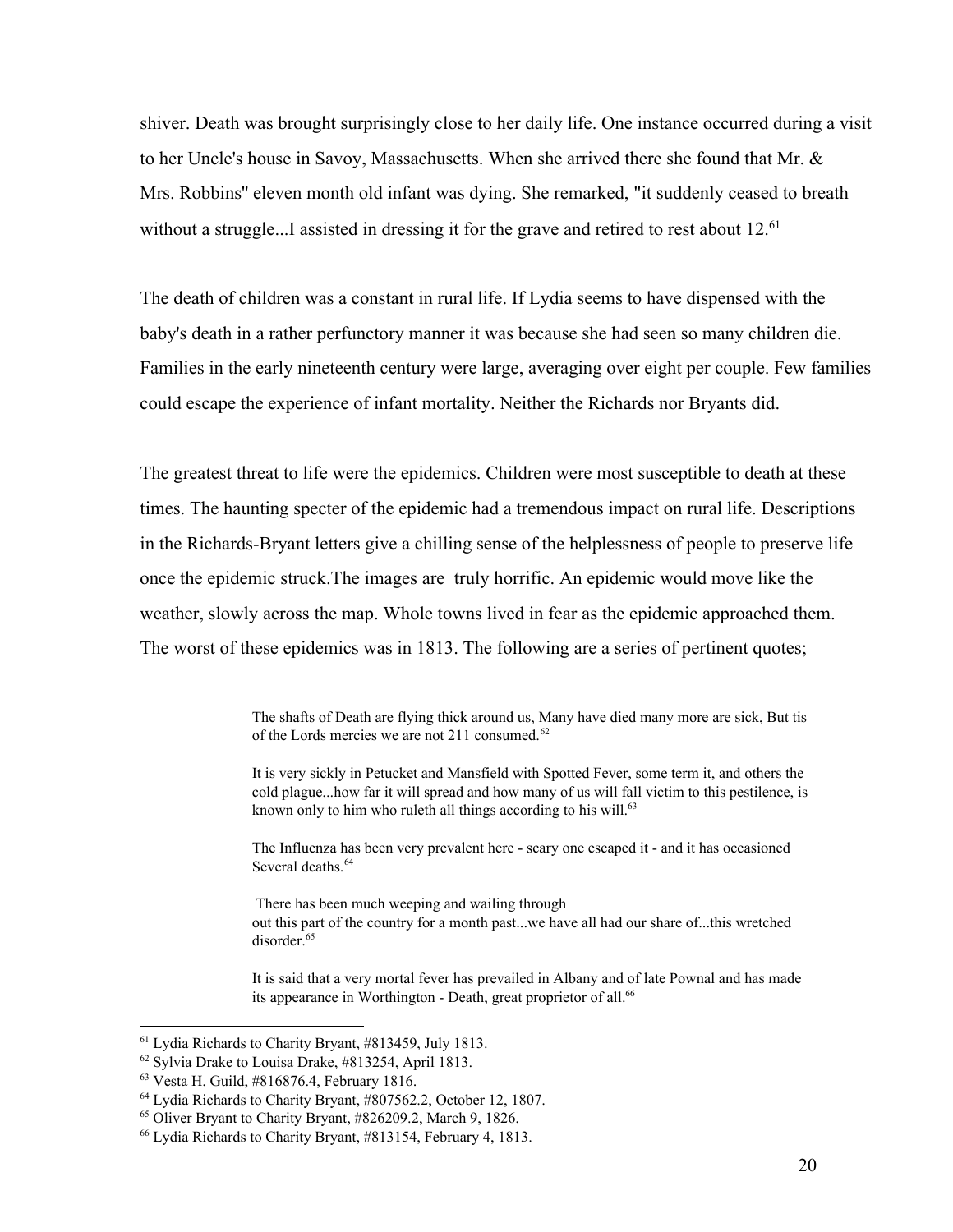You have perhaps heard of the alarming disorder which is and has been prevailing in the many towns between here and Boston and which has conveyed great numbers to their long and eternal home. The spotted-fever is considered the most mortal and alarming disorder which has ever prevailed in our country and which seems to baffel all human skill. A Convention of Physicians have met at Brookfield this week to consult on the method of treating the disorder. Five hundred dollars were subscribed in Brookfield to defray the expense. 67

Charity's brother Dr. Peter Bryant attended this conference. Bryant had a fascinating career, not unmixed with disaster. In 1795 Bryant apparently borrowed some money to speculate in a. shipping venture. The company failed and he was forced to flee his fan and go into hiding to stay out of debtors prison. He had to make back the money before being caught so he contract a ship's surgeon. This was during a period of intense French-English conflict and the waters were not safe for neutral vessels. The French captured Bryant's ship and was stranded on the Isle of France in the Indian Ocean, when he worked in the island hospital. He finally arrived beck in Cummington in 1797 when again took up medicine.<sup>68</sup> Supposedly he was a doctor of remarkable ability in advanc his time. An advertisement in a local newspaper suggests the he was one of the first doctors to release a successful vaccination for smallpox.<sup>69</sup>

Dr. Peter Bryant was the Richards family physician. Lydia's letters gave many particulars regarding his work for their family and in Plainfield. House calls were the norm and he seems to have spent a great deal of time away from home.

> Your brother is now absent on a journey to the genessee to visit a man who is sick with singular disorder called the sweetwater...he took the stage and has been gone, I believe, two or three weeks. 70

<sup>67</sup> Lydia Richards to Charity Bryant, #810229, March 29, 1810.

 $68$  Brown, W.C. Bryant, pp 11-13.

<sup>&</sup>lt;sup>69</sup> Foster-Streeter, Cumminton, p. 35.

<sup>70</sup> Lydia Richards to Charity Bryant, #813674, Nov. 24, 1813.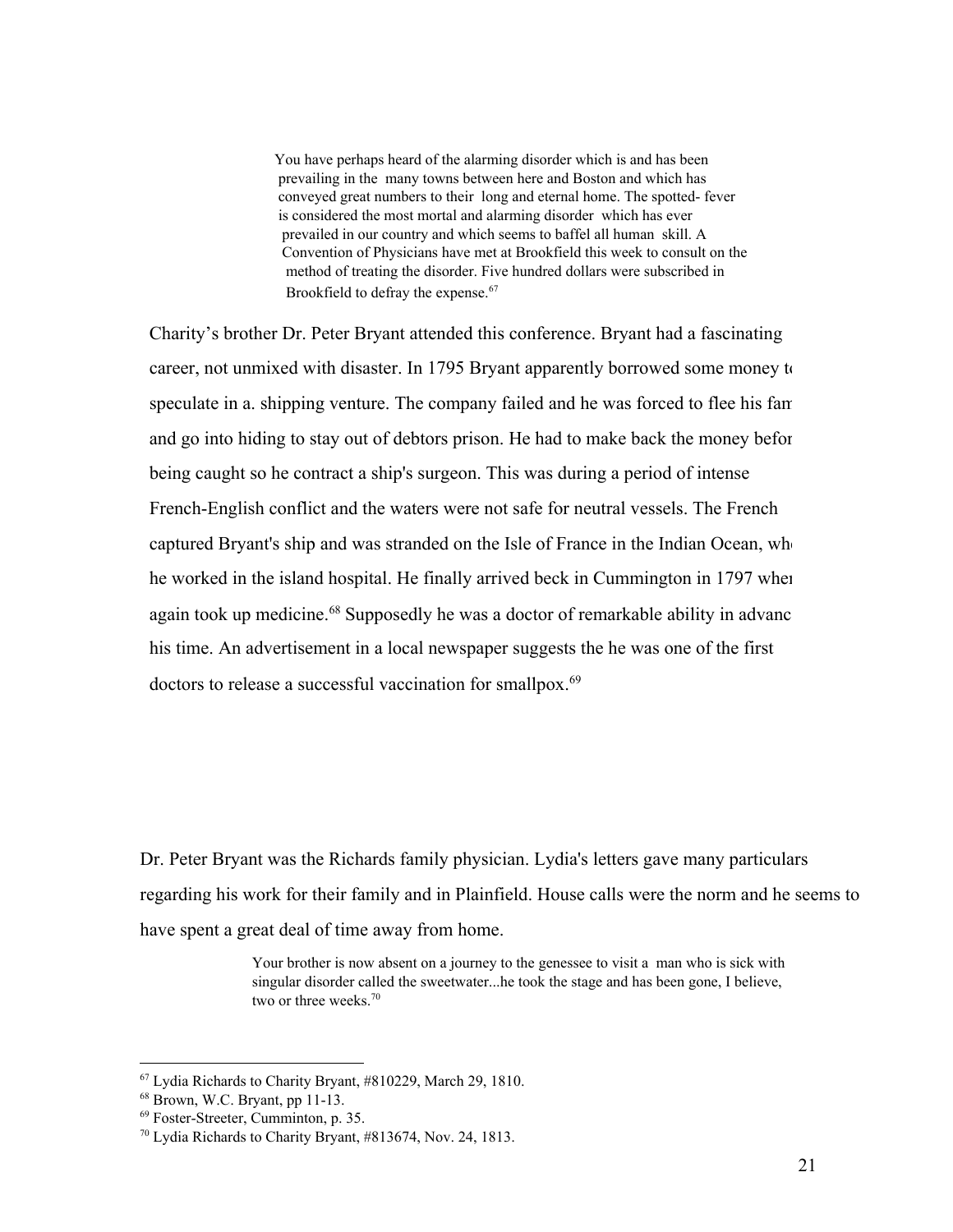During her mother's illness in 1808 Lydia writes of the many visits paid by the doctor and the great help he had. been. It was during this time that Lydia's oldest brother Joseph Richards was in training for the medical profession under Dr. Bryant and he returned to attend to his mother's illness on one visit.

Some of the methods for treating the sick included the administering of medicines. Sometimes the doctor had to induce vomit in his patients. There were numerous references to the pills taken for this purpose called "pukes". But the most common medical treatment was to remove the bad blood in the patient by "bleeding" him. This was done by digging a multi—pronged device into the patient. Dr. Bryant wrote his sister during the last year of his life explaining his sickness and mentioning the treatment he was giving himself;

> I caught a violent cold, which....occasioned a profuse bleeding of the lungs and another ulcer and soon reduced me lower that I had been at any time last summer...I believe the only art of curing consumption consists in removing the local inflammation which is constantly preying upon the lungs. This is best done by general and copious bleeding while there is sufficient strength to bear it — This I have adopted and live let blood I believe. near 30 times in the course of the past year.<sup>71</sup>

Lydia Richards always spoke affectionately of Dr. Bryant. He was intelligent, active and concerned, a man of paramount stature in Cummington society.The accounts of William Cullen Bryant's childhood suggest the important influence of his father. He cared for the intellectual development of his family. During their years as Representatives to the State Legislature both Peter Bryant and James Richards travelled to Boston. Wherever Bryant returned from these trips he brought a book or two for the family. William Cullen Bryant's son-in-law and biographer, Parke Godwin, compiled a list suggesting the library that the young Bryant was exposed to through his father. Authors included Hume,Shakespeare, Plutarch, Milton, Dryden, Pope and a collection of children's books.<sup>72</sup>

Within a few months of his last letter to Charity, Dr. Peter Bryant was dead.<sup>73</sup> Lydia's very sullen and passionate description of his funeral is included in the appendix.

<sup>71</sup> Peter Bryant to Charity Bryant, #820105, January 5, 1820.

 $72$  Brown, W.C. Bryant, p. 16.

<sup>73</sup> Lydia Richards to Charity Bryant, #820252.2, April 2, 1820.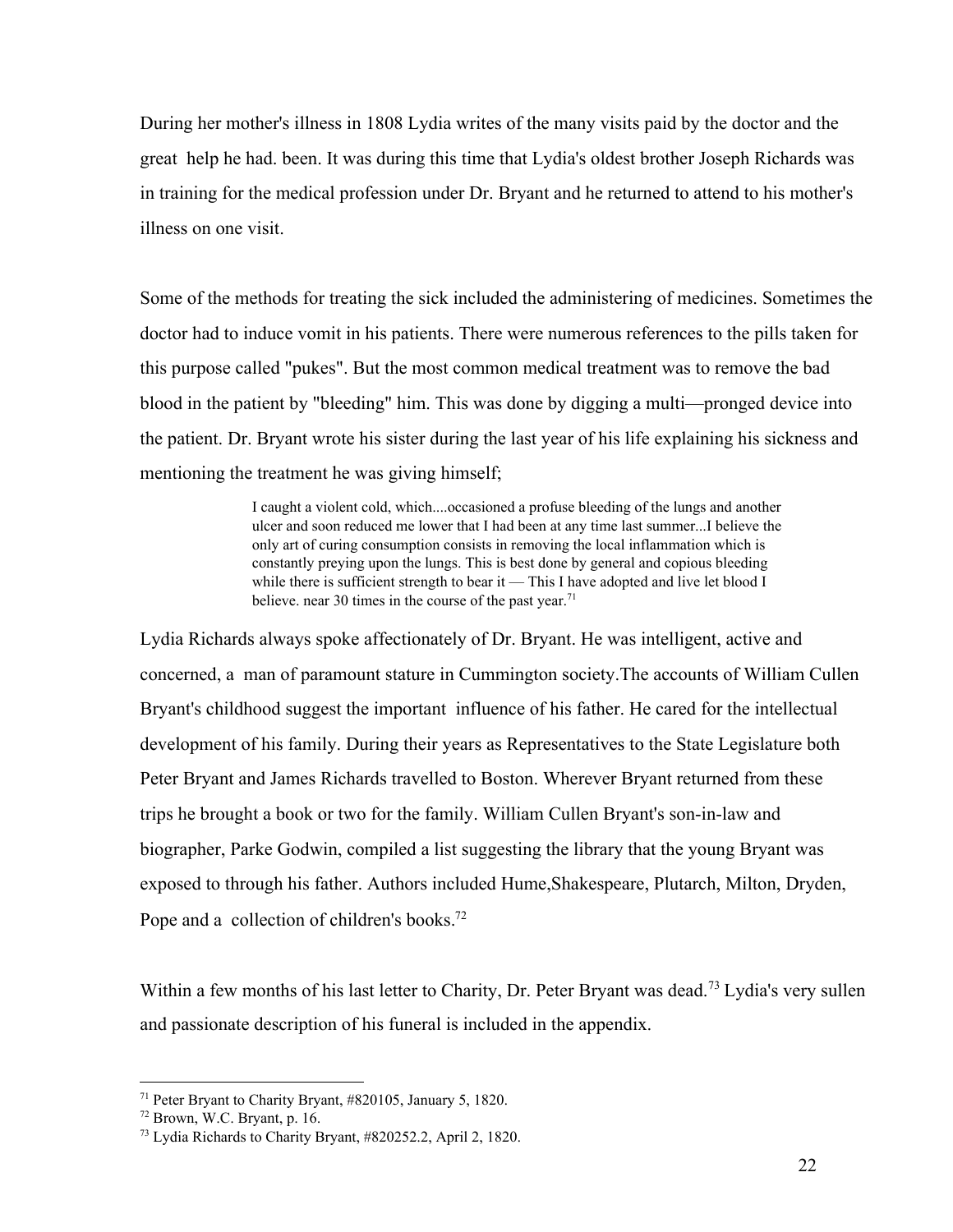Lydia Richards' greatest toil came at times of family illness. Her mother had a severe illness during the late summer of 1808 and it was feared that she would not recover. Lydia wrote Charity the details of her nursing;

> We take turns sleeping with her, taking care of her at night — I attended her last night slept most of the time, except getting up four times to give her medicine. I have scarcely left the house...I have scarcely, had a whole night's rest in the whole time of her sickness, but have always slept some.<sup>74</sup>

Lydia mentions that at times she had attended the sickness of others outside her family. An account of her tending a Mrs. Peter at the moment of her death is included in the appendix.

The hazards of country life were, for the most pert, attended to within the family. Over the years Lydia recounts a number of accidents that happened to members of her family.

Death and sickness were painful realities in early nineteenth century life. Religion played a central role in people's lives by cushioning the harsh truth of death. Life was not to be taken for granted. But then life was but the short interlude of eternity.

Men and women with whom Lydia. Richards and Charity Bryant associated took a fond interest in poetry. It seems that all literate people composed their own poems to express emotions and attitudes about their perceptions of life. Charity Bryant wrote a large volume of poetry that has been preserved in the same collection with her correspondence. Dr. Peter Bryant composed poems and it was his influence in part that got his son William Cullen interested in such literary pursuits. A final note on death is expressed in a poem written to Sylvia Drake by her sister in 1801.

> This worlds a scene of trouble and strife And ills we wish for, when we wish for life And life's a fleeting, transitory thing Forever flying on the swiftest wing. ...And Beath that cruel unrelenting foe Oft unapprizing gives the fatal blow: Not age nor youth, nor all the bloom of health Not vigorous powers nor all the pomp of wealth

<sup>74</sup> Lydia Richards to Charity Bryant., #808520, September 20, 1808.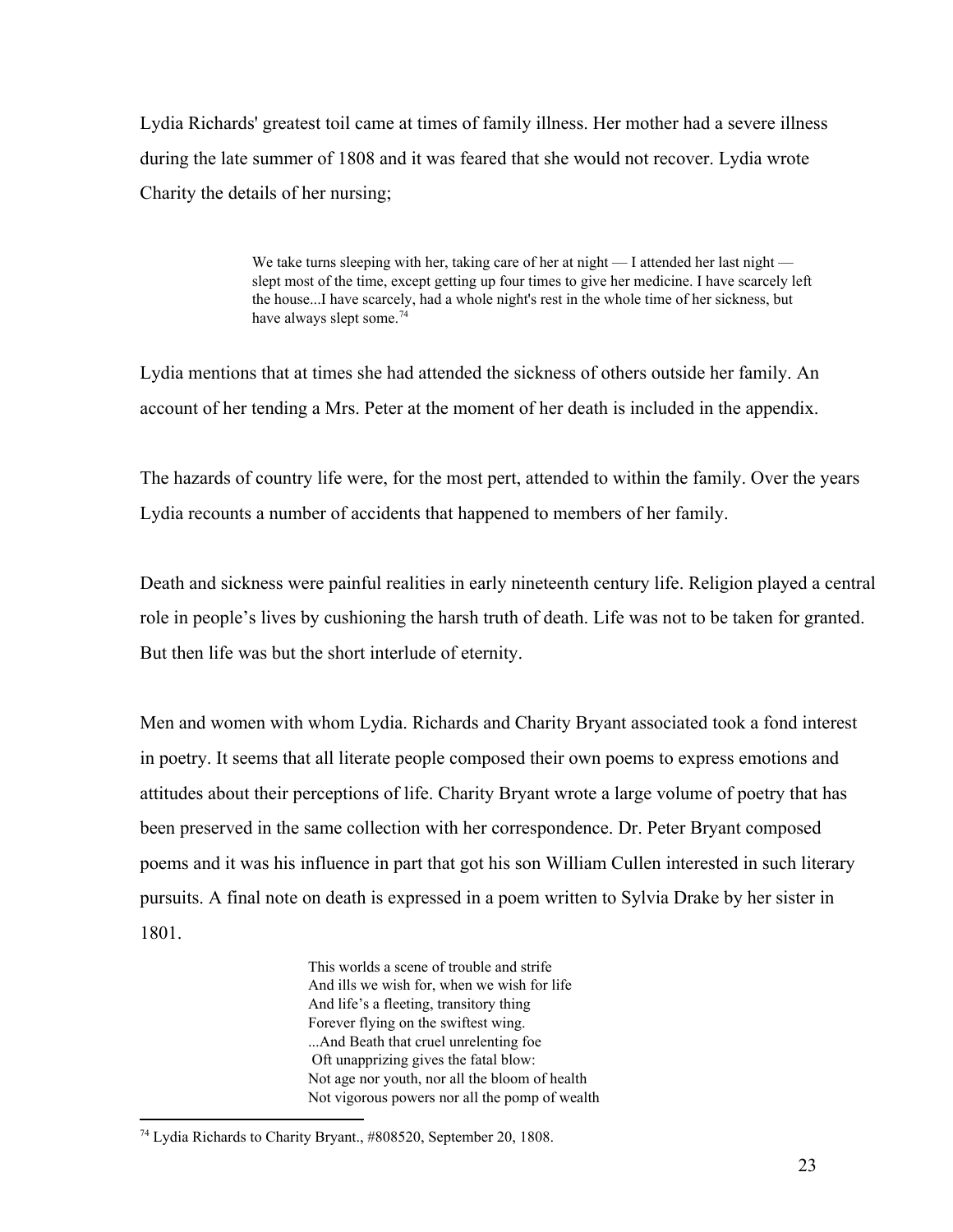Can from the power of Death, one mortal save Or keep the Body from the silent grave. 75

Intellectual life in Plainfield and Weybridge was scarcely referred to in the Richards-.Bryant letters. Sylvia Drake kept a diary during her years in Weybridge with Charity. Both she and Charity enjoyed reading but there was little time for it. The books listed in her diary can be held as representative of her intellectual interests. She notes having read a life of Susan Anthony, Meditation of James Meikle, a life of Miss Abigail Adams and Pilgrims Progress.<sup>76</sup> She was relatively interested in science, politics or the arts. The Richards-Bryant letters uphold this.

Sylvia Drake, Lydia Richards and Charity Bryant were interested in religion. Richards comments on and quotes from Spencer, Henry Kirke White and Young's Night Thoughts.<sup>77</sup> But the writer who was most influential on the ladies was Isaac Watts, an early eighteenth century English minister who wrote a considerable number of psalms that became popular with the Congregational parishes of New England.

Lydia mentions visits to museums in Boston on two occasions. But museums and libraries were not generally available in rural areas. Outside of an occasional concert at Rev. Hallock's or a lecture at Williams or Middlebury Colleges, there was little intellectual stimulation outside of the family and religious context

Lydia Richards did manage to get an education. It is clear from the quality of her letters that she had an excellent command of the English Language.

Until the year of her marriage, Lydia Richards spent most of her summers teaching school. In the cities a school teacher was usually college trained. Lydia was not but it was not a necessary qualification. Teaching was nothing Lydia did to entertain herself. She often referred to the

<sup>75</sup> Polly Hayward to Sylvia Drake, #801379, June 1801.

 $^{76}$  Murray-Donald M. & Rodney, Robert ., Sylvia Drake 1784-1868, The Self Portrait of a Seamstress of Weybridge", p.131

<sup>77</sup> Lydia Richards to Charity Bryant, #811503,813154,815205.1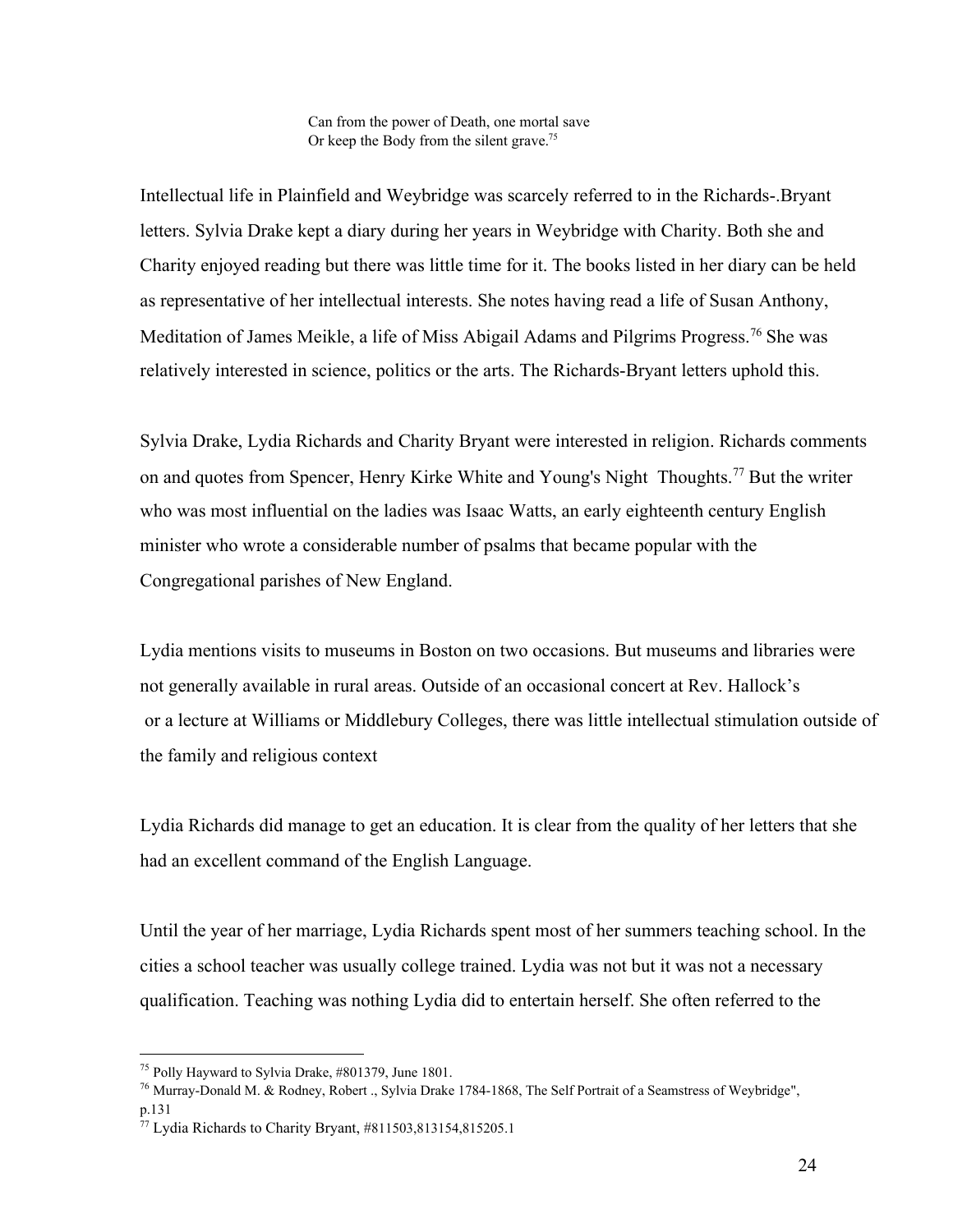burden of trying to teach children. "who are so dull and lazy.<sup>78</sup> She wrote Charity in 1806;

I live a very unagreeable life — but you know we must be doing something — a school, however, is no very agreeable place.<sup>79</sup>

Lydia Richards was fortunate to find work right in Plainfield during her early years as a teacher. During her later years she had to board away from home to teach in other towns around Hampshire and Franklin Counties. The school year for Lydia would begin in the middle of May and lasted for about fourteen weeks into the middle of August. She usually taught about forty students between the ages of four and fourteen, in one room.

Lydia's father taught winter schools. The winter school was more rigorous and it was unusual for a women to take such a position. James Richards taught in Plainfield most years except 1810 when he taught in Shelburne. To teach in Shelburne it was necessary for him to be away from the family for the winter. He was able to come home every week but there is no reason given for his decision to teach out of town. This would seem to be an unpleasant expedient.

The religious aspects of the Richards-Bryant letters are the most complete and most interesting for they light they shed on contemporary events. This is because the Bryants and Richards were not passive observers but actually shaped the religious events around them. When Charity and Lydia were together religion was a common topic of conversation. When they were apart or when return letters were not forthcoming, Lydia would pray for her distant friend. At times she could not help wondering;

> Whether you are an inhabitant of this earthly prison or of eternal regions, whether you are blest with health or frowned on by sickness, whether you live in domestic happiness or infelicity, whether your noble soul rises above the tempestuous oceans of terrestrial things or sine in the bellows of dormant grief.<sup>80</sup>

The two significant happenings in the religious world of America during the early nineteenth century were the Second Great Awakening end the rise of missionary spirit. Religious events

<sup>78</sup> Lydia Richards to Charity Bryant, #799474, July 1799.

<sup>79</sup> Ibid., #800121, January 21, 1800.

<sup>80</sup> Ibid, #801171, Feb. 21, 1801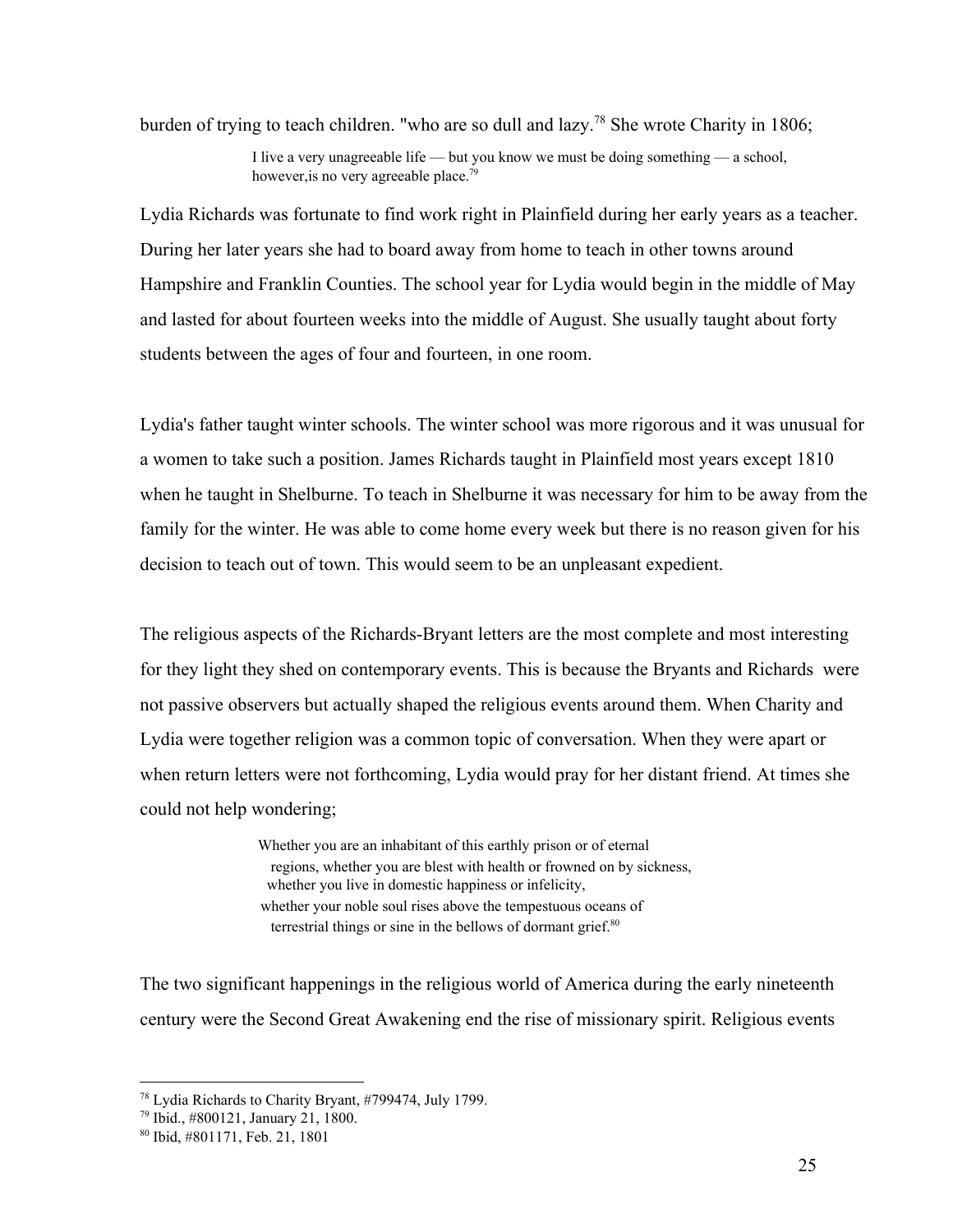were largely influenced by political events of the time and the outlook, going into the nineteenth century, was not good. The election of Thomas Jefferson, to the Presidency of the United States in 1800 was representative of the disintegration of the Federalist-Congregationalist hegemony in the sphere of domestic policy. Congregationalism and the New England aristocracy had run the country from the start. The Bryants and Richards were products of this old order. Thomas Jefferson was the antithesis of their beliefs.

A full discussion. of the religious context which shaped the events of nineteenth century Plainfield is beyond the scope of this paper..suffice it to say that the attitudes which were most starkly contrasted in the personages of Timothy Dwight and Thomas Jefferson were America manifestations of a broader international trend. A world beyond the monastery and the theocratic elite were coming to an awareness of themselves and the split in the old order was resounding throughout the western world. This divergence became manifest on every level of society.

In the religious sphere of New England the split was most clearly evidenced by the rise of Unitarianism in Boston, the old center of American Congregationalism. Yale and Harvard have never been so far apart as they were during those years. It was Timothy Dwight, Moses Stuart and Leonard Woods of Yale who raised the banner of the New Divinity.<sup>81</sup> A revived sense of religious enthusiasm developed following the war-time lull, which continued throughout most of the years of the Richards-Bryants correspondence. Turing these years the Revival re=ined a dominant feature of Congregational life.<sup>82</sup> It was the increased religious enthusiasm that brought men to demand what they could do to serve Christ.

It was, in part, this determination to express their revived sense of piety that brought men like James Richards, Jr. to settle in a career as a foreign Missionary. Seeking answers to the question of duty became a primary concern on the college campuses throughout the Yale sphere of influence. The chartering of Middlebury College in Vermont (1800) was a product of this

<sup>&</sup>lt;sup>81</sup> Ahlstrom, Sydney E., A Religious History of the American People, Vol. I, 1975, p. 504.

<sup>82</sup> Ibid., p. 506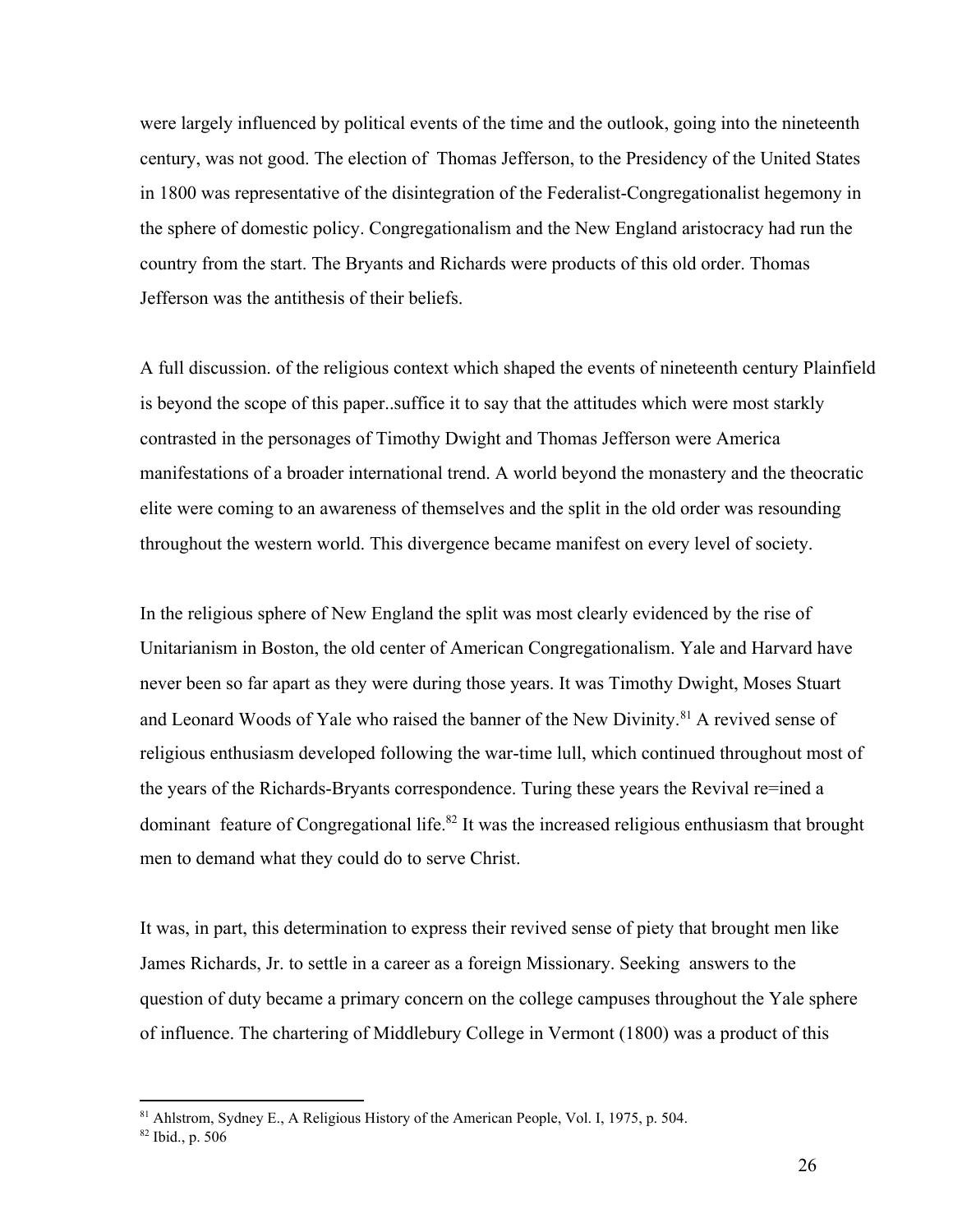renewed sense of duty. At about the time Middlebury College was being founded, James Richards and Samuel J. Mills were forming the nation's first secret society dedicated to the spread of Christianity amongst the "heathens" in the Asian World. At Williams College in 1806 they formed the Society of the Brethern. 83

As this movement spread amongst the colleges of New England a reporter was able to comment on the religious movements at Middlebury College;

> The number of students in Middlebury College is 80; 60 are hopefully pious...There is a Theological Society which meets weekly for religious improvement, and possesses a respectable library...The students have also, for several years, supported a heathen child in Ceylon... The pious students attend and often conduct religious meetings in different parts of Middlebury and neighboring towns. They ere also employed as superintendents and teachers in Sabbath-schools, and are active in promoting those institutions in the vicinity of the college. 84

The first letter Charity Bryant received after her move to Weybridge was a letter from an old friend encouraging her about the religious environment she was now in;

> I understand...that there is a very great attention to religion in Middlebury...which is truly good news...which is like cold mater to a thirsty soul! My brother likewise informed me that there were some favorable symptoms respecting Zion in Weybridge that Christians appeared to have awakened in some measure to a sense of their situation — and sinners enquiring what they must do to be saved.<sup>85</sup>

What to do to be saved? Surely neither Lydia Richards nor Charity Bryant knew for sure, but they were determined to find out. This determined sense of inquiry brought out the highest level of intellect that the women ever revealed through their. correspondence. One of Lydia's most intellectual letters was written in 1810 regarding the afterlife and the nature of eternity and is included in the Appendix.

The first great Revival in Plainfield was brought to Charity's attention by Lydia in 1808. The

<sup>&</sup>lt;sup>83</sup> Oliver W. Ellsbree, The Rise of the Missionary Spirit in America, 1928, p. 99.

<sup>84</sup> Poultney Gazette or Missionary Register, Foultney,Vermont, March 19, 1823.

<sup>85</sup> Mary Hovey to Charity Bryant, #807156, February 6, 1807.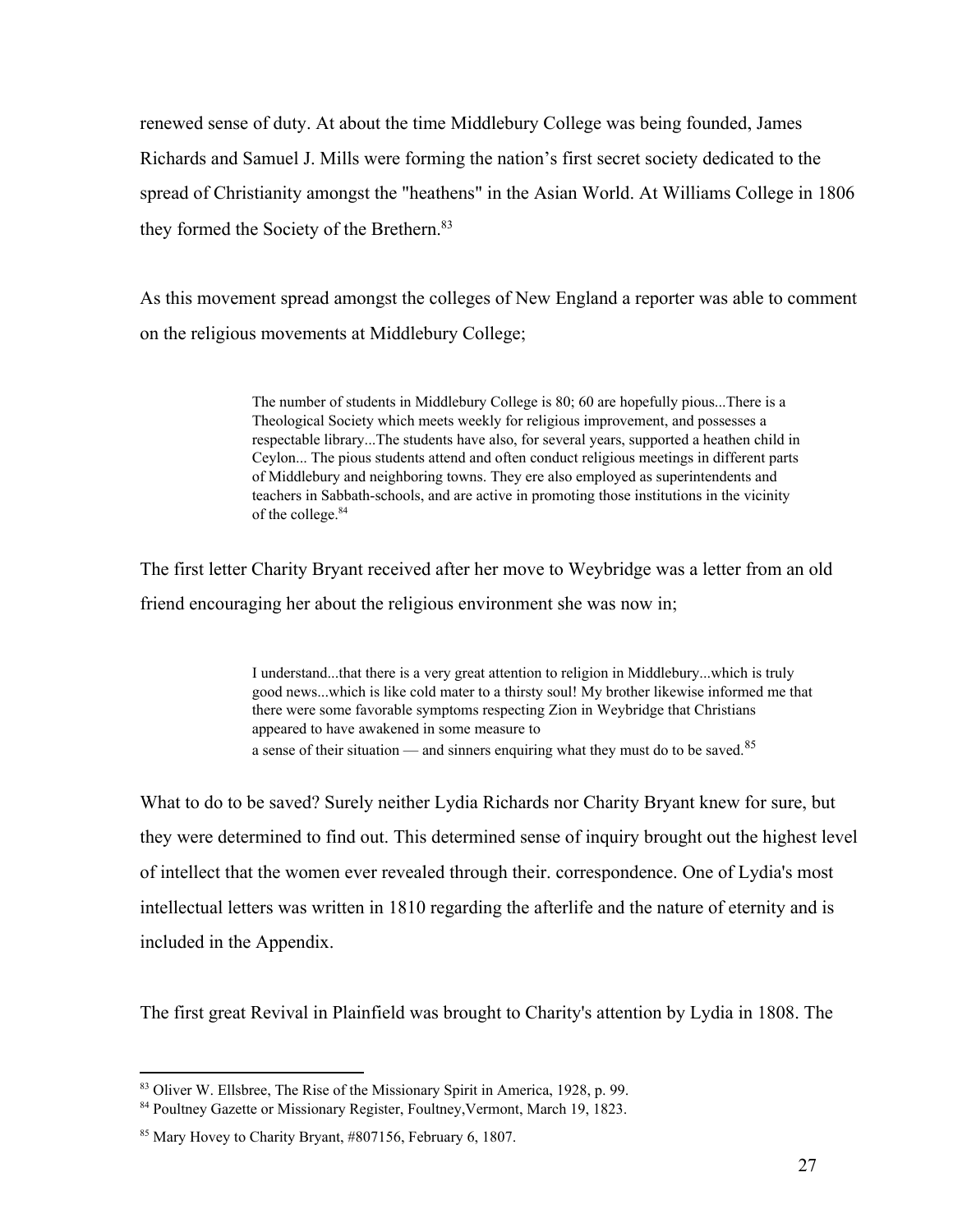metaphor used to describe such revivals was that of the spring shower. They came unexpectedly and with great intensity. Most of the ministers in Hampshire County were Yale trained. It was their duty to inspire such Revivals. But the many letters written to Charity Bryant by her friend Rev. Eli Moody indicate that the preacher was but another traveler on the Lord's design for time. When the Revivals came the whole town was swept up in a. flurry of commotion.

> The uncommon appearances with respect to religion and frequent meetings in our neighborhood, have of late demanded much of my time and attention. The week past I have attended four conferences and a lecture. Within three weeks past, a large number, mostly quite young persons, have apparently experienced a real change of heart...many others are deeply impressed with a sense of their wretched and helpless state...But what appears the most unaccountable is that many, particularly...among the Methodists, instantly fall and appear to lie... in a fainting or swooning. Among the Methodists there is much confusion, disorder and enthusiasm — Their meetings are sometimes held all night...In the eastern part of Cummington....a very unusual attention to religion has appeared within a few days — so that nothing but reading the bible and prayers have been attended to. 86

The following month Lydia writes that the storm was primarily over and the towns of

Cummington and Plainfield, exhausted;

...it is impossible to give a just account of the awakening in Plainfield and Cummington it exceeds description. Conference are less of recent and meetings less crowded But I believe prudence and religion would dictate that meetings should he less frequent for people have been almost worn out attending meetings — which have been held every evening in the week Saturday excepted. Sometimes there have been six or seven meetings in different parts of the town at the same time.<sup>87</sup>

Lydia Richards expressed her own heartfelt anxiety that she was relatively unaffected in her own

enthusiasm for Christ. Her failure at conversion must have been agitated by her brother James,

who died a Christian martyr in 1823 on the island of Ceylon. A second wave of enthusiasm hit

Plainfield in 1814. But Lydia could only respond;

...I am like a dry tree while others are covered with verdure...I saw my sister a few minutes this evening. She observed that if one person in the Town was left unmoved she believed it would be herself. Let her share with me in your prayers and Sylvia's.<sup>88</sup>

Lydia paid close attention to revivals in other towns around Massachusetts and reported frequently to Charity about which towns were enlightened and which were "stupid". One

<sup>86</sup> Lydia Richards to Charity Bryant, #808103, January 3, 1808.

<sup>87</sup> Ibid., #808172, February 22, 1808.

<sup>88</sup> Lydia Richards to Charity Bryant, #814268.1, April 18, 1814.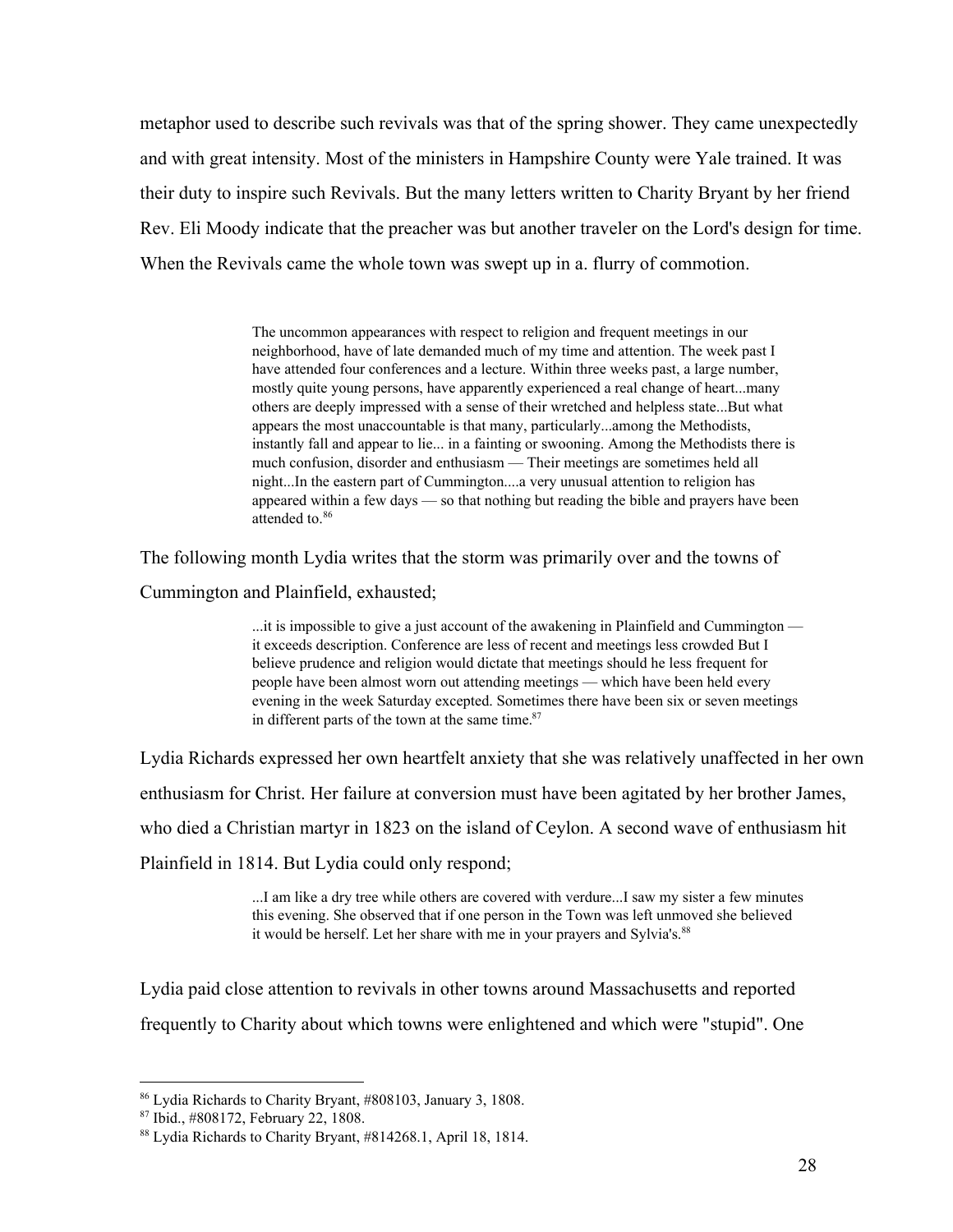wonders what purpose these revivals served when four years after the Plainfield Revival of 1814 Lydie can write, "Within a few weeks a very powerful awakening has commended and increased and still continues in Belchertown. But it Plainfield it is a time of great stupidity." 89

The following year of 1819 Plainfield was surrounded on all sides, by newly wakened towns and Lydia was able to make the most sweeping generalization on the times;

> Surely it is a new Era in the world — great things are accomplished both in Christian and Heathen lands. 90

Lydia. Richards remarks on two more Revivals in the Cummington—Plainfield area, one in 1827 and the in 1839.<sup>91</sup> Yet through all the revivals Lydia never experienced a full conversion. She was surely a Christian, but by her own confession not an especially good one. She was, at least, vicariously thrilled by the conversion of some of her old students in the towns in which she had spent summers teaching. Lydia spent a great deal of time hunting for reasons for her failure to be awakened. In 1812 she wrote a clear definition of what it was to be a Christian and thus where she fit into the scheme of things;

> I know there is happiness in religion — and I know it is not to be found, completely in anything else — this is no new discovery — I have long known it and even felt it. But all this does not constitute a Christian. Something more than knowledge is necessary — The heart must be concerned — the feelings must be right. "If ye know these things, happy are ye if ye do them. 92

In 1811 Charity Bryant seems to have undergone a conversion. A letter written by her to the Christian Friends Church of Weybridge, giving full details of her religious experiences is included in the Appendix

Lydia Richards had six brothers and two sisters, all younger than herself. James Richards, Jr, was the next oldest of the nine children. He was born February 23, 1784.<sup>93</sup> All of her brothers were college educated and four of them went to Williams College. Joseph trained under Dr. Peter Bryant to learn the medical trade. William made an even greater name for himself than his

<sup>89</sup> Ibid., #818615, November 15, 1818.

<sup>90</sup> Ibid., #819277.2, April 27, 1819.

<sup>&</sup>lt;sup>91</sup> Ibid., #827625.2 & 839228.1.

<sup>92</sup> Ibid., #812520, September 20, 1812

<sup>93</sup> Dyer, Plainfield, p. 169.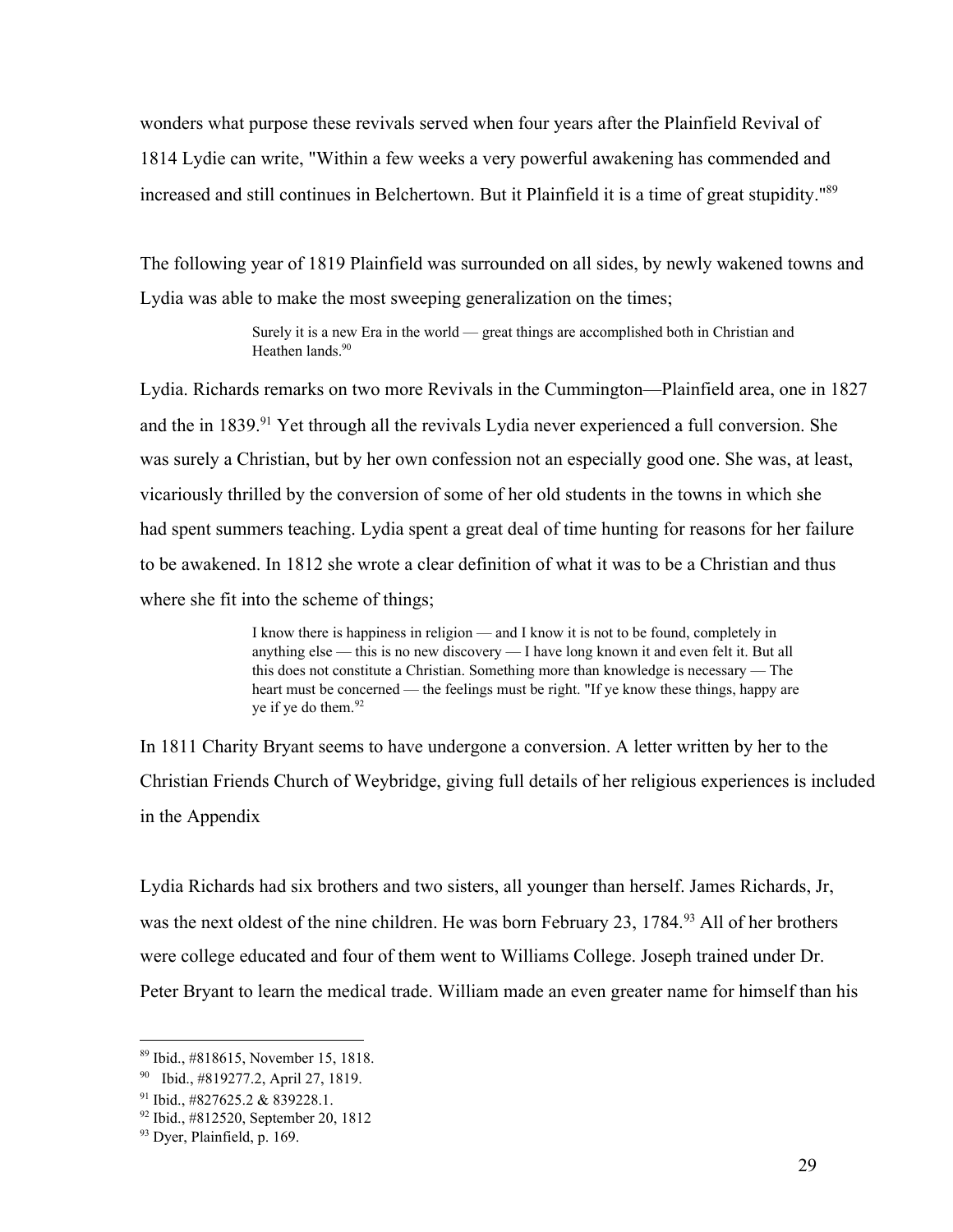brother as a missionary in the Sandwich Islands, becoming an advisor to the King of the island and serving in their government where he wrote the nation's first constitution and code of laws.<sup>94</sup> He translated. the Bible into their language and in 1845 he sailed to Europe with the Prince and heir to the throne, Haalilio, to obtain nation status for the small island Kingdom.<sup>95</sup>He served there as a Minister of Public Instruction and at his death on November 7, 1847 was regarded by the people of the Sandwich Islands as a hero. <sup>96</sup> Brother Jason carried on the family farm in Plainfield and in like tradition served as Town Clerk, Justice of the Peace and as Legislative Representative. <sup>97</sup> The two youngest brothers were educated at Amherst College. James F. became a doctor and Austin became a minister in New Hampshire.<sup>98</sup> Lydia's oldest sister died at age four and her youngest, Sally, married a farmer in Plainfield.<sup>99</sup>

James Richards Jr. is the longest remembered of her brothers. Briefly, he entered Williams College in 1806 where he became acquainted with Samuel J. Mills. They were instrumental in the Missionary Movement in America, and were largely responsible for the founding of the American Board of Commissioners for Foreign Missions. He studied at Andover Theological School following his graduation from Williams. In September of 1811 he offered his service to the Board to become one of the first American missionaries. Before sailing for Ceylon in 1815, Richards set out to make himself as useful as possible in the strange land by applying himself to:the study of medicine. 100

In the Richards-Bryant letters the earliest reference to Missionary, spirit was in 1810, one year after James Richards graduation from Williams College. Lydia writes Charity that;

> A remarkable missionary spirit prevail', both here, and in other places, and the minds of many people are much exercised about the state of the poor heathens, and savages, who are perishing without the Gospel. A considerable sum has been subscribed in this place for the support of missionaries by the men,and the women have it in contemplation to form a

<sup>&</sup>lt;sup>94</sup> Ibid., p. 170.

<sup>95</sup> Lydia R. Snell to Charity Bryant, #845230, March 30, 1845.

<sup>96</sup> Dyer, Plainfield, p. 171.

<sup>97</sup> Ibid.

<sup>98</sup> Ibid., p. 172

<sup>99</sup> Ibid.

<sup>100</sup> Dyer, Plainfield, p. 171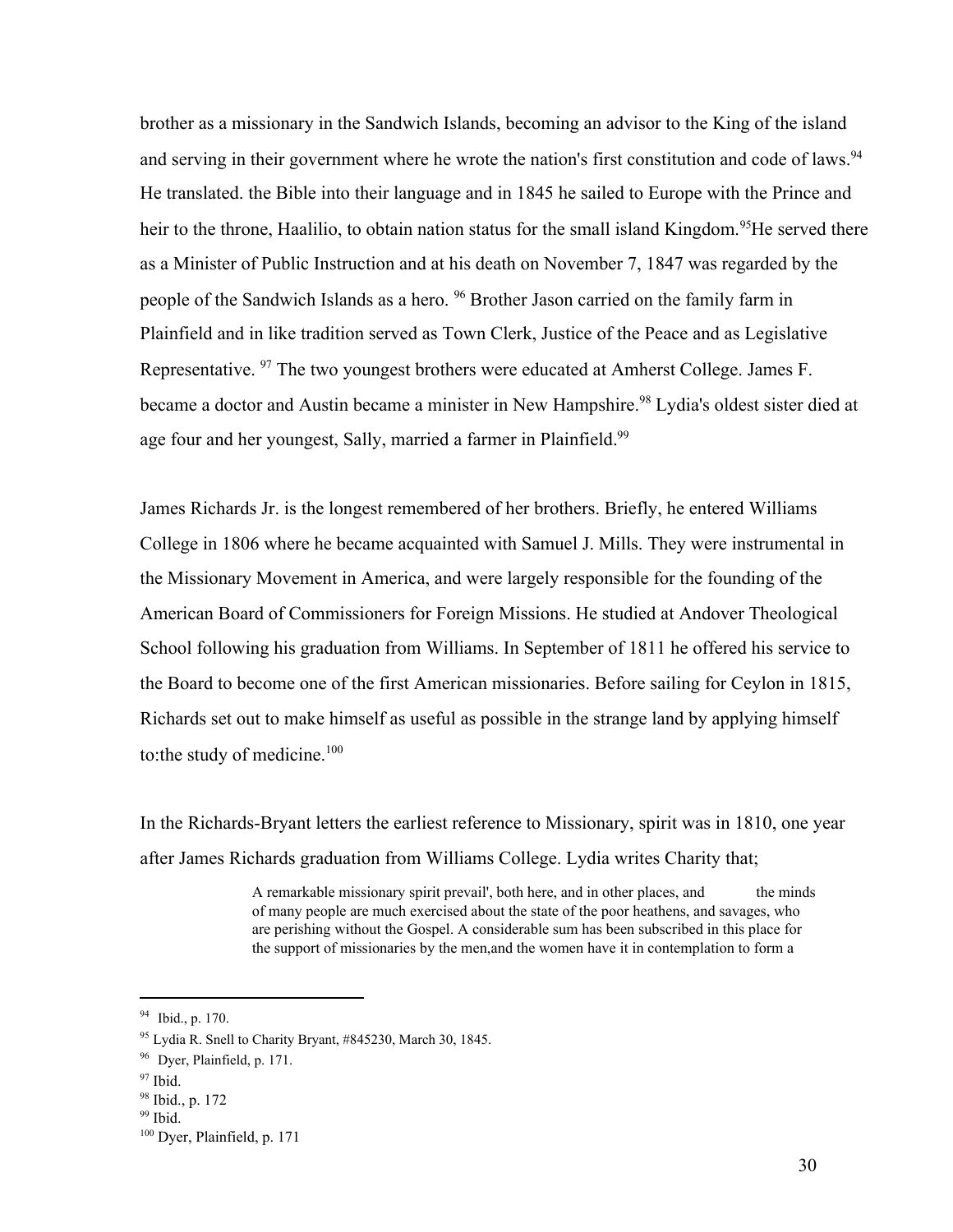charitable society by themselves, for missionary purposes. 101

The Missionary movement began in 1792 in Kettering, England where a particular group of Baptists organized a missionary society and sent William Carey to India.<sup>102</sup> The earliest signs of a parallel movement in America date to 1800 with the publication of the first American missionary magazines. They were the New York Missionary Magazine, the Repository of Religious Intelligence and The Connecticut Evangelical Magazine.<sup>103</sup> The work of Samuel J. Mills and James Richards was reinforced in 1808 with the founding of a Divinity School in. Andover, Massachusetts, where many of the first missionaries were educated. Mills and Richards were among the incoming students during its second year.<sup>104</sup> Aside from the renewed enthusiasm to serve God, the missionary societies were largely influenced by developments in the political sphere of the late eighteenth century. The discovery of new lands and the stories of Captain Cook aroused a great curiosity about the Far-East.

The establishment of the American Board of Commissioners for Foreign Missions brought' to the active stage the disparate interest that had been shown in the missionary movement. Within a year of its founding the Board was actively soliciting funds and making arrangement for the first American mission. The first mission consisted of Adoniron Judson, Samuel Newell, Samuel Nott and their wives together with Luther Rice and Gordon Hall. Their destination was India.<sup>105</sup>

Besides the missionary publications to which people like Charity Bryant would have subscribed, she was kept abreast of the missionary news through Lydia who obtained first hand accounts through her brother. Within weeks of the first missions departure she wrote Charity that "five missionaries have lately sailed from America to Asia - Mr. Rice whom you once saw here is one of them." 106

<sup>101</sup> Lydia Richards to Charity Bryant, #810107, January 4, 1810.

<sup>102</sup> Elsbree, Missionary Spirit, p. 47

<sup>103</sup> Ibid.

<sup>104</sup> Ibid., p. 99.

<sup>105</sup> Ibid., p. 112.

<sup>106</sup> Lydia Richards to Charity Bryant, #812230.1, March 20, 1812.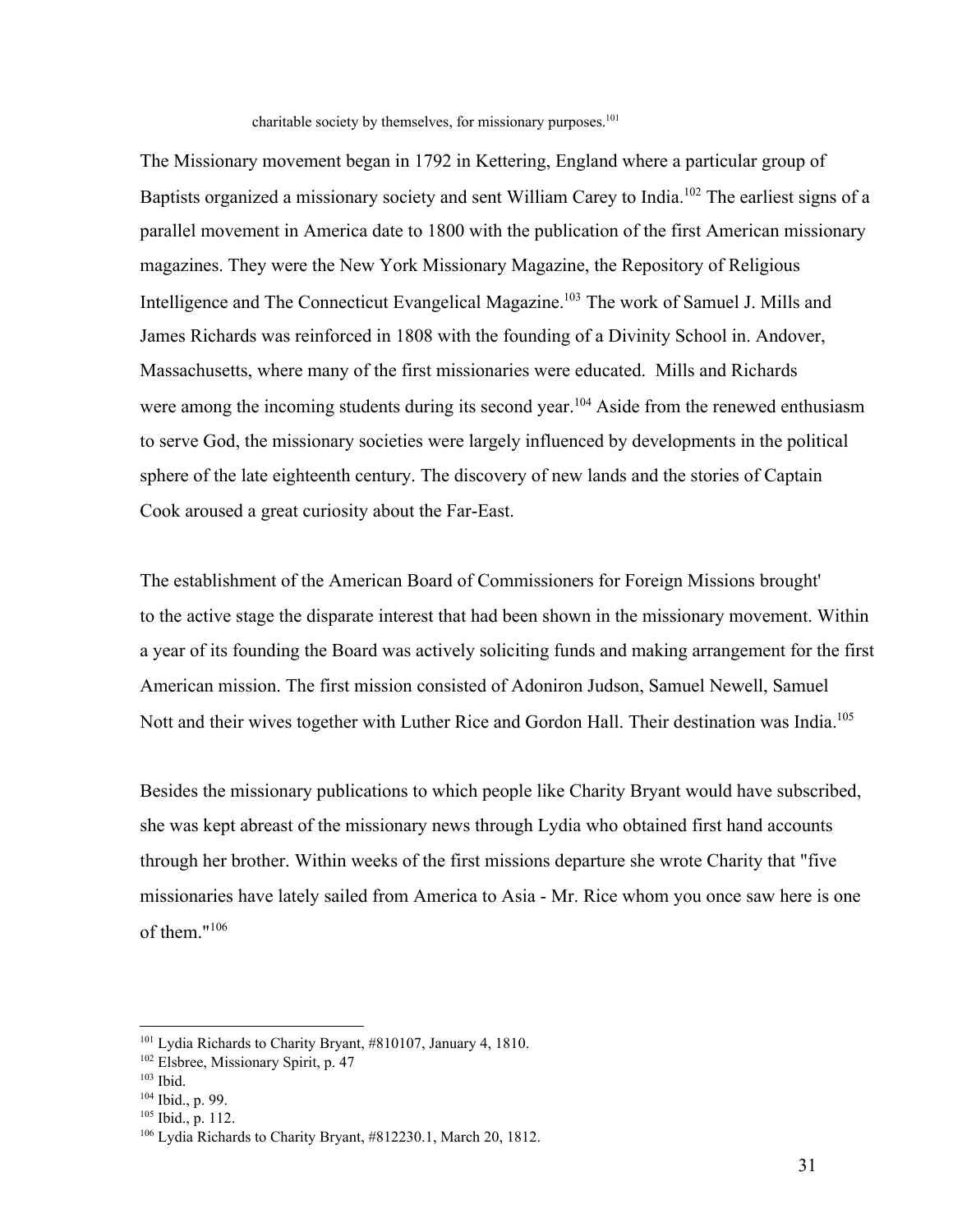She followed their progress by reporting early in 1813;

They arrived in Calcutta the end of August - but were not allowed to land and were ordered back in the same vessel - but they petitioned the government for liberty to go to the Isle of France and obtained it. 107

Eventually this mission wound up in Bombay. They were refused a landing in Calcutta because of the War of 1812. The British in Calcutta suspected they were American spies. 108

The conclusion of the War of 1812 was hailed by Lydia Richards "with sensations unknown to but few." She continues her exhulation with regards to the missions;

> This return is an event for which I have hoped and prayed, not only that our land may enjoy her former privileges, but that the way to the East may be opened to those who have long been waiting an opportunity to carry the news of a Savior to those who are now sitting in the region and shadows of death.<sup>109</sup>

Among those who were waiting was James Richards who was to lead the next American mission. This time the destination was Ceylon. Lydia announced this news proudly but with some remorse as it would surely mean the last departure of her beloved brother.

> ...the ordination of the missionaries...is to be the twenty-first. of June - and it is expected they will sail the next day. . .we have considerable to do in...preparing things for James.  $^{110}$

James Richards was ill during most of his years in Ceylon. His family lived in constant anticipation of the final death notice. This did not come until 1823, a year after Lydia's second brother, William, had sailed to the Sandwich Islands to begin America's sixth mission.<sup>111</sup> In 1822 Lydia wrote Charity telling that.William "has been accepted as a. missionary to the Sandwich Islands and...expects to leave this country for those islands in November." 112

By this time the Richards' household had become a veritable center of missionary intelligence for

<sup>107</sup> Ibid., 813154, February 4, 1813.

<sup>108</sup> Elsbree, Missionary, p. 113.

<sup>109</sup> Lydia Richards to Charity Bryant, #815205.1, March 5, 1815.

<sup>110</sup> Ibid., #815322.2, May 22, 1815.

<sup>111</sup> Poultney Gazette or Missionary Registry, November 12, 1822.

<sup>112</sup> Lydie Richards to Charity Bryant, # 822422, July 22, 1822.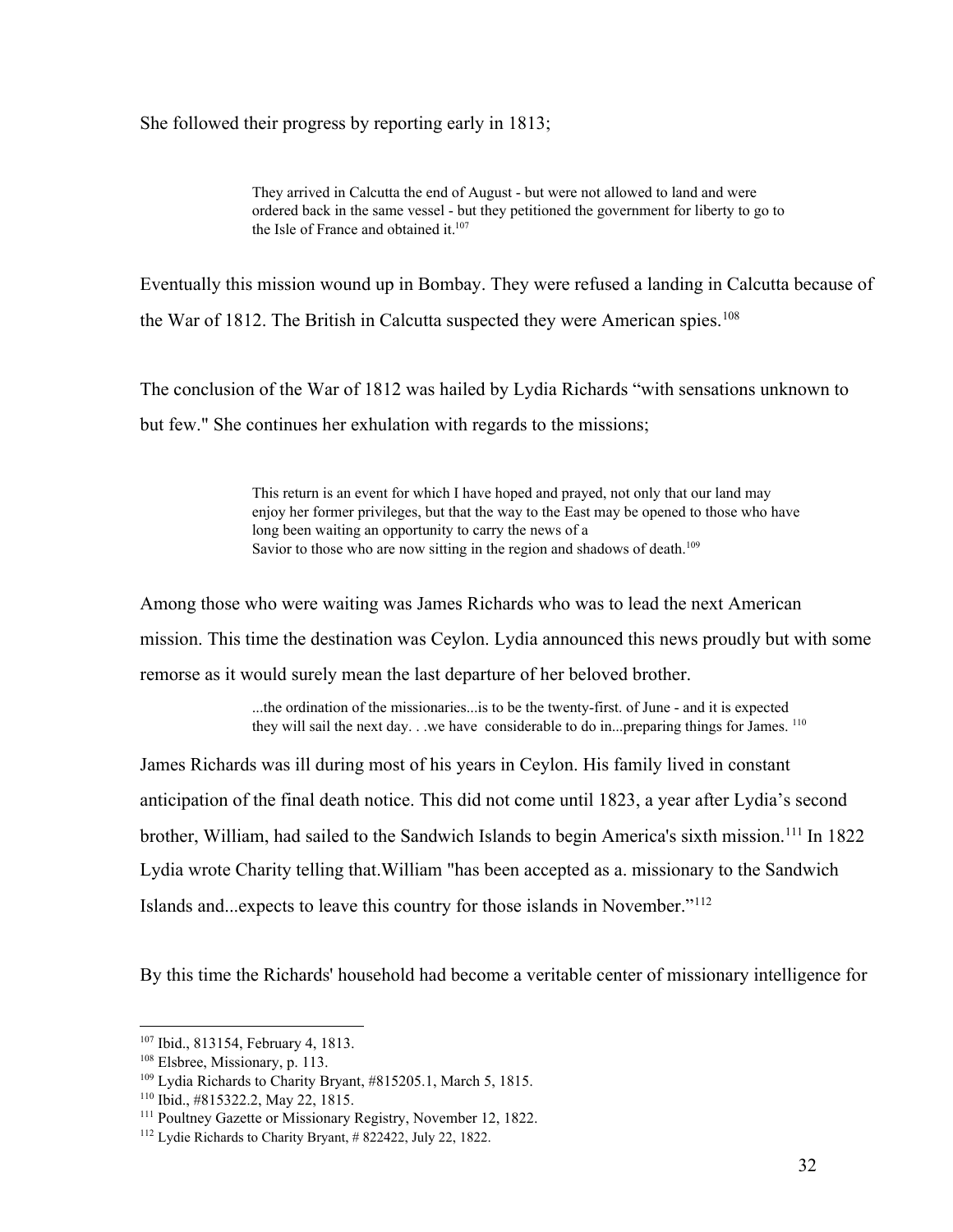the interested citizens of Hampshire County. Lydia was the purveyor of this intelligence. The year of William's departure she wrote;

> ...such on account of the people there, that I do not wonder at all that their widows consent to be burnt on the funeral pile of their husbands - for if they refuse to do it they must retire from society, be foresaken by their friends, live in disgrace...The state of the females is wretched indeed - if unmarried the y are disgraced - if married they are not servants merely but slaves to their husbands.<sup>113</sup>

In another correspondence she mentions a visitor who came bearing gifts from William;

...among other things sent to us was one of the heathen Gods! A piece of wood, about 18 inches long and about as large as your arm - whittled out into a form resembling human-but with no ears! ... it has been an object of worship!<sup>114</sup>

The peak of missionary excitement came in 1845 during the last year of Lydia's life when, the whole house was to be clean'd and prepared for receiving my brother William, his five children and Haalilio, the native chief. 115

The death of James Richards was a tragic but expected loss. A letter written to the Richards family regarding the circumstance of his death is included in the Appendix.

The Richards-Bryant letters are surprisingly empty of political content. The intense conflict between Federalists and Republicans and the events of the War of 1812 go almost without mention, unless they directly affected the events of day to day life. Such was the case with Charity's sister Silence who lost a son in the war.

Charity's own business was effected by the interference of trade with Montreal and the Hagars' subsequent departure from that city.

In 1813 Lydia wrote Charity and expressed a commonly held conviction that the war was but a prelude to the Millennium and that it was God's way of calling them home. Such beliefs gained

<sup>113</sup> Ibid., 822120, January 20, 1822.

<sup>114</sup> Ibid., #8221120, January 20, 1822.

<sup>115</sup> Ibid., 845230, March 30, 1845.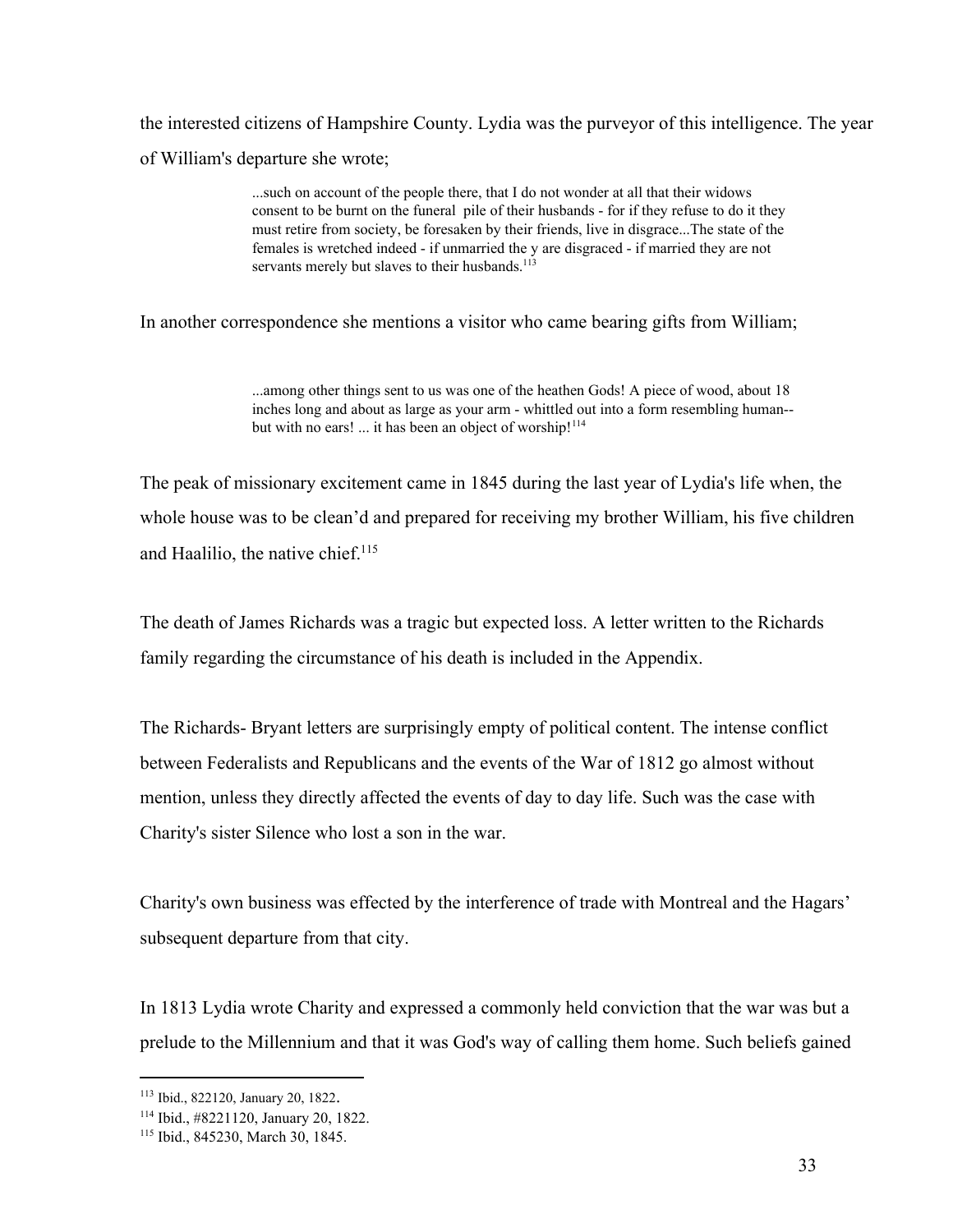substantial credibility following the Revolutionary War when the excesses of the French Revolution made a sham out of the Democratic principles. The belief that the world was finally coming to an end was largely responsible for the revival of religious enthusiasm that was the Second. Great Awakening. The War of 1812 only excited this enthusiasm. Lydia wrote in 1813;

> Happy are they who amidst the tumults of empires, the disorders of nations, and the distresses of individuals, can put their trust in him to whom disorder and confusion are perfect regularity, and who sways the scepter of universal empire as he sees best.<sup>116</sup>

But when the war was settled in April of 1815, Lydia Richards and the town of Plainfield rejoiced and a day of celebration and prayer was called. Hundreds collected on the green and marched to the meetinghouse for prayers and then back to the green for thirty gun salute.<sup>117</sup>

Following the Revolutionary War, America entered an era of unparalleled growth and prosperity. With this came a tremendous influx of immigrants, and as the population swelled demands for new lands grew accordingly. The completion of the Eric Canal in the early 1820's brought the lands west of New York into close range for thousands of suffering debt-ridden New Englanders.

The Bryants were among the wave of new settlers that pushed the frontier west of the Mississippi during the 1830's. They arrived in Princeton, Illinois,in 1832.

Among the first settlers of Princeton, arriving shortly after the lands came on the market, the Byrants were able. to pick the best plots. They immediately assumed leadership of the town;

> John is recorder of deed, Rush is one of the county commissioners. Cyrus, clerk of the county commissioner's court...Sarah Louisa teaches near here. 118

It was Dr. Peter Bryant's widow and family that first moved to Illinois. Sarah, his wife, corresponded with Charity and recorded many of the details of the families' new life. John

<sup>116</sup> Lydia Richards to Charity Bryant, #813322.1, 1813.

<sup>117</sup> Ibid., #815205.1, March 5, 1815.

<sup>118</sup> Sarah Bryant to Charity Bryant, #838404.4, July 6, 1838.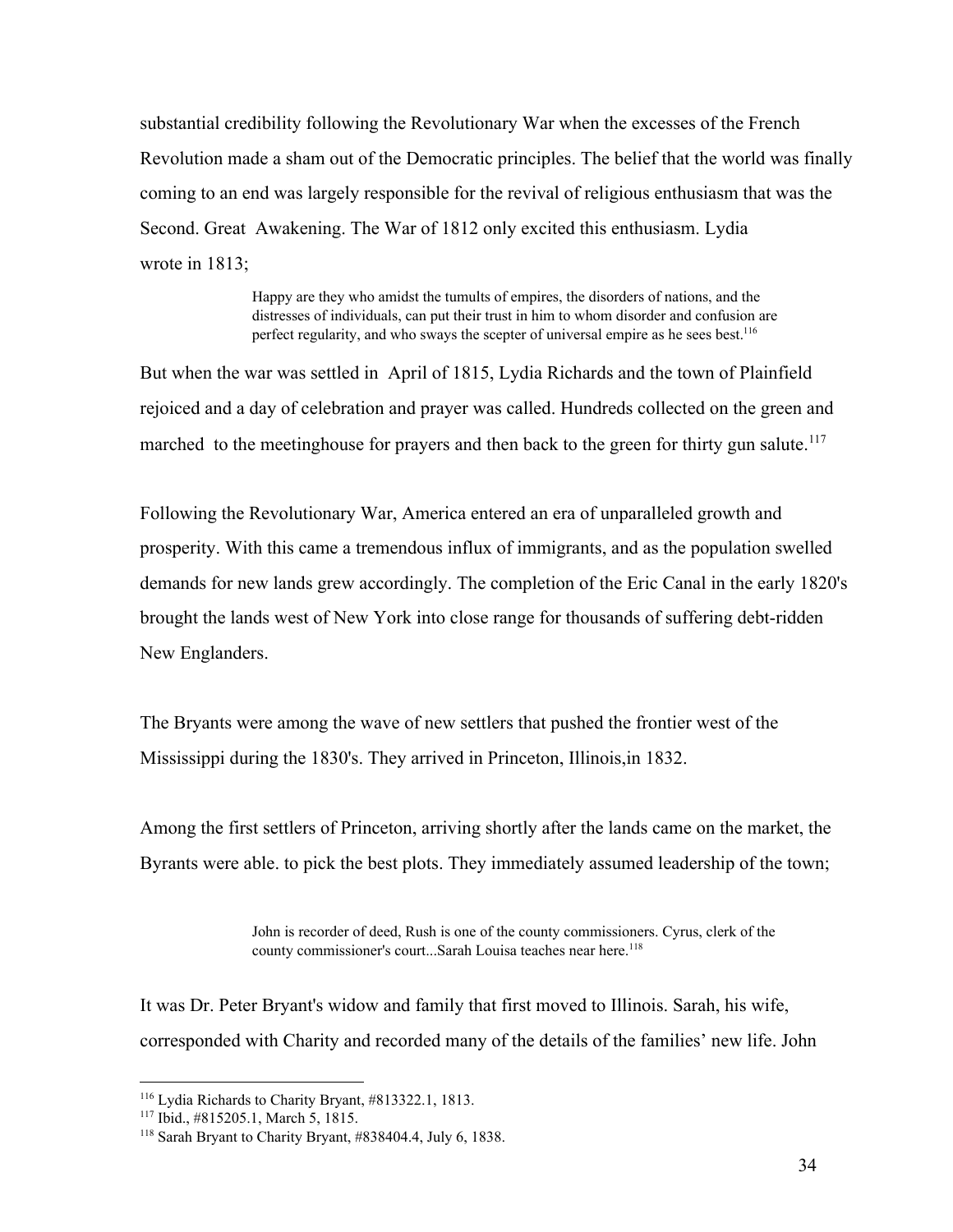Bryant assumed leadership of the clan and by 1838 had built the grandest house in the county.

In 1839 cousin Daniel Bryant wrote Charity that, "Austin Bryant and Arthur are among our nearest neighbors and Cyrus and John H. Bryant live about two miles from us towards town...My cousins all have good farms and I believe are all doing well as to pecuniary gains<sup>119</sup>.

Daniel Bryant had left Massachusetts specifically to make money to pay back debts. He announced proudly to his aunt that, "I work at carpenter business and have as much work as I can do and good wages. 120

The family took well to their new environment. They prospered and grew rich on land speculation.The price of land had more than doubled since they arrived and thus, small sales returned big profits. Sarah Snell wrote to Charity and commented on the society of people in Princeton;

> they are a temperate industrious people.I delight to go to meeting there...people' enquire for a good moral place and Princeton is recommended and good sober people are apt to settle there...it is called the Yankee Settlement.<sup>121</sup>

The West was not as homogeneous a society as the Bryants had left behind in Cummington. It was en era of political and religious tolerance and the West became a melting pot of types. Daniel Bryant remarked on the number of religious societies stating that there were as many "as any place with the same number of Inhabitants. We have in Princeton, the Hampshire Congregational Society, the Independent Congregational Society, the Episcopal Methodist Society, the Protestant Methodist Society, Freewill Baptists and Selfwill Baptists, some Unitarians, some Universalists, some Mormons... and some Perfectionists."<sup>122</sup>

Back East Charity and Lydia were winding out their earthly days. Lydia Richards died of a lung disease on June 26, 1846, in the home of Leavitt Hallock.

<sup>119</sup> Daniel Bryant to Charity Bryant, #839264.2, April 14, 1839.

<sup>120</sup> Ibid.

<sup>121</sup> Silence Bryant to Charity Bryant, #838406.4, July 6, 1838.

<sup>122</sup> Daniel Bryant to Charity Bryant, #841252.1, April 1841.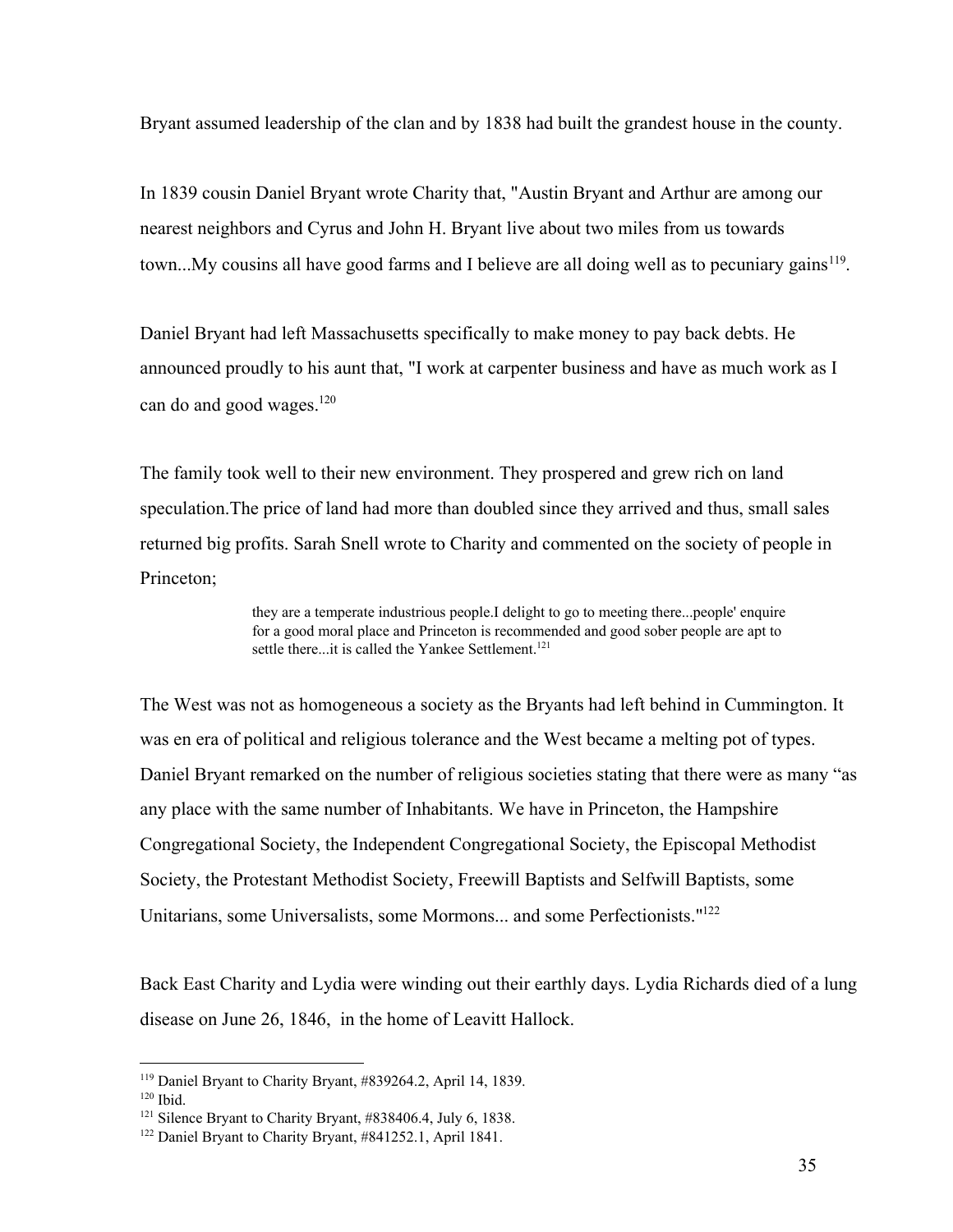A testament to the lifelong friendship between Lydia Richards and Charity Bryant are the number of letters Charity received following the death of her friend. Lydia died without " "that assurance that she desired."<sup>123</sup> But she was not in terror of the thought of death. It came quietly and expectedly.

Charity Bryant lived until 1851. On October 5th of that year she followed Lydia to the grave. The enjoyments of her mortal shell were through.

I feel that the sense of History which these letters provide can be found in no text book. This paper is but an imitation of the truths that lie within them. They are tremendous document of social life.

I am unable to bring the letters to any concrete conclusion. A more detailed study might show how the Bryant and Richards family experience differed from or matched the historical context of their times.

<sup>123</sup> Eben. Snell, Jr. to Charity Bryant, #846377, June 27, 1846.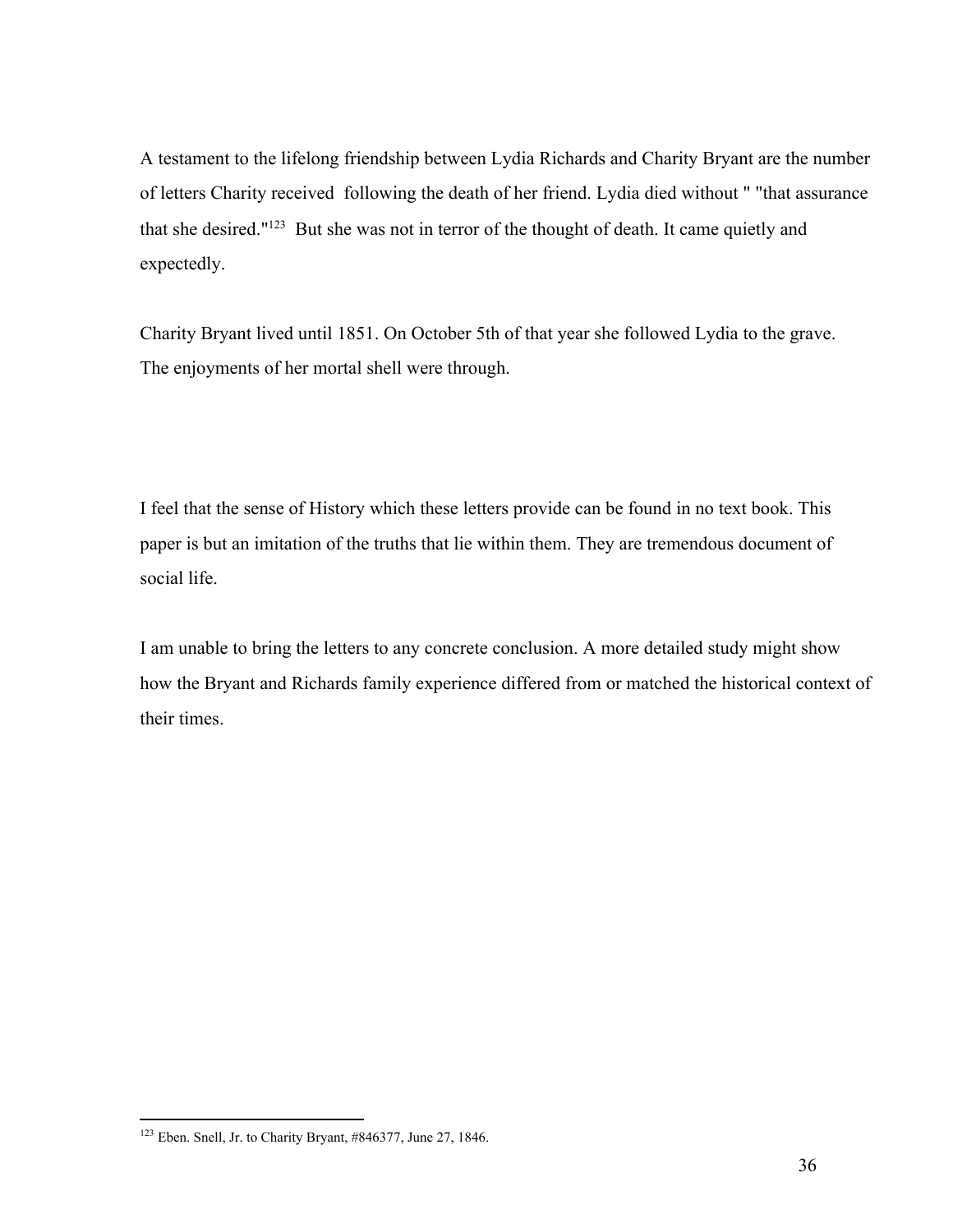# **APPENDIX**

## **Appendix #1 — Family Tree; Richards & Bryant**

1. Joseph and Sarah Whitmarsh Richards

2. James Richards, May 31, 1757 & Lydia Shaw

3. Lydia, May 1,1782; James, Jr., February 23, 17841 Joseph, November 6, 1785; Sarah,

August 15, 1787; Nancy Shaw, January 5, 1790 — December 20, 1794; William, August 22,

1793; Jason, June 27, 1796 — May 1, 1798; Jason (2nd), August 31, 1798; Austin, February 9, 1800.

1. Dr. Philip Bryant and Silence Howard Bryant

2. Oliver\*, March 5, 1758; Ruth\*, March 18, 1760; Daniél\*, June 27, ,1763; Bazaliel, July 27,

1765; Dr. Peter, August 12, 1767; Cyrus, December 20, 1769; Ann, March 10, 1771; Silence,

April 28, 1774; Charity, key 27, 1777\*. died young

3. Dr. Peter's Family — Austin, April 16, 1793; William Cullen, November 3, 1794; Cyrus, July

12, 1798; Sarah Snell, July 1802; Peter Rush, November 28, 1803;

Charity Louisa, December 20, 1805; John Howard, July 27, 1807.

Note: Anyone interested in doing Bryant Family Research might check the following for primary documents:

- 1. Bryant Family Association Papers Bureau County Historical Society Princeton, Illinois
- 2. William Cullen Bryant Papers at the New York Public Library, New York, New York.
- 3. Homestead Collection Cummington, Massachusetts
- 4. Sheldon Museum Middlebury, Vermont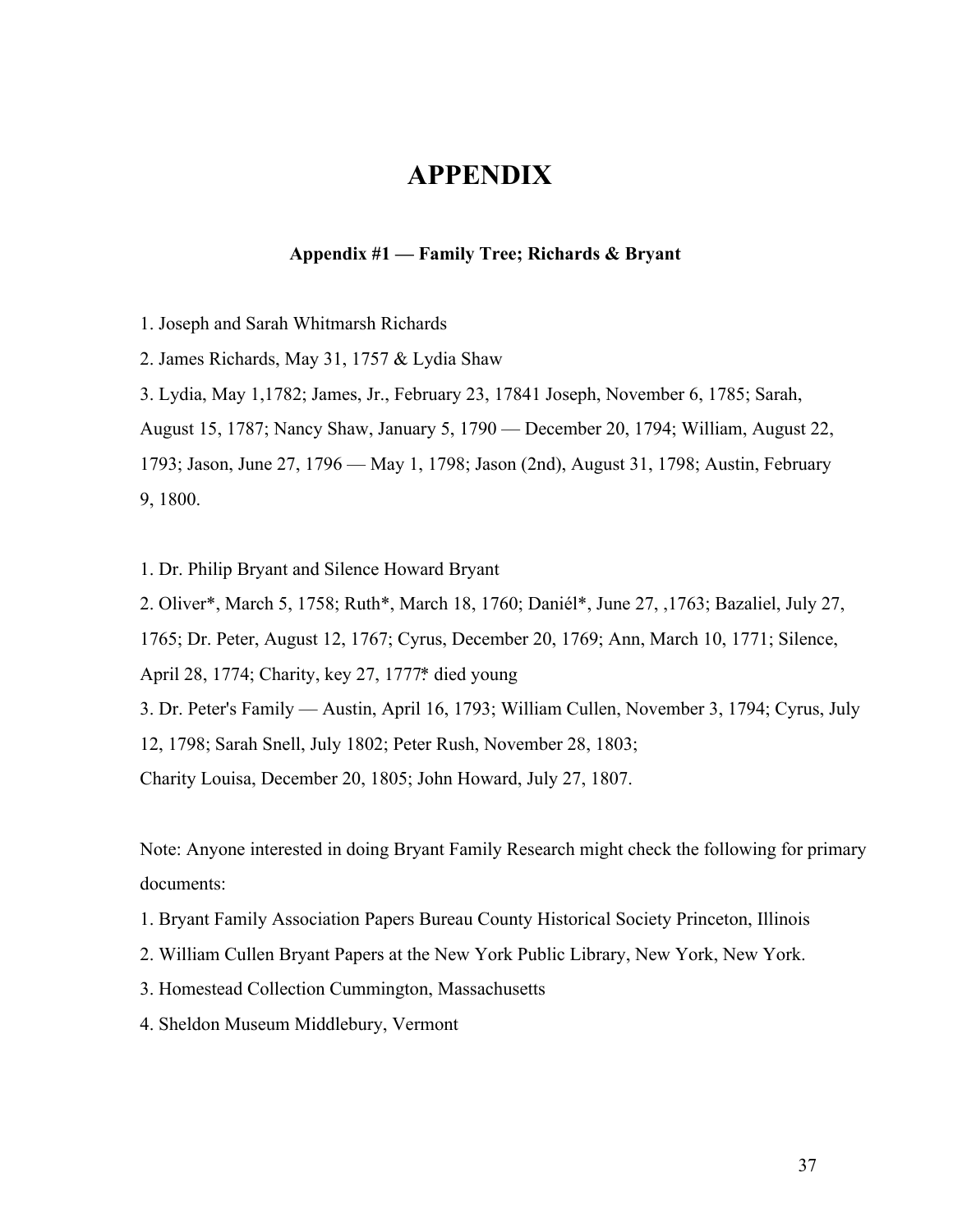## **Appendix #2 — Lydia's Account of Hallock's Fire 1846**

....a loss which Mr. Hallock has lately sustained by fire! A great loss!' The loss of his large Tannery...wholly consumed with twelve hundred cords of hemlock bark, and one thousand sides of leather, ready for market. The whole loss is estimated at \$20,000 dollars! We could see the glow from the house and a boy was quickly sent for help. Very soon the Meetinghouse Bell began to ring with all the force possible and continued to ring for l to 2 hours. The bark which was piled up extended from the Tannery to within about 16 feet of the boarding house, a two story building a part of which was occupied as a Tailors shop, Closely adjoining which was a. store ins one end of which liv'd a family, very near was another dwelling house, a part of which was occupied as a shed, barns, blacksmiths shop and sawmill, all owned by Mr. HalIock and Mechanics and other inhabitants of then employed by him...in a short time 100 men were there, ready for action...those who formed the line from the pond to the house and pass'd the buckets, work'd where it was so hot, as to scorch their clothes"

She continues to say that his losses have put Mr. Hallock in debt 12 to 15,000 dollars. This was a tremendous amount of money in that day. If Hallock owned property and capital in excess of his losses he certainly would have been one of Plainfield's wealthiest residents.

— 846204.3 Lydia Richards to Charity Bryant, March 4, 1846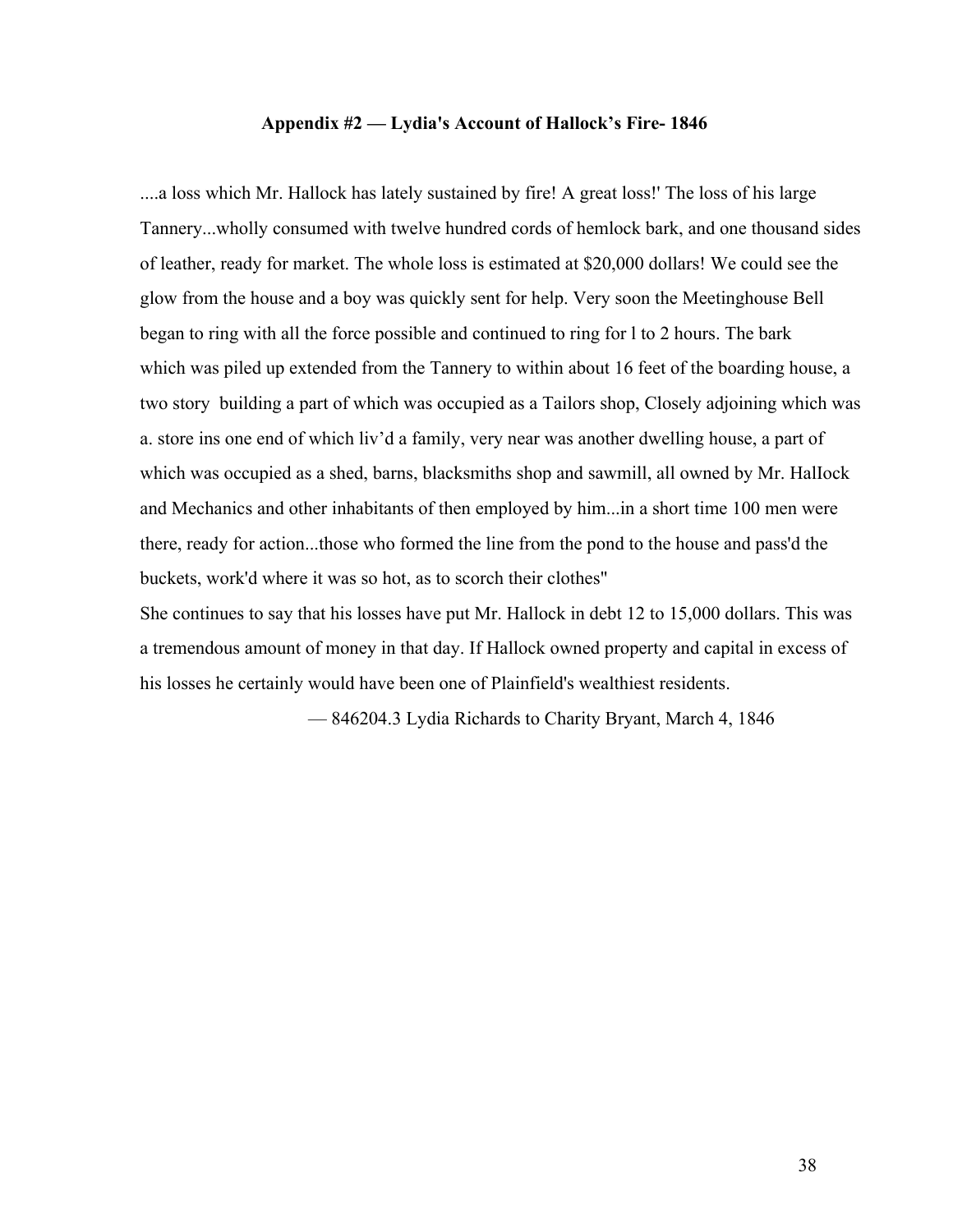## **Appendix 3 Lydia's Account of the Death & Funeral of Peter Bryant**

....our beloved Physician and the brother of may Friend is no more!! - I saw him shrouded for the grave and his head laid low in death...It was a striking instance of the triumph of Death!...He expired two weeks ago this evening.(Sabbath evening) about eight o'clock, as I was told...He died, I understand, very suddenly in his chair, by the bursting of a blood vessel. He uttered this sentence three times, "Lord have mercy on my soul"...I attended his funeral...on Tuesday at twelve. The coffin was placed in front of the house, beneath the towering poplars, in the tops of whose trembling branches the winds seemed to wave their sighs...which reminded of Watts elegy on the death of Gunston where he says, "ye stately Elms, on your long orders mourn - strip off your pride, to dress your masters urn."

#820206 Lydia Richards to Charity Bryant, March 6, 1820.

Charityt's brother Bazaliel writes on the same occasion;

"I cannot bring myself to realize that I have not a brother left. My friends are continually dropping away - and I consider it a solemn call to be prepared for the same change." #820250 Bazaliel to Charity Bryant, April 20, 1820.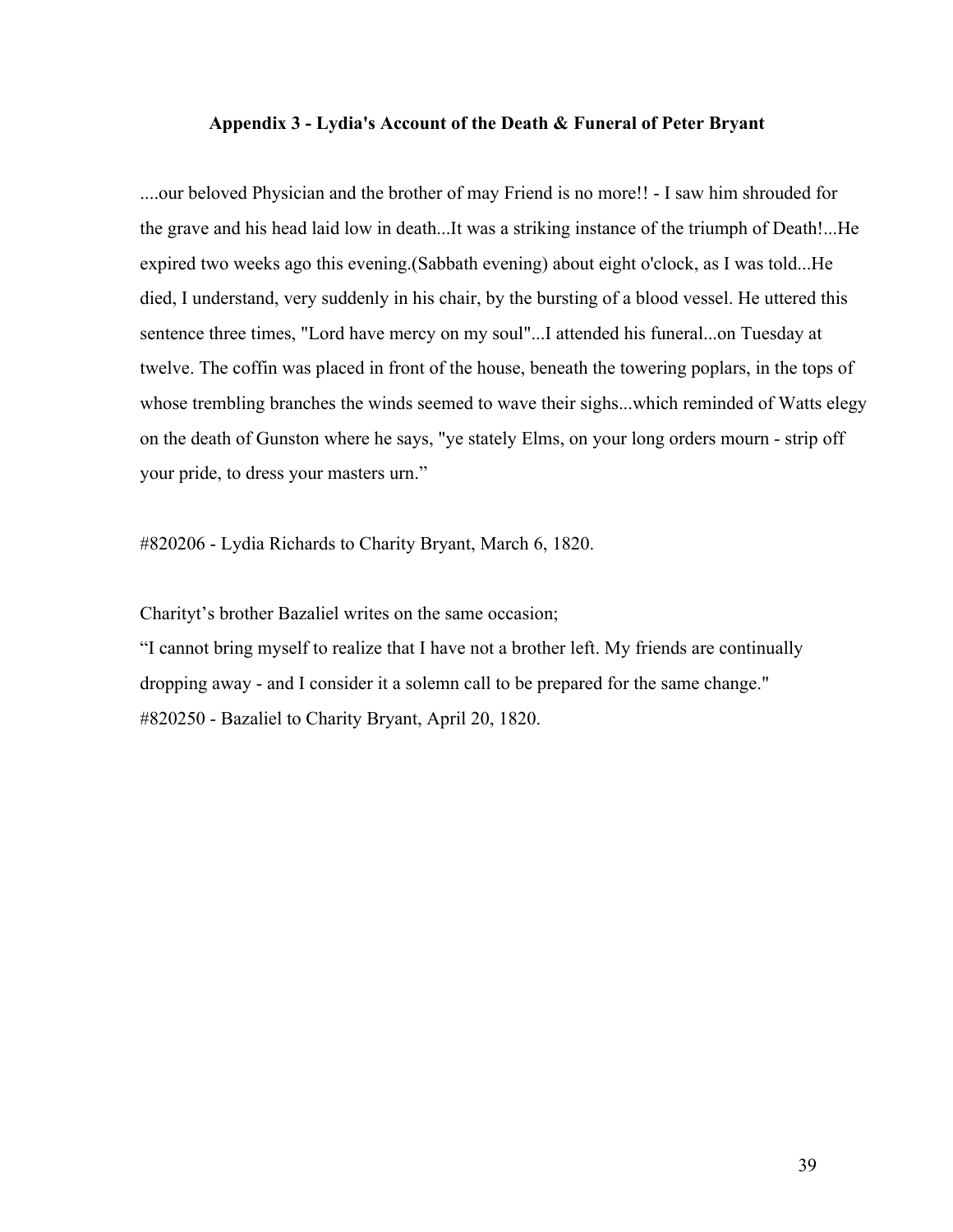## **Appendix #4 Lydia's Account of Tending the Death of Dr. Porter's Wife**

I mentioned the death of Dr. Porter's wife. I would now mention a few of the particulars...She gave up all hope of living several weeks before her death. She used to look at her emaciated limbs and see death approaching and say, "0 that I was prepared to die!" with great emphasis and often with tears - and sometimes added that she knew she was not. She once said nearly like this, "It seems to me I can't die without an interest in Christ." She frequently wept and groaned out, "0 dear" end perhaps would add, "what shall I do"...She cared nothing about living, if she might only be prepared to die...I watched with her the last night of her life. She took a little opium about bedtime, but took it reluctantly...she slept...pretty quietly and coughed little till after day, but we perceived that there was a great quantity of phlegm collected, which ought to be raised. A little after day she began to cough and we raised her up as usual, but the phlegm was so tough and hard that it was impossible for her to raise much - after coughing considerable time with great exertion, she eased and we laid her down, but she immediately coughed again and we raised her up...after coughing several minutes without being able to raise but little, her head at once fell back on my shoulder - she was stiff all over - her eyes were set - and she ceased breathing.

#813459 Lydia Richards to Charity Bryant, June 1813.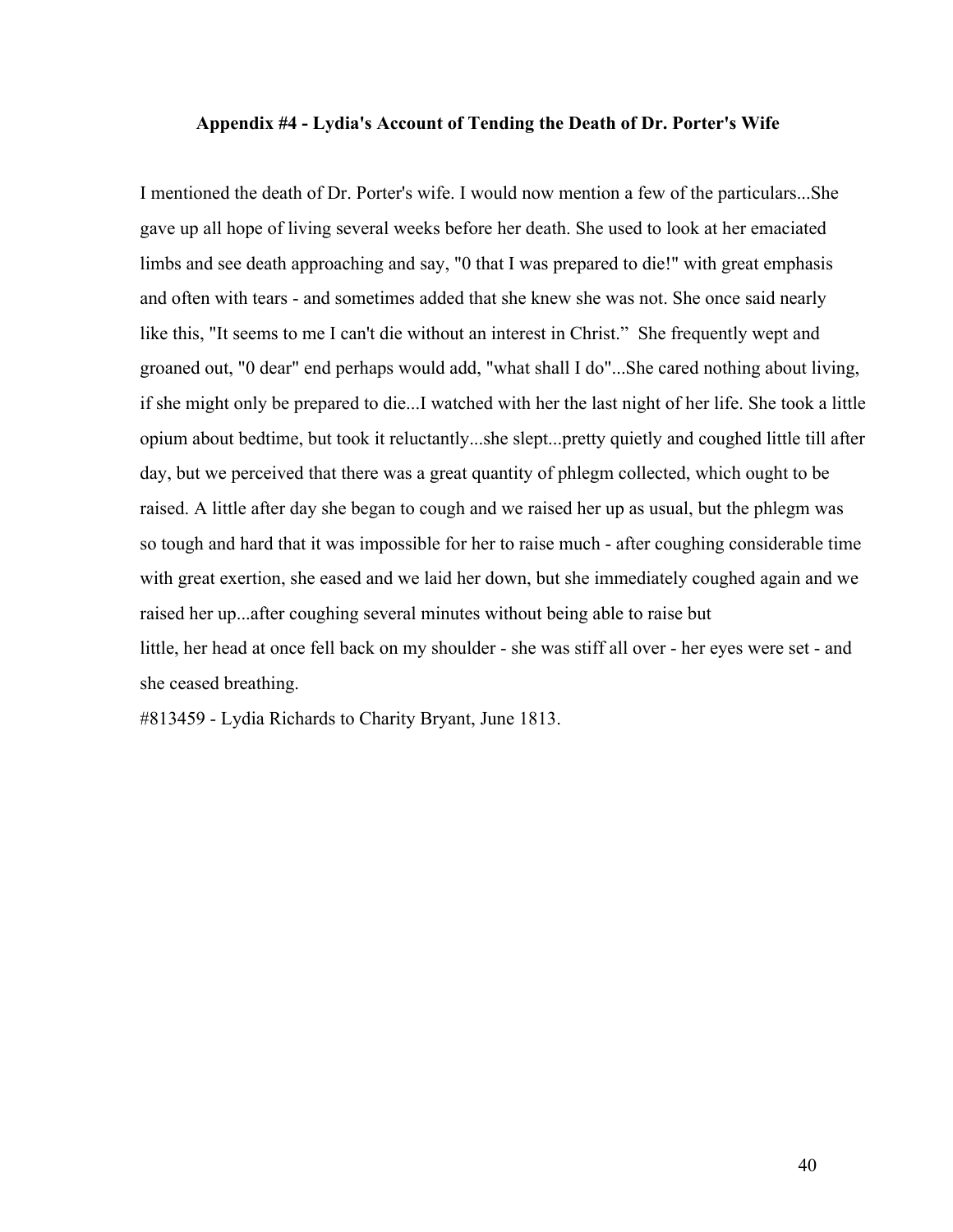#### **Appendix #5 Lydia Richards on the Nature of the Afterlife**

...time is continually, flowing - its current is wafting us along - soon it will reach the place of its destination, where it will join the ocean, and we shall be irrecoverably plunged in the deep, the immeasurable Ocean of Eternity. Time will then be swallowed up in eternity. Eternity is time continued but the scenes and employments of time... will no longer continue - New scenes and prospects will open to our view, of which we have not now perhaps, the most distant idea. Death will remove the veil which hides eternal things. When our mortal bodies shall be laid aside there will be nothing to intercept our sight; but the tremendous scenes of Eternity will burst upon us in all their solemnity and magnificence. And how will our solitary souls endure such an awful scene? shall we not need the kind Redeemer? Surely we shall.

#810625 Lydia Richards to Charity Bryant, November 25, 1810.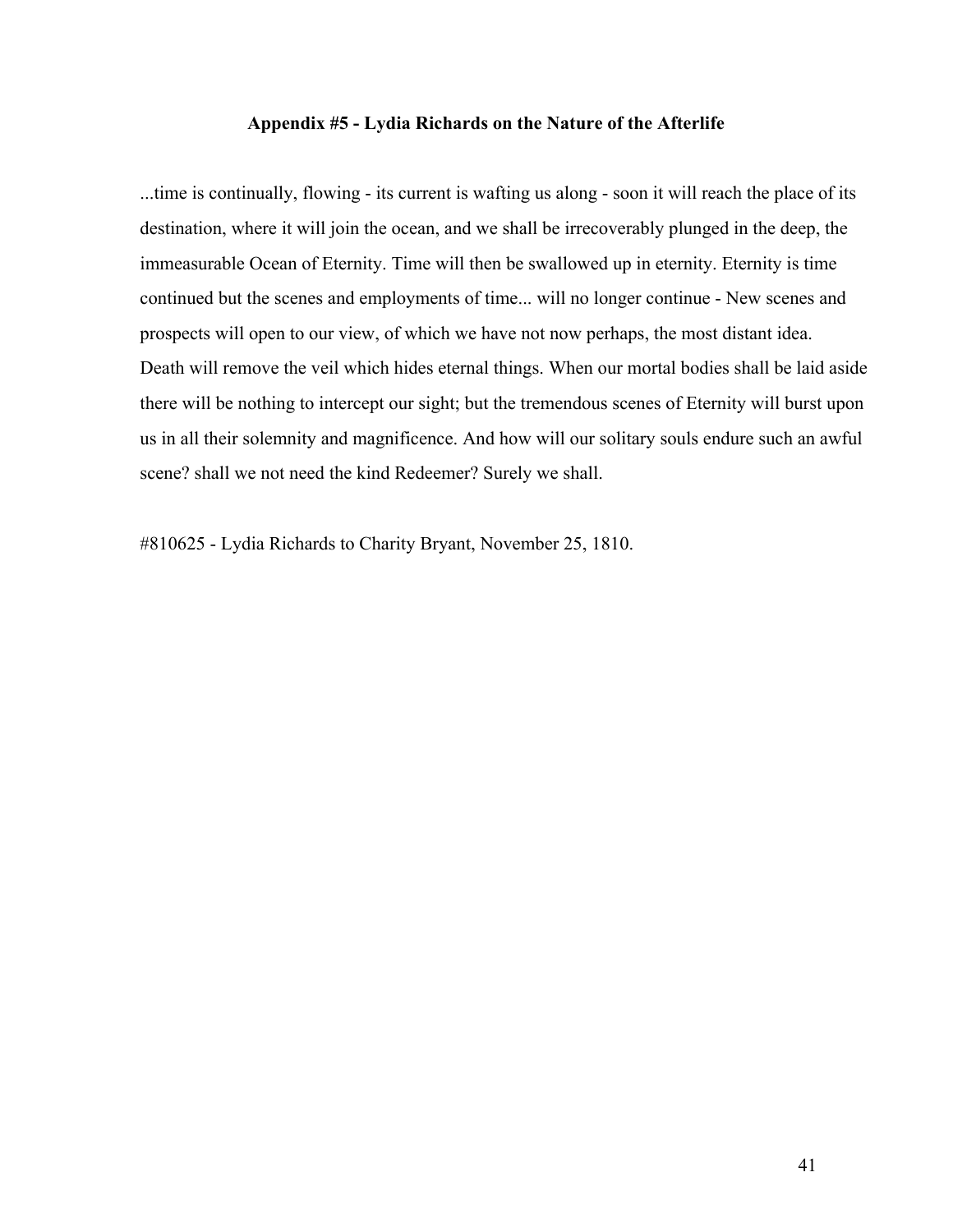## **Appendix #6 — Charity Bryant's Religious Awakening — 1811**

With God all things are easy. Born in a Christian land, blest with parents who early dedicated me to the Lord in the ordinance of baptism and educated me in the principles of Religion enforced by good examples. After I came to years of understanding I though a religious character both desirable and important, but when I looked round on the profession of Religion...I thought it could not be the meek and gentle spirit of Christ. Still I felt as if there was in mankind a spark of Divinity which if cultivated would lead them to salvation, but in a change of heart had no belief. I held these opinions till sometime in the year of 1799 when in conversation with a Christian Friend I felt a conviction that a new heart was necessary and that I could never have it, unless given me by free and sovereign Grace and that it would be just in God to let me perish forever — I was much distressed by, these impressions but have no recollection of feeling anything like faith of Repentance...But on perusing some Missionary Magazines in April 1806 it pleased God to awaken my feelings. I felt the weight of my transgression to be more that I could bear. My iniquities appear'd so great that I thought the justice of God could not pardon them; but in the midst of this deep distress...those cheering words of Our Blessed Savior seemed to give me consolation, "My grace is sufficient for thee". here I felt willing to rest my cause, wholly convinced that for myself I could do nothing;

I kept my feelings chiefly to myself till the Vortex of Worldly Cares they were mostly swallowed up. But within few weeks pest I have had many serious reflection and very lately on hearing a sermon it seemed to be set home to my mind, by the power of God, and I felt it was good to be there...God is, and ever will be, as fully acquainted with my feelings in private possession as in publick profession.

#811276 — Charity Bryant to the Christian Friends Church of Weybridge, April 26, 1811.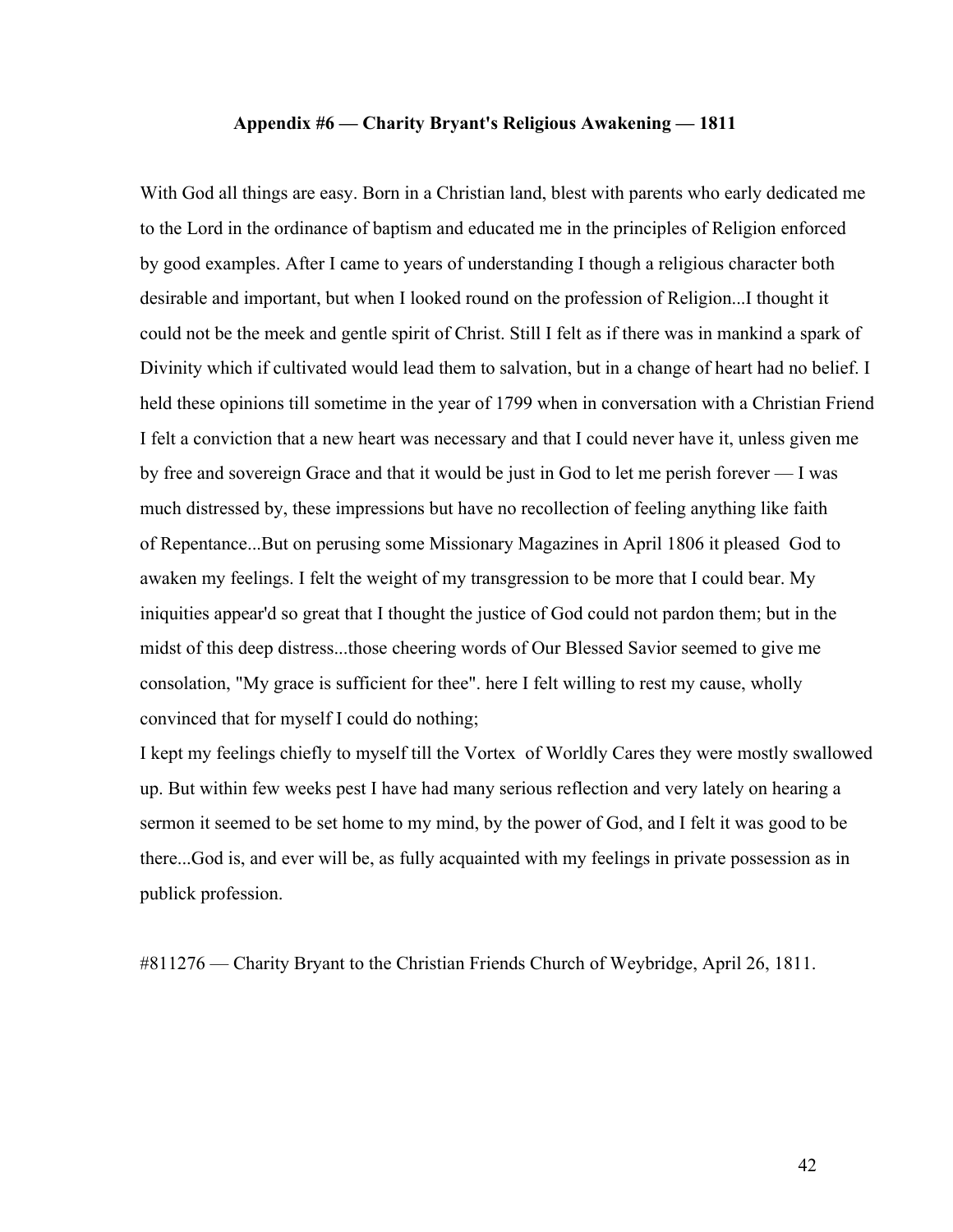## **Appendix #7 — Charity Louisa Bryant's Religious Awakening 1827**

My life until the year 1822 was spent in the follies and. vanities of this world without any lasting serious impression. I was unconscious of the awful danger of my situation and ignorant of the depravity of my heart. My attention was then called to the concerns of-my soul. I felt that I was a sinner and for several weeks sought for mercy, but the tempter in all his alluring forms invited me to again partake of the pleasures of this world. I yielded and became his willing captive. For two years my attention was almost wholly absorbed in vanity. But God who is rich in mercy did not leave me here. he saw fit to remove from me an only and dearly beloved sister. This was a heavy stroke. I felt the Land of Providence in it, the voice was louder than thunder in my ears, "be ye also ready". I thought I should never need another warning to drive me to repentance. But if the goodness of God will not lead us to repentance neither will his judgements nor threatenings. These feelings gradual y left me in some measure... The spirit was often striving with me 'but I as often rejected his calls and invitation until the commencement of the revival here last spring. I attended a meeting and heard an exhortation from the stewards, "thou fool this night shall thy soul be required of thee." Then my carnal security fled...I felt as though it was my last cell and if my soul was then required of me I should be forever miserable. I resolved should God spare my life to spend it in seeking religion. I soon felt that my case was a hopeless one, These words were constantly in my mind,"The soul that sinneth shall die." The awful truths of the gospel sunk into my inmost soul. My sins rose like mountains before me...I felt that I had accumulated such a weight of guilt that my destruction was sure, and that the justice of God required it as G warning to others... I found I had no godly sorrow for sin. I was not willing to comply with the terms of the gospel. I wished to do something to merit salvation. I pointed out the way I would go to Christ and I felt that unless I could receive salvation on my own terms I would never accept of it. Like e drowning man I caught at everything within my reach. I was brought to see that the more I did to render myself acceptable in the eyes of God — only served to carry me further from him, and that I must renounce all dependence on my own exertions...I attended a meeting and heard a sermon from this text...My anxiety left me. I. felt the door of my heart was opened that Christ did indeed enter and sup with me...I was filled with a serenity, a heavenly

43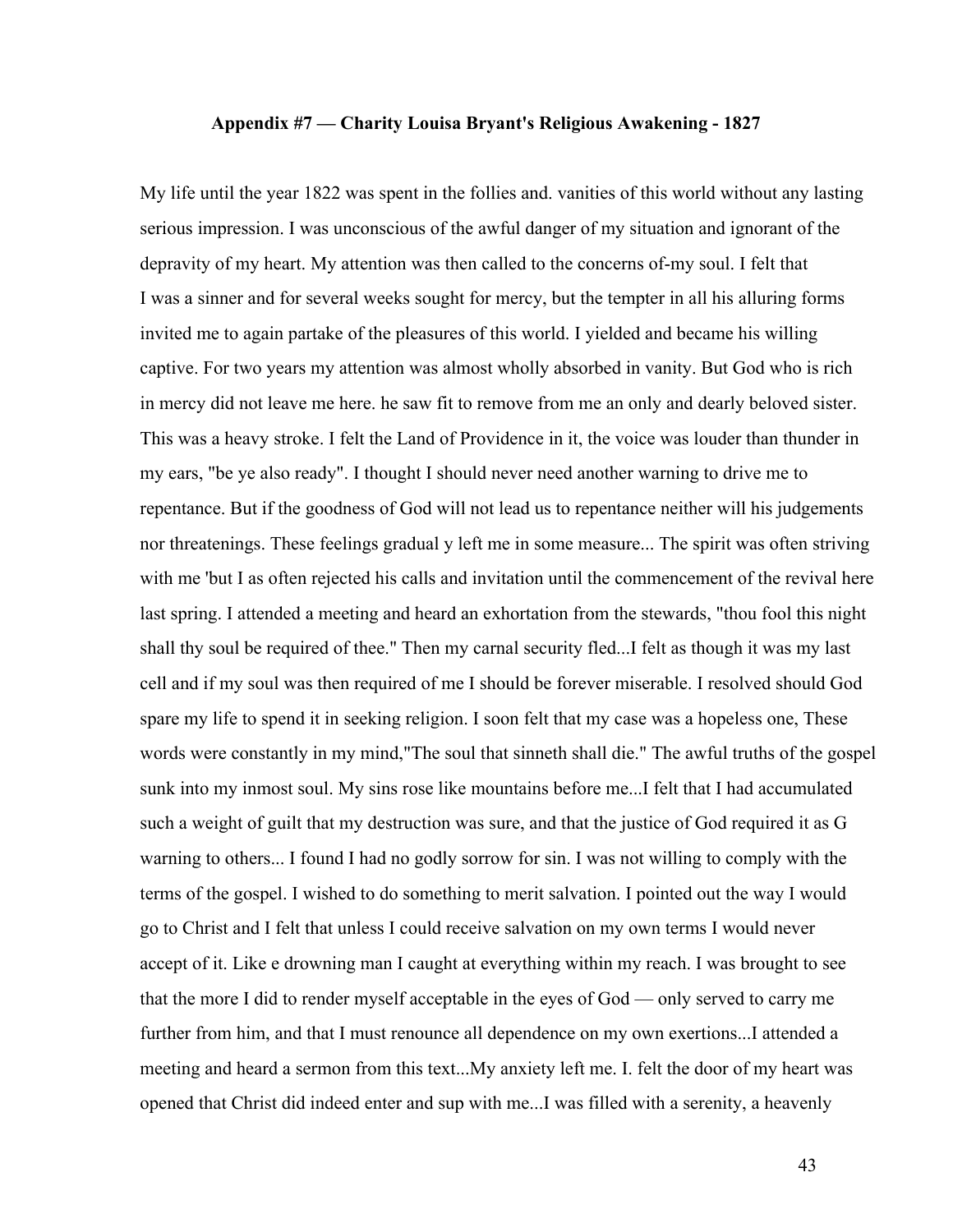calm which I cannot describe. The character of Jesus appeared infinitely lovely...I feel that there is 2 reality in religion and think I have enjoyed what the world can neither give nor take away.

#827612.1 — Charity Louisa Bryant to Charity Bryant, 11/1/27.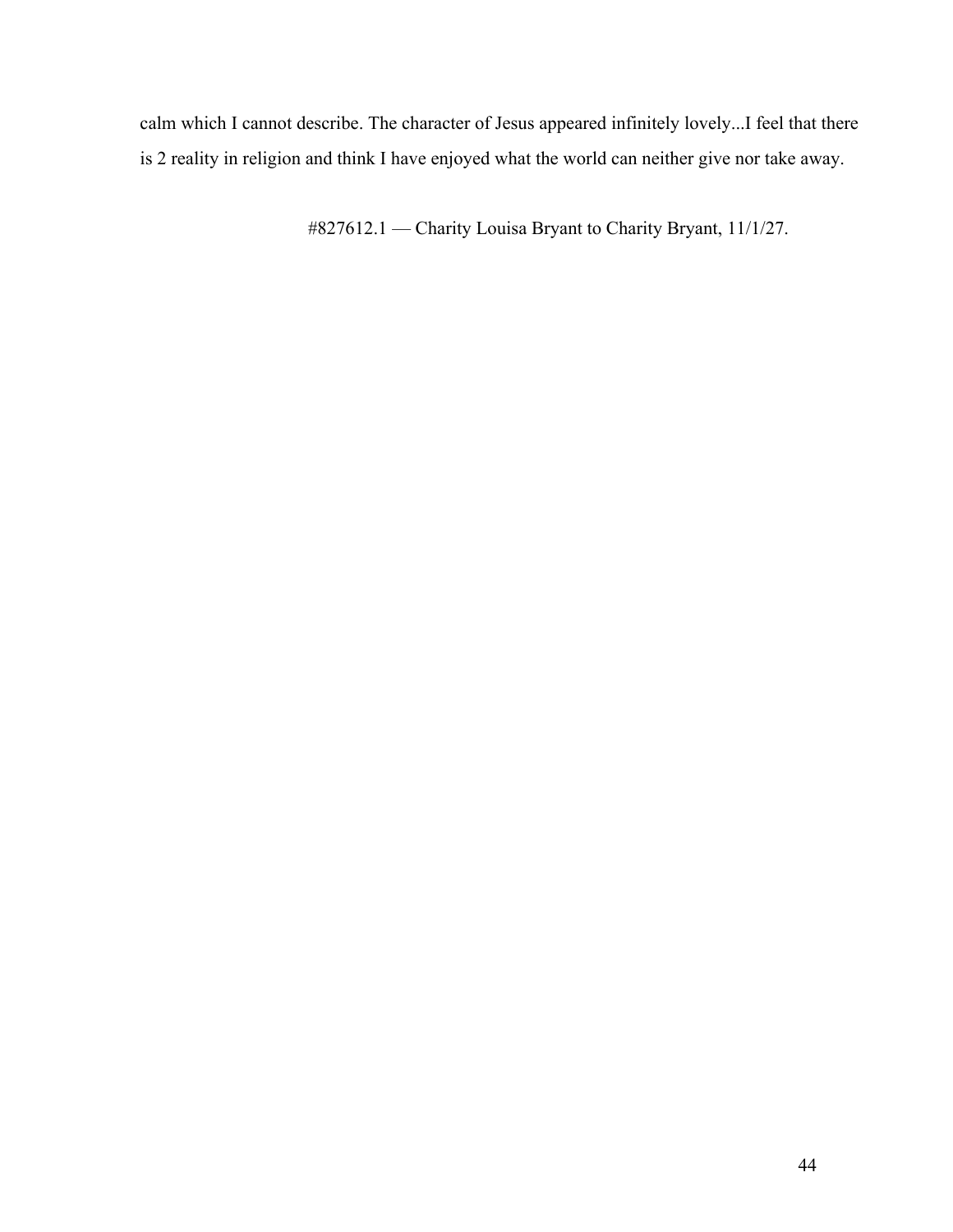## **Appendix #8 Letters Pertaining to William Cullen Bryant**

Unfortunately, Henry Sheldon (founder of the Sheldon Museum) sold most of the letters William Cullen Bryant wrote to his aunt Charity.

...sometime in August, someone rap'd at the door, to whom I open'd.. A man presented himself whose countenance I did not immediately recognize but it was our friend and relative Cullen Bryant. He had business in Lenox and when there thought he would visit this region once more took the stage...and came to Worthington. the latter part of the week, where he spent the sabbath and on Monday walked over here, a part of the way across and passed through the graveyard, where lies the remains of his Father... His countenance and his appearance, I thought were rather sad...He look'd many years older than when I saw him last.

Lydia R. Snell to Charity Bryant, #841230.2

He (W.C. Bryant) has a very interesting little girl, quite forward of her age and will probably possess her father's genius - He has established himself in New York as a literary character with another gentleman by the name of Anderson. Their work is entitled the New York Review or Atheneum Magazine...William is much pleased with his occupation. The contrast is so great between his present employment and his former object of pursuit. that he imagines himself almost im a new world - He is now freed from the profanity and petty quarrels of a set of illiterate and dissipated fellows who continually perplexed and harrassed him - He now enjoys the best of society when fatigued by study.

Silence Bryant to Charity Bryant, #825501

William Cullen wrote me he had become very strong and rigorous...He eats no meat,butter nor anything greasy, drinks no tea or coffee, lives on bread, fruit, milk...

Sarah S. Bryant to Charity Bryant, #840529,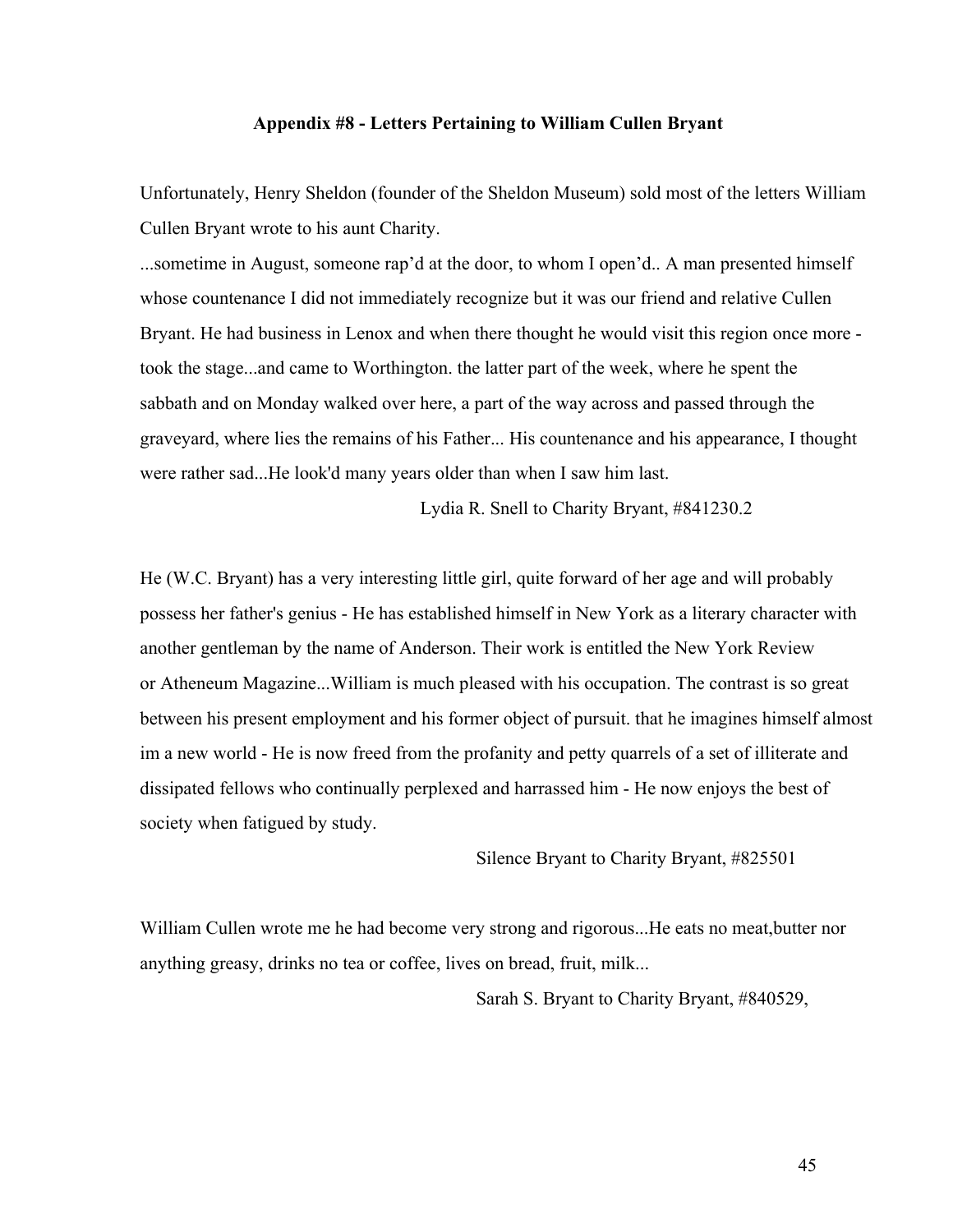## **Appendix #9 — Oliver Bryant's Autobiography**

At the age of nine years I left home as a hired boy for seven months this being completed I returned home and spent the winter at school. The next season I left again in the same manner and so continued to do for ten years...in the summer I labour'd for wages and in the winter for my board and attended school never failing to find employment end always enjoyed good health. At the age of about seventeen my father died this was a. severe affliction to us. My Brother Charles and myself were eye witnesses of this afflicting scene, we were then destitute of any temporal guide...I soon after entered the Mercantile business with Mr. Kingman hoping it might be of some benefit to me...I resolved to buy the stonecutting business, the prospects being very inviting for new beginners. In the spring of 1824 I went to Rhode Island and commenced business as a stonecutter,.met with some severe accidents which induced me...to quit...In the spring I returned home expecting to return again and follow my stone cutting business — but I received an offer from Mr. Kingman again of \$150 per year for two years...I thought ...it might defry the expense and give me an inside into the trade which I then determined to follow...Thus in 1825 and 26 I was with him as clerk... I did not gain anything nor get into debt any deeper.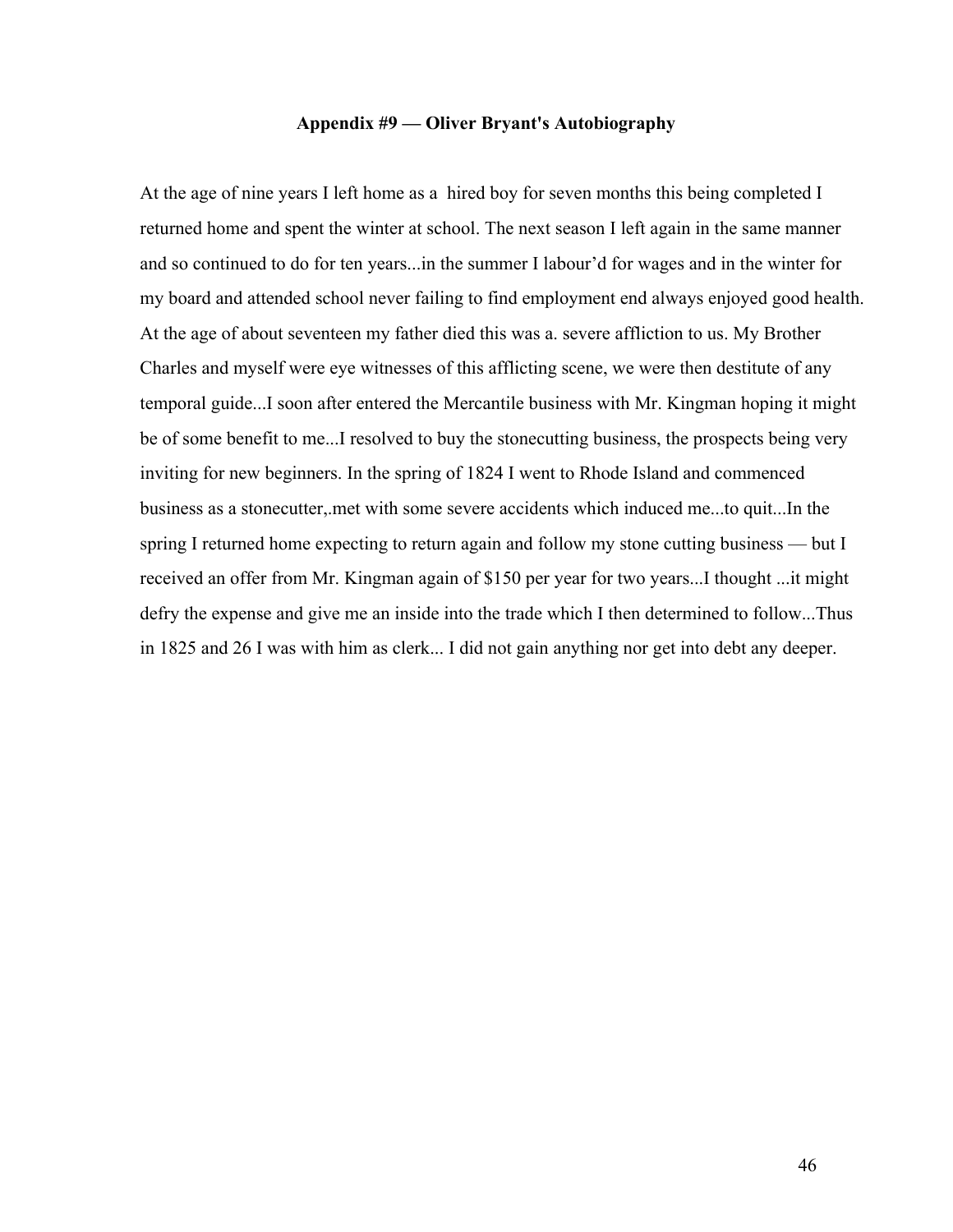## **Bibliography**

## **A. Primary Sources**

I. Letters Read in Their Entirety: as listed they follow with name of sender to name of recipient, followed by the Sheldon Museum catalog number, date and location of sender to location of recipient. Locations are listed once and follow similarly unless changed.

1. Lydia Richards to Charity Bryant Charity's Mass. Years 799465 1799, Plainfield to Plainfield; 799471 - 1799; 799474 - 1799; 799528 - 1799; 799568 - 1799; 799576 -10/26/99; 799604 11/23/99; 799623.2 1799; 800103 1/3/00; 800121 1/21/00, Plainfield to Cummington; 800456 - 8/6/00, Plainfield to Pelham; 8.00551 - 10/9/00, Abington to Bridgewater; 800601 - 11/1/00; 801106 - 1/6/01, Plainfield to Bridgewater; 801171 -2/21/01; 801324 5/22/01; 801501 9/10/01; 801607 11/7/01, Abington to Bridgewater; 802171 - 2/21/02; 802559.2 - 10/9/02; 803571.2 - 9/17/03; 804571 - 10/21/04; 805324 -5/24/05, Plainfield to Bridgewater; 805630 - 11/30/05, Plainfield to Cummington; 806.125 - $1/25/06$ , Cummington to Bridgewater; 806405 - 7/5/06, Plainfield to Cummington; 806466.2 -8/12/06; 806504 - 9/4/06; 806505 - 9/5/06, Plainfield to Pelham; 806567 - 10/17/0•, Plainfield to Cummington; 806577 - 10/27/06; 806580 - 10/30/06; 806617 - 11/17/06; 806621 -11/21/06; 806622 - 11/22/06; 806627 - 11/27/06; 806658 - 12/8/06;

807126.1 1/26/07, Plainfield to Worthington; 807160 2/10/07, Plainfield to Cummington;

2. Lydia Richards to Charity Bryant - Charity's Vt. Years 807165.2 - 2/15/07, Plainfield to Weybridge; 807215 - 3/15/07; 807255 - 1807; 807303 - 3/3/07; 807364 - 6/14/07; Hawley to Weybridge; 807421 - 7/21/07; 807473 - 8/23/07; 807513 - 9/13/07, Hawley to Pelham; 807562.2 10/12/ 07, Plainfield to Weybridge; 807603.2 11/3/07; 808103 1/3/08; 808172 2/22/08; 808229 3/29/08; 808260 4/10/08; 808309 5/9/08, Plainfield to Pelham; 808330.1 5/?/08; 808330.2 5/30/08; 808520 9/20/08; 808525 9/25/08; 808627 11/27/08, Plainfield to Weybridge; 809108 1/8/09; 809155 2/5/09; 809169 2/19/09; 809321 - 5/21/09; 809361 - 6/11/09; 809413 -- 7/13/09; 809572 - 10/22/09;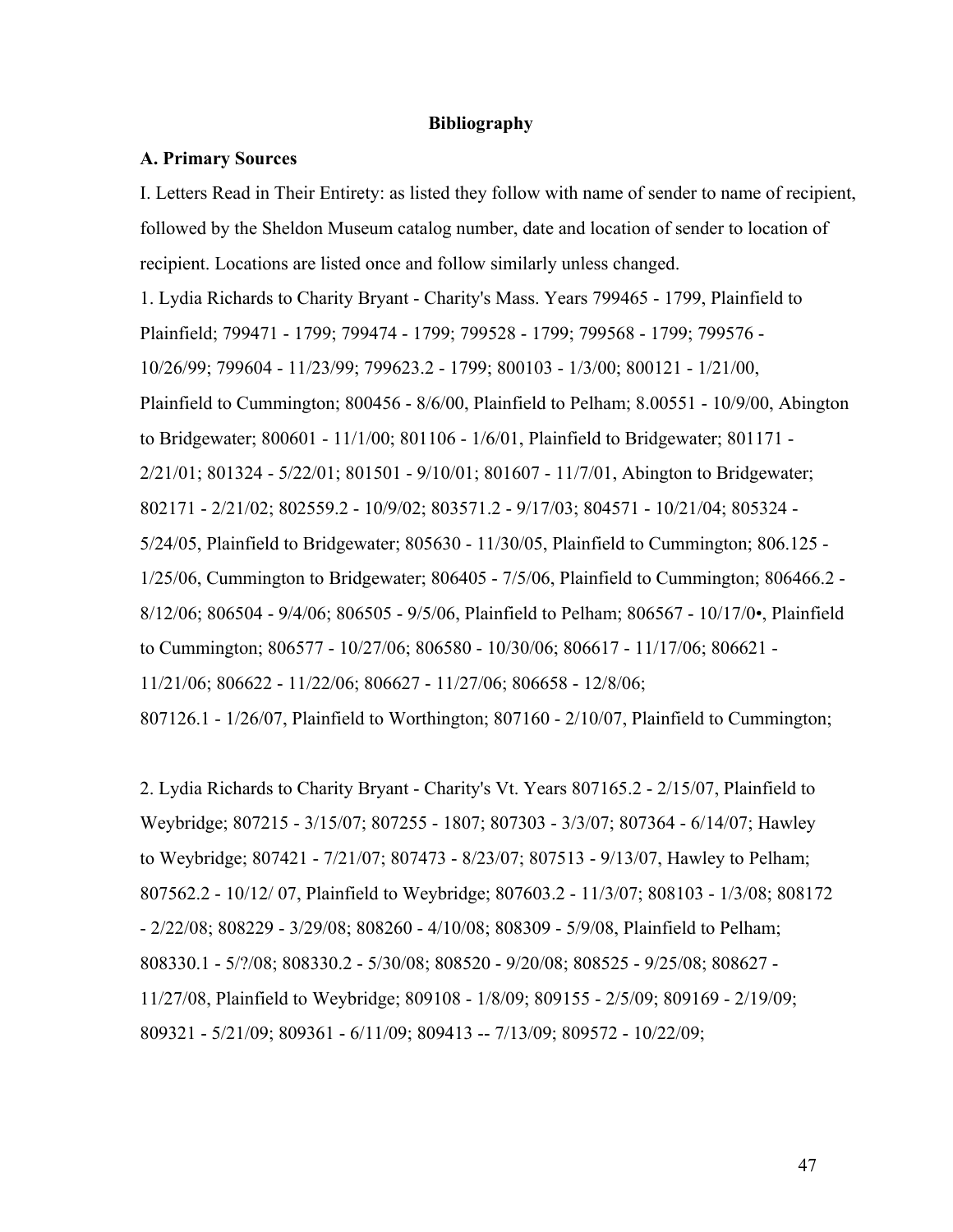809605 - 11/5/09; 810107 - 1/4/10; 810114.2 - 1/?/10; 810229 - 3/29/10; 810251 - 4/1/10; 810321.3 - 5/21/10; 810328.1 - 3/30/10; 810625 - 11/25/10; 811262.1 - 4/12/11; 811264 - 3/24/11; 811503 - 9/3/11; 811518 - 9/18/11; 811654 - 71/4/11; 811676.1 -12/?/11; 812230.1 3/30/12; 812305.1 5/5/12; 812321 5/21/12; 812367.2, Abington to Bridgewater.; 812506 - 9/6/12; 812520 - 9/20/12, Plainfield to Weybridge; 812522 - $9$ /?/12; 812611.2 - 11/11/12; 812611 - 11/11/12; 812267 - 12/20/12; 813154 - 2/4/13; 813212.1 - 3/12/13; 813507 - 9/7/13; 813607.1 - 11/7/13; 813674 - 11/24/13; 814170 -2/20/14; 814213 3/13/14; 814268.1 4/18/14; 814362 6/12/14; 814410 7/10/14; 814457 - 8/4/14; 815122.1 - 1/22/15; 815129.1 - 1/29/15; 815156.3 - 2/6/15; 815162 -2/12/15; 815166.2 - 2/16/15; 815205.1 - 3/5/15; 815322.2 - 5/22.15; 815511 - 9/11/15; 815551.1 - 10/1/15; 815630 - 11/30/15; 816201 - 3/1/16; 816407 - 7/7/16; 816572 -10/22/16; 816617 - 11/17/16; 817216 - 3/16/17; 817366.1 - 6/16/17; 817464 - 8/14/17; 817625 - 11/25/17; 818120 - 1/20/1, Plainfield to Weybridge; 818211 - 3/11/18; 818311 -5/11/18; 818513 - 9/13/18; 818.615 - 11/15/18; 818.629 - 11/29/18; 819110 - 1/10/19; 819277.2 - 4/27/19; 819378 - 6/28/19; 819502.1 - 9/2/19; 819662 - 12/12/19; 820206 -3/6/20; 820252.2 - 4/2/20; 820270 - 4/20/20; 820453 - 8/3/20, Ashfield to Weybridge; 820524 9/24/20, Plainfield to Weybridge; 820614 11/14/20; 821129.2 1/29/21; 821228 3/28/21; 821413 7/3/21, Conway to Weybridge; 822120 1/20/22, Plainfield to Weybridge; 822178 - 2/28/22; 822422 - 7/22/22; 822579.2 - 10/29/22; 822655 - 12/2/22; 823230 - 3/30/23; 8.23553 - 10/3/23; 823616 - 11/16/23; 824211 - 3/11/24; 824266.1 -4/16/24; 824314.1 5/14/24; 824529.2 9/29/24; 824664.1 12/14/24; 825160.1 2/11/25; 825418 - 7/18/25; 825322.2 - 5/22/25; 825523 - 9/23/25; 825523 - 9/?/25; 8255.59 -10/9/25.

3. -Lydia Richards Snell -to Charity Bryant - Post-Marriage 826155 - 2/5/26, Cummingtion to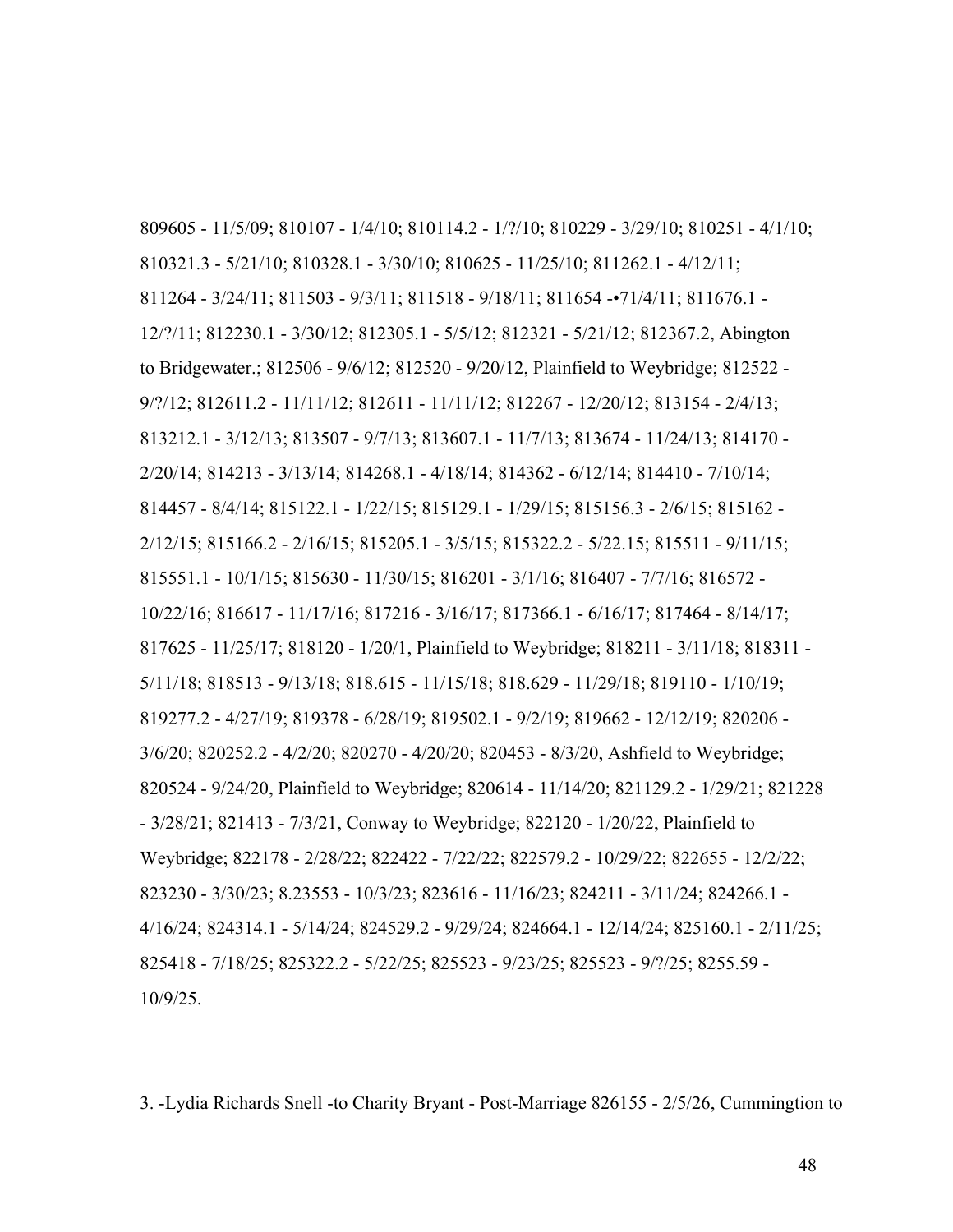Weybridge; 826252 4/2/26; 826372 6/22/26; 827255 4/5/27; 827625.2 11/25/27; 828678,1 - 12/28/28; 832301 - 5/1/32; 832558.1 - 10/8/32; 833359 - 1833; 834253.1 -1834; 836119.1 1/17/36; 836318 5/18/36; 837108.2 1/8/37; 839228.1 2/28/39; 841230.2 - 3/30/41; 842220 - 3/20/42; 842311 - 5/11/42, Plainfield to Weybridge; 842559 -10/29/42; 843453 - 8/3/43; 845230 - 3/30/45; 8455.15 - 9/15/45; 845673.1 -12/23; 846204.3 - 3/4/46; 846264.2 - 4/14/46; 846309 - 5/6/46; 846329.1 - 5/29/46.

4. Lydia Richards to Sylvia Drake

811504 - 9/4/11; 816624.2 - 11/24/16, Plainfield to Weybridge.

5. Letters Written by Charity Bryant To Sylvia Drake in Bristol, Vermont: 807357 6/7/07; 807378. 6/28/07; ,807402 7/2/07. To the Christian Friends Church of Weybridge: 811276. - 4/26/11.

6. Anna Bryant Kingman to Charity Bryant 799360 - 6/10/99, Pelham to Plainfield; 807569 - 10/19/07/; 809412 7/12/09; 809690.2 12/09; 810303 5/3/10; 81066a 12/11/1o.

7. Bazaliel Bryant to Charity Bryant 814300 - 5/14, Bedford, N.Y.; 818374.2 - 6/24/18; 819415 - 7/15/19, Kent, N.Y.; 820250 - $4/20$ ;  $82245.2 - 8/2/22$ ;

8. Daniel Bryant to Charity Bryant

816176.3 2/26/16, Easton, Mass. to Weybridge; 817128.2 1/28/174'Bridgewater to Weybridge; 822301 - 5/1/22; 823209.1 -3/9/23; 8.24214 - 1824; 827558.1 - 10/8/27; 835.214 - 3/14/35; 839264.2 - 4/14/39, Princeton, Ill.. to Weybridge; 846157.3 - 2/7/46.

9. Sarah, Snell Bryant. to Charity Bryant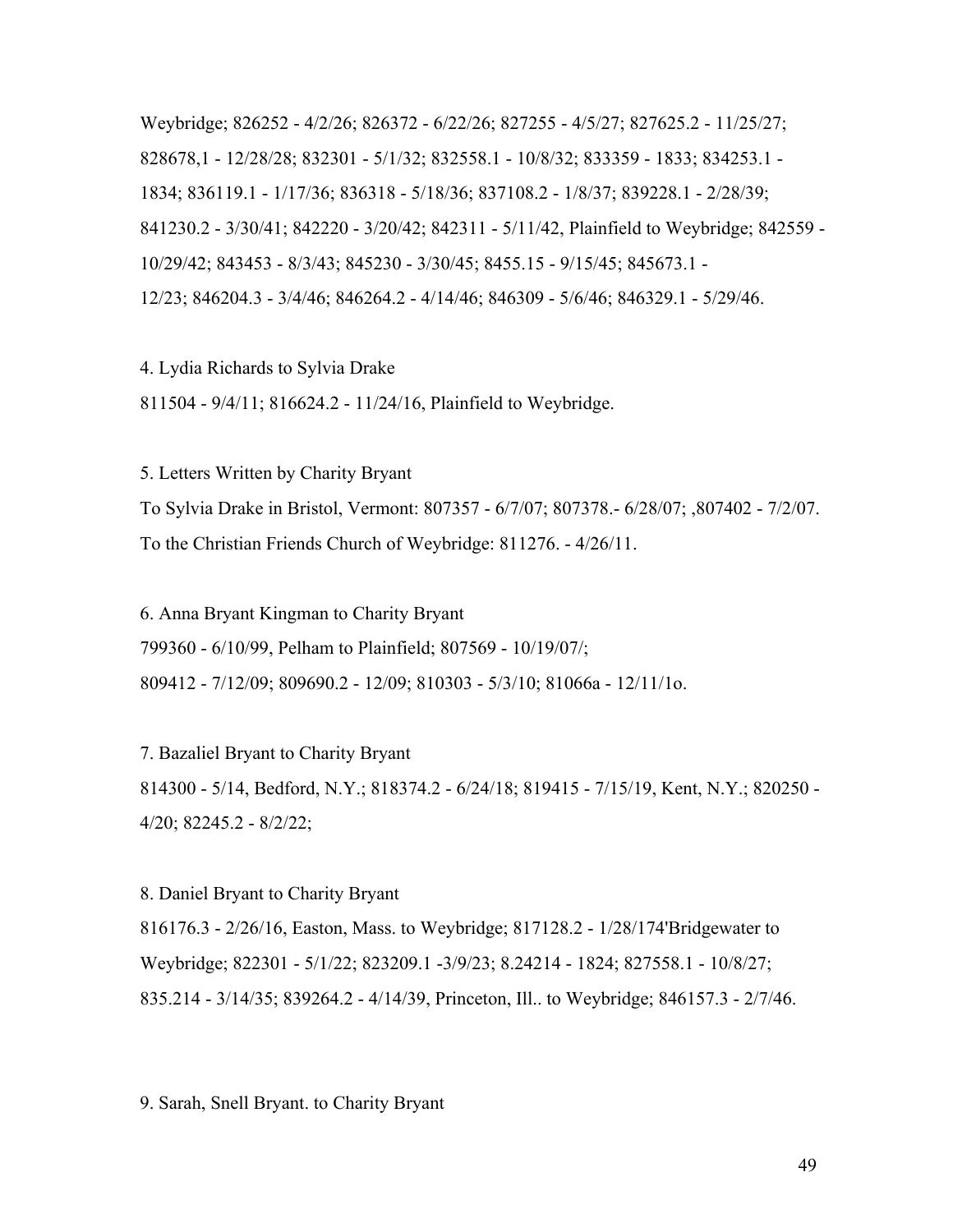819165 2/15/19, Cummington to Weybridge; 825174.1 2/24/25;

833321.2 5/21/33; 834380 6/30/34; 835121.2 1/21/35; 836520 9/20/36, Princeton, Ill. to. Weybridge; 837410.1 7/10/37; 838404.4 7/6/38; 839312 5/2/39, Greenfield, 111. to Weybridge; 840529 - 9/29/40, Iamoille, Ill. to Weybridge; 843652.3 - 12/2/43; 845616 -11/16/45, Princeton, Ill. to Weybridge.

10. Silence Bryant to Charity Bryant

807800 1807, Pelham to Weybridge; 809402 7/2/09; 809900.1 &.2 1809; 810172 2/22/10; 813103 - 1/13/13; 613565 - 10/15/13; 815354 - 6/4/15;. 817140 - 1/17; 820367 - $6/21/20$ , Belahertown to Weybridge;  $820470 - 8/20/20$ , Pelham toWeybridge;  $822529 - 1$ 9/29/22; 822651.4 12/11/22; 823156 2/6/23; 824179 2/29/24; 825220 3/22/25;  $825266 - 4/16/25$ ;

11. Vesta Howard Guild to. Charity Bryant 815551.2 10/15, Bellows Falls to. Weybridge; 815562 10/15, Easton, Mass. to Weybridge; 816454 - 8/4/16; 824368.1 - 6/18/24; 825.125 - 1/25/25; 8255.01 - 9/1/25.

12. Miscellaneous Correspondence with Charity Bryant Adeline Plummer Bryant to Charity Bryant, 830206.1 1/30/30. Caroline Bryant, 800356 6/6/00. Charity Louisa Bryant, 825125  $-1/25/25$ , Cummington to Weybridge; 8255.01  $-9/1/25$ ; 827612.1  $-11/1/27$ . Cyrus Bryant,. 8255253.1 1825, Columbia, S.C. to Weybridge. Edwin Bryant, 828512.2 9/12/28, Boston to Weybridge. Oliver Byrant, 828604 11/4/28, Pelham to. Weybridge; 826209.2 3/9/26; 827355.3 6/5/26. Dr. Peter Bryant, 804613 11/13, Cummington to Bridgewater; 812117.4 1/17/12, Cummington to Weybridge; 820105 1/5/20. Peter Rush Bryant, 822202 3/2/22, Cummington to Weybridge; 822368.1 6/18/22; 823166 2/16/23, Great Barrington to Weybridge. Dr. Philip Bryant, 810114.3 - 2/14/10, Bridgewater to Weybridge; 812117.4 1/17/12; 813369.1 6/9/13. Calvin Hagar, 812907.1 7/7/12, St. Andrews, Quebec., Can. to Wey. Eliza Hall, 799366 - 6/16; 799326 - 5/26/99; 799127 -1/27/99 Grace Hayward, 799732 6/22/99, Pelham to Plainfield; 800356 6/6/00/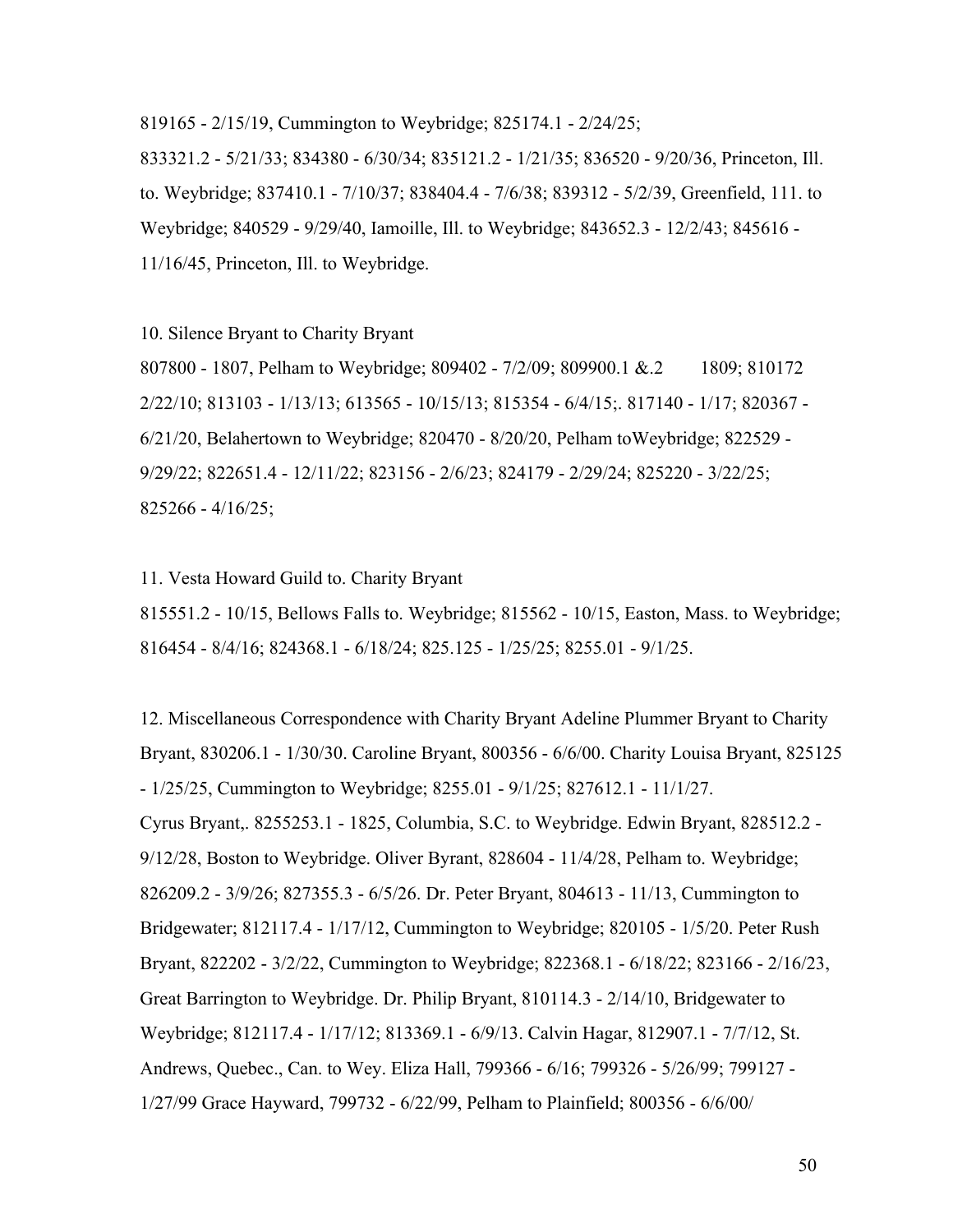Mary Hovey, 807160 - 2/6/07. Rev. Eli Moody, 825222.1 - 3/22/25, S. Hadley, Mass, to Weybridge; 825352 6/2/25, Shelter Island, N.Y. to Weybridge. Abigail "Nabby" Snell, 817117 1/17/17. Ebenezer Snell, Jr., 846377 6/27/46, Plainfield to Weybridge.

## **II. Miscellaneous Primary Sources**

1. Drake, Sylvia, Diary, 1823-1827, Collections of the Sheldon Museum,

2. Watts, Isaac, The Poetical Works of, Printed by George Cawthorn, London, England, 1802.

#### **B. Secondary Sources**

## **I. Town and State Histori**es

1. Dyer, Charles N., History of the Town of Plainfield, Hampshire. County, Mass.,

Northampton, Mass., 1891. Good Richards family accounts, no index.

2. Foster, Helen & Streeter, William W., Only One Cummington, Cummington, Mass., 1974 Excellent modern town history with good index.

3. Mitchell, Nahum, History of the Early Settlement.of Bridgewater, Mass.,, Kidder' & Wright, publishers, Boston, 1840. I did not use this extensively.

4. Smith, H.P., History of Addison County, Vermont, D. Mason & Co., Syracuse, New York, 1882. Excellent County History.

## **II. Bryant Family Books &. Articles**

- 1. Brown, Charles H., William Cullen Bryant, Chas. Scribners, New York, N.Y., 1971.
- Excellent biography, scholarly with footnotes.
- 2. Curtis, George William, The Life, Character & Writings of William Cullen Bryant, Chas.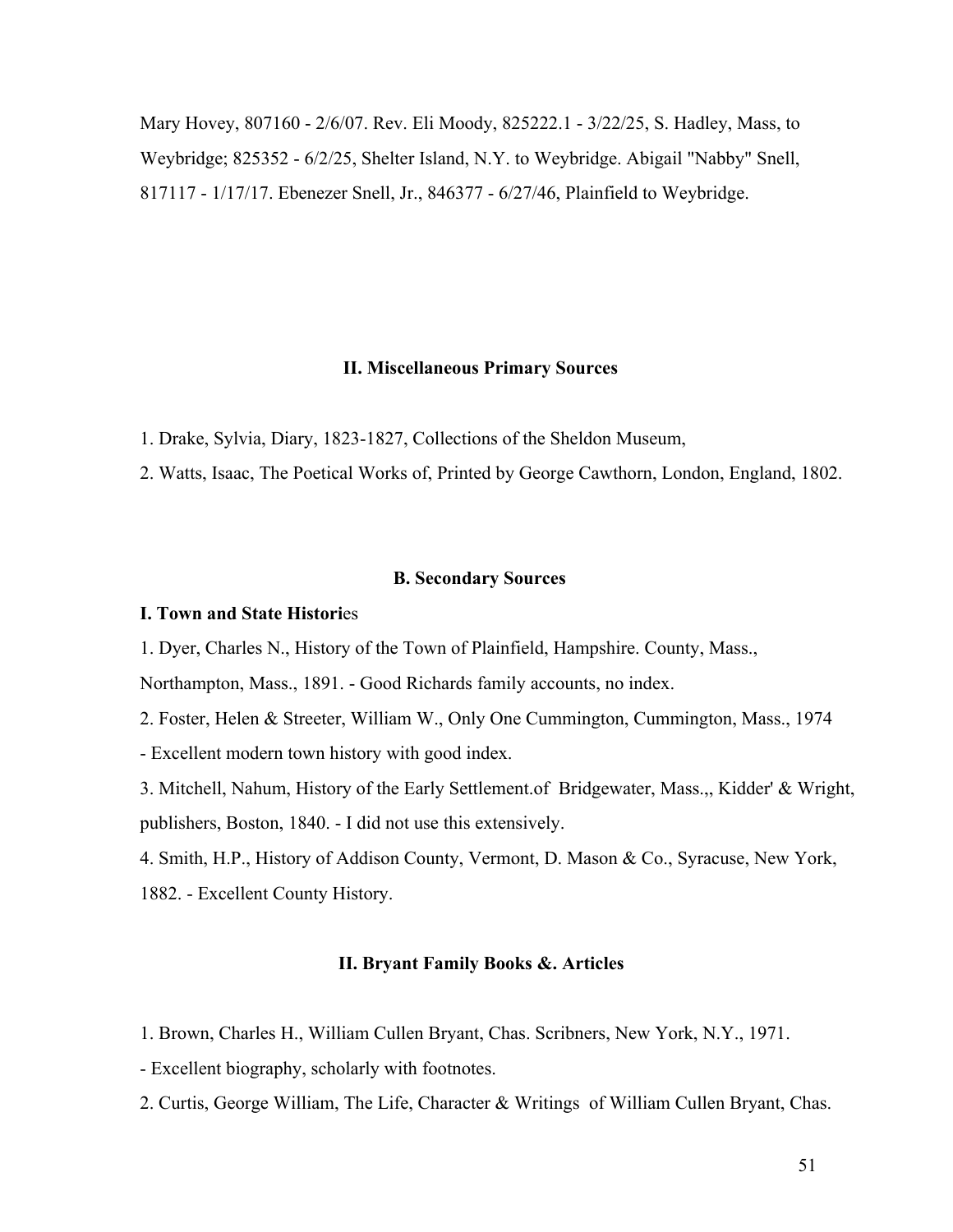Scribners, N.Y., 1878. - Not as good as Brown.

3. Godwin, Parke, A Biography of William Cullen Bryant, D. Appleton & Co., New York,

N.Y., 1883. - Godwin was Bryant's son-in-law and official biographer.

4. McLean, Albert F.,Jr., William Cullen Bryant, Twayne Publishers, Inc., New York, N.Y., 1964. A critical evaluation of Bryant's poetry.

5. Murray, Donald M., "The Medical Letters of Dr. Peter Bryant (1767-1820)" from the Bulleton of the History of Medicine, July-August, 1963.

6. Murray, Donald M. & Rodney, Robert M., "Sylvia Drake 17841868, The Self Portrait of a Seamstress of Weybridge" from Vermont. History, April 1966. - Both of Murray's articles have been extremely valuable to me as prototypes for Bryant family biographical research.

## **III. General Background. Reading**

Ahlstrom, Sydney E., A Religious History of the American People, Doubleday & Co., Garden City, New work, 1975

- The best book on the subject - a great help

.

Elsbree, Oliver Wendell, The Rise of the Missionary Spirit in America 1790-1815, Williamsport Printing & Binding Co., Williamsport, Penn., 1928.

Excellent, scholarly, revealed the significance of James Richards to the Missionary movement.

Elsbree, Willard S., The American Teacher, Westport, Conn., 1939.

Good source on the role of teachers in early America.

Keller, Charles Roy, The Second Great Awakening in Connecticut, Archon Books, 1968. My research indicates how wrong he is in suggesting this to be a predominantly Conn.. movement.

Ludlum, David, Social Ferment in Vermont, Montpelier 1948. Good social history of